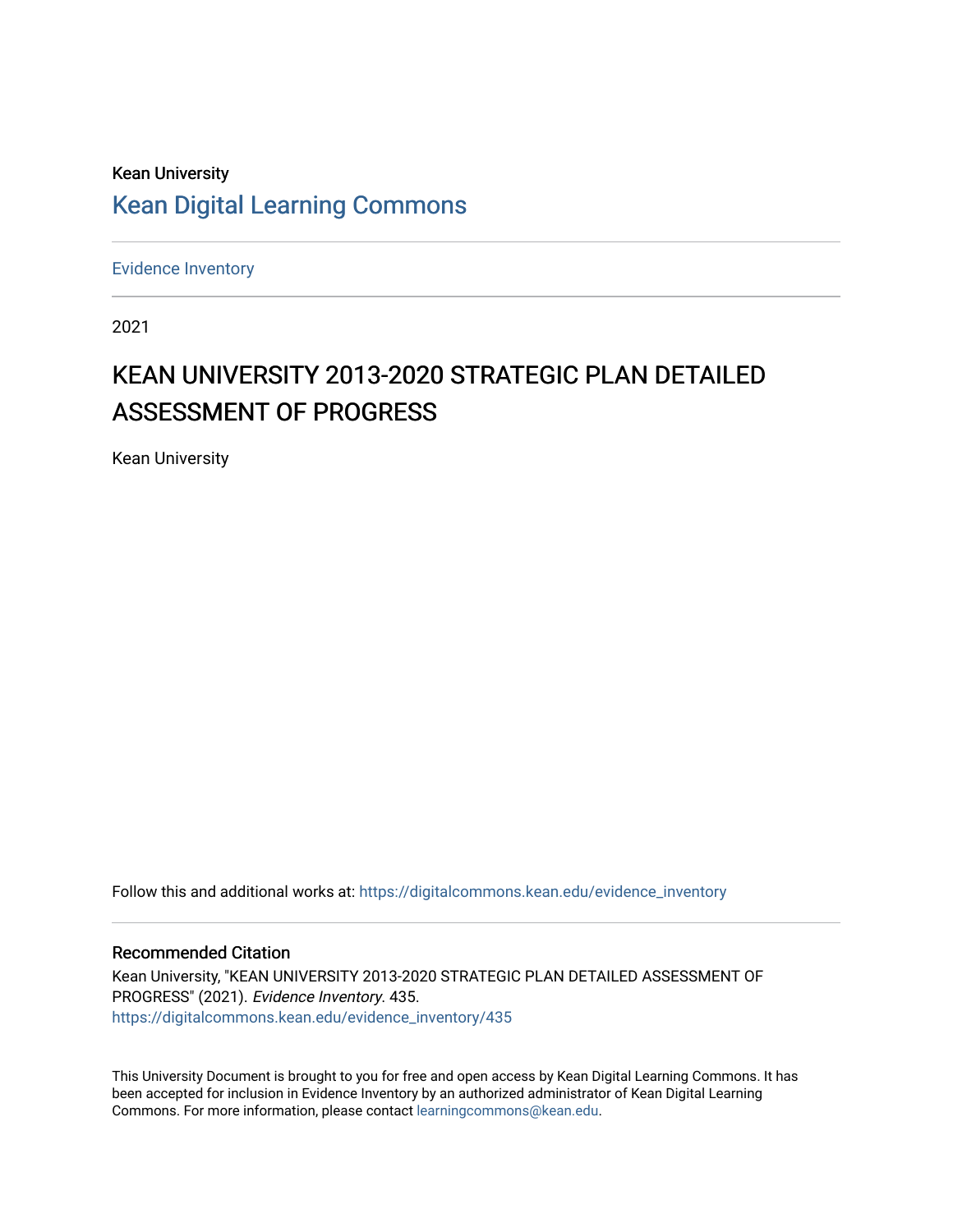## KEAN UNIVERSITY 2013-2020 STRATEGIC PLAN DETAILED ASSESSMENT OF **PROGRESS**

### Keywords

KEAN UNIVERSITY 2013-2020 STRATEGIC PLAN DETAILED ASSESSMENT OF PROGRESS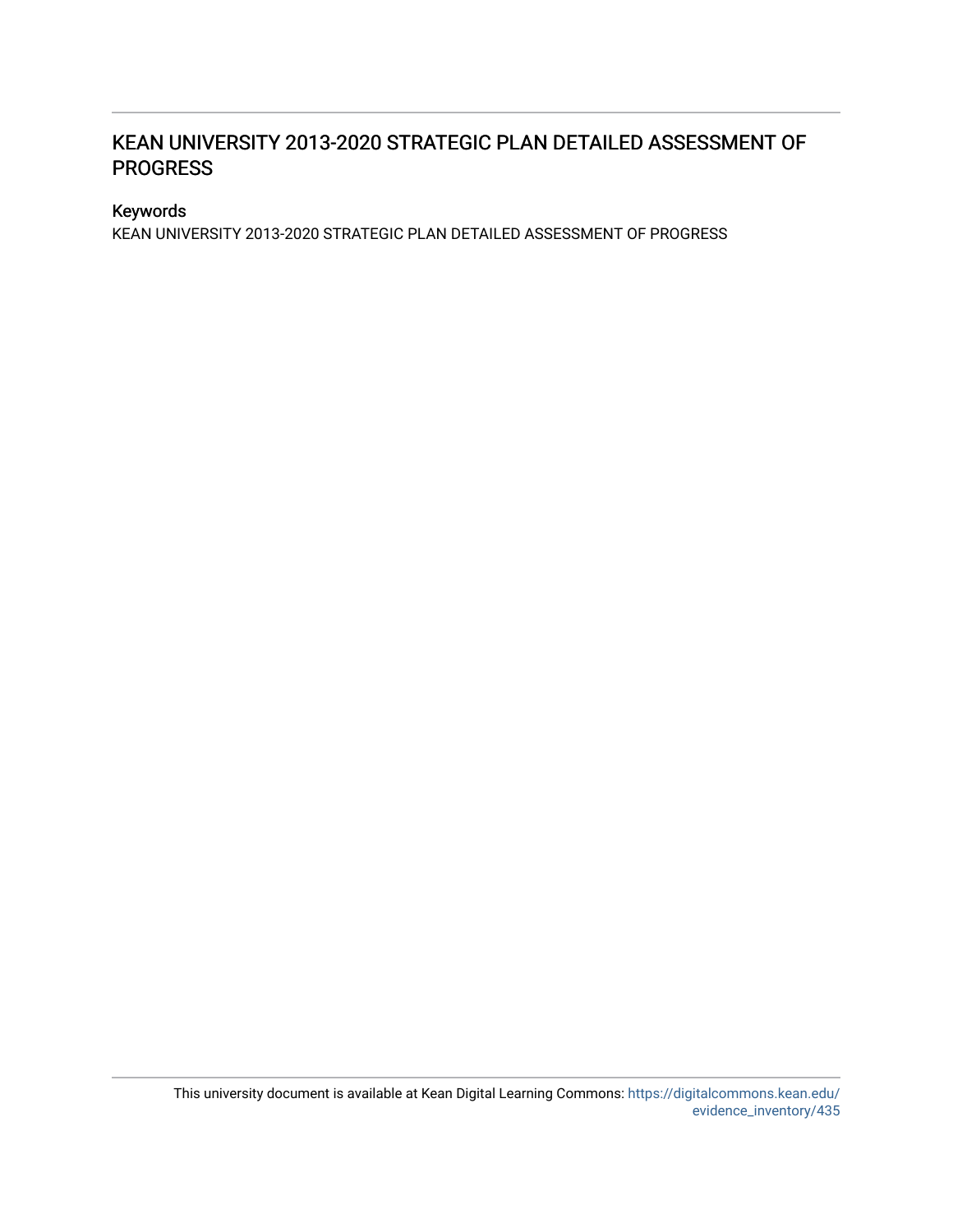### **KEAN UNIVERSITY 2013-2020 STRATEGIC PLAN DETAILED ASSESSMENT OF PROGRESS**

*Green font = accomplished Yellow highlight = in process Grey highlight = redirected and/or not yet accomplished*

*The following report was posted by UR for several months after the summary report was made to the Board of Trustees in May of 2019.*

**Goal 1: To locate Kean University as a focal point of ongoing and transformational educational engagement for all by offering undergraduate and graduate (including doctoral) programs that are responsive to local and national needs while building upon our strengths, and utilizing best practice in the disciplines/professions**

1.1 Grow strategically Kean programs that have or have the potential for regional *and national distinction, including the development of national centers of excellence that highlight Kean University's unique strengths*

#### **Actions:**

**1.1.1.** Establish 3-4 new doctoral programs in applied professional fields (e.g., Speech, Counseling, Physical Therapy) by 2020

#### **Implementation/Timeline**:

**1.1.1.1.** Conduct a feasibility study of Doctor of Speech Therapy (DST) degree (to be completed by 12/13); degree established by fall 2014; graduates by 2016

### *(Doctor of Speech Language Pathology Fall 2016)*

**1.1.1.2.** Conduct a feasibility study of Doctor of Physical Therapy (DPT) degree (to be completed by 12/14); degree established by fall 2016; graduates by 2018

### *(DPT Fall 2015; admitted its first cohort of students in Spring 2016)*

**1.1.1.3.** Conduct a feasibility study of Doctor Counselor Education (DCEd) degree (to be completed by 12/15); degree established by fall 2016; graduates by 2018

### *(PhD in Counselor and Supervision approved by New Jersey Presidents Council [NJPC] April 2018 and admitted its first cohort of students Fall 2018)*

**1.1.1.4.** Conduct a feasibility study of Doctor of fourth applied professional field area (to be completed by 12/16); degree established by fall 2017; graduates by 2019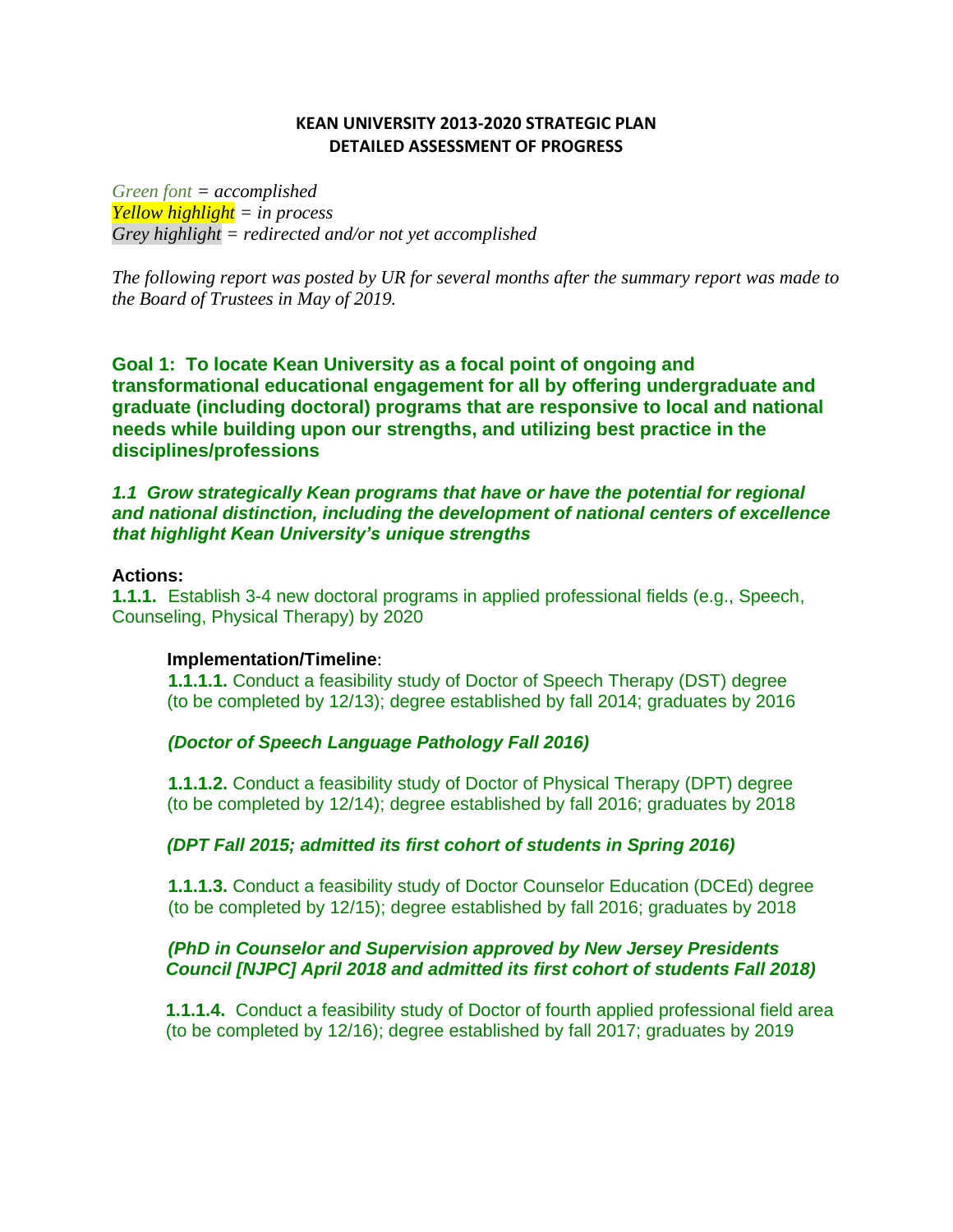### *(Occupational Therapy Doctorate (OTD) approved by NJPC April 2018; granted ACOTE accreditation candidacy status April 2018; the first cohort of students started classes in August 2018)*

**1.1.2** Re-shape master's and post-baccalaureate programs to address regional and national needs

#### **Implementation/Timeline:**

**1.1.2.1.** Review and clarify master's and post-baccalaureate programs to address regional and national needs (TBC [to be completed] 2013-2014)

**1.1.2.2.** Identify new opportunities and develop strategic plan (TBC 2014)

**1.1.2.3.** Manage roll-out new opportunities (TBC 2015, 2016, 2017)

*(MA Special Education, Applied Behavioral Analysis & Autism Spectrum Disorders Option approved by NJPC April 2018; MA Forensic Psychology Spring 2016; MA Hindi and Urdu Language Pedagogy Fall 2015; MA in Educational Administration – Principals, Supervisors & School Business Administrators Option Fall 2013; Post Master's Certification in Applied Behavioral Analysis – Autism and Developmental Disabilities Fall 2015; Post Master's Certification for Principals, Supervisors & School Business Administrators Fall 2013; MS Genetic Counseling anticipated implementation Fall 2019)*

**1.1.2.4.** Establish Physician's Assistant program by 2017

*(Search for Director of School of Physician Assistant Studies underway 2018)*

**1.1.2.5.** Establish an innovative program in architectural design initially for Wenzhou-Kean University students by 2016; if needs assessment confirms, implement at Kean USA by 2017

*(BA in Architectural Studies begun in 2016 at Kean USA; BA in Architectural Studies begun in 2017 at Wenzhou Kean University)*

#### **1.1.3**. Align undergraduate programs to address regional and national needs

#### **Implementation/Timeline:**

**1.1.3.1.** Identify alignment opportunities to meet regional and national needs (TBC 2014)

**1.1.3.2.** Align undergraduate programs and communicate importance of undergraduate programs to regional and national needs (TBC 2015-2016)

*(BS Community Health Education approved by NJPC March 2018; BS Therapeutic Recreation approved by NJPC April 2018; BA in Global Studies approved by NJPC June 2018; BA Psychology Forensic Psychology Option approved by NJPC April 2018; BA History, Pre Law Option approved by NJPC April 2018; BS Management*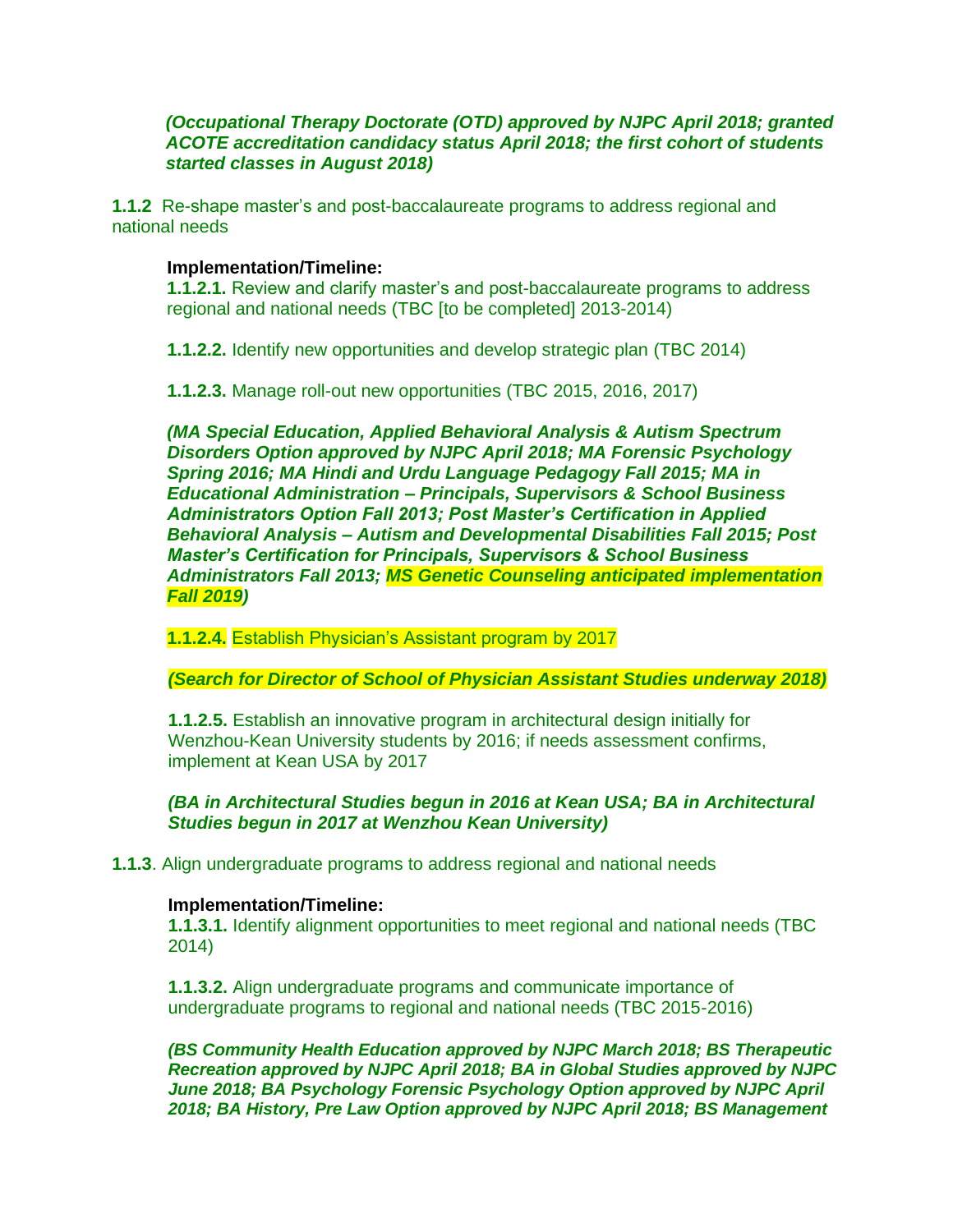*Human Resources Management Option approved by NJPC April 2016; BA History Honors Options Fall 2016; BA Mathematical Sciences Data Analytics Option, Spring 2016; BS Management Entrepreneurship Option Fall 2015; BS Biology Health Professions Pre PT, PA, OT Spring 2015; BS in Earth Science Environmental Science Option Spring 2014; BS International Business Fall 2013)*

**1.1.4** Increase the number of programs with the highest and most comprehensive certifications of excellence (i.e. special/subject accreditation) at the departmental level, college or school level, and university level where appropriate

#### **Implementation/Timeline:**

 **1.1.4.1.** Identify university programs seeking highest and most comprehensive certifications of excellence. (TBC 2014-2015)

**1.1.4.2.** In coordination with VPAA's office, develop specific plans for selected programs, including allocation of resources and goals for obtaining certifications of excellence, and provide supporting resources needed (TBC 2014-2015)

**1.1.4.3.** Implement short, mid, and long-term plans for acquisition and maintenance of external certifications of excellence, overseeing a regular schedule of initial designation and renewal (TBC 2015 and annually, following)

*(College of Business and Public Management deemed eligible for AACSB candidacy 2017 and five year strategic plan crafted; accreditation candidacy achieved for CAPTE (Physical Therapy), NAAB (Architecture). Obtained new accreditation: ABET (Computer Science), APA (Combined School and Clinical Psychology), NASAD (accreditation for additional campus) and CAATE (Athletic Training). Continued accreditation by CAEP (College of Education), ACS (Chemistry), AOTA/ACOTE (Occupational Therapy), ASHA (Speech Language Pathology), NASAD (Studio Art, Robert Busch School of Design), NAST (Theatre Conservatory), ACEN (School of Nursing).)*

**1.1.5** Support and build further the existing Centers of Excellence where appropriate and develop new Centers

### **Implementation/Timeline**:

**1.1.5.1.** Review existing Centers of Excellence: (TBC, 2014) The New Jersey Center for Science, Technology, and Mathematics Education; Human Rights Institute; Center for Global and Specialized Management; College of Visual and Performing Arts; College of Humanities and Social Sciences/Liberty Hall

**1.1.5.2.** Identify best practices and designate new Centers of Excellence, as needed in response to regional and national needs. (TBC 2015, ongoing)

**1.1.5.3.** Begin by designation the School of Global Business as a Center for Excellence and implement international internships by 2015

*(The Global Business program has grown to approximately 370 students from both Kean USA and Wenzhou Kean. Four cohorts of students (150) have*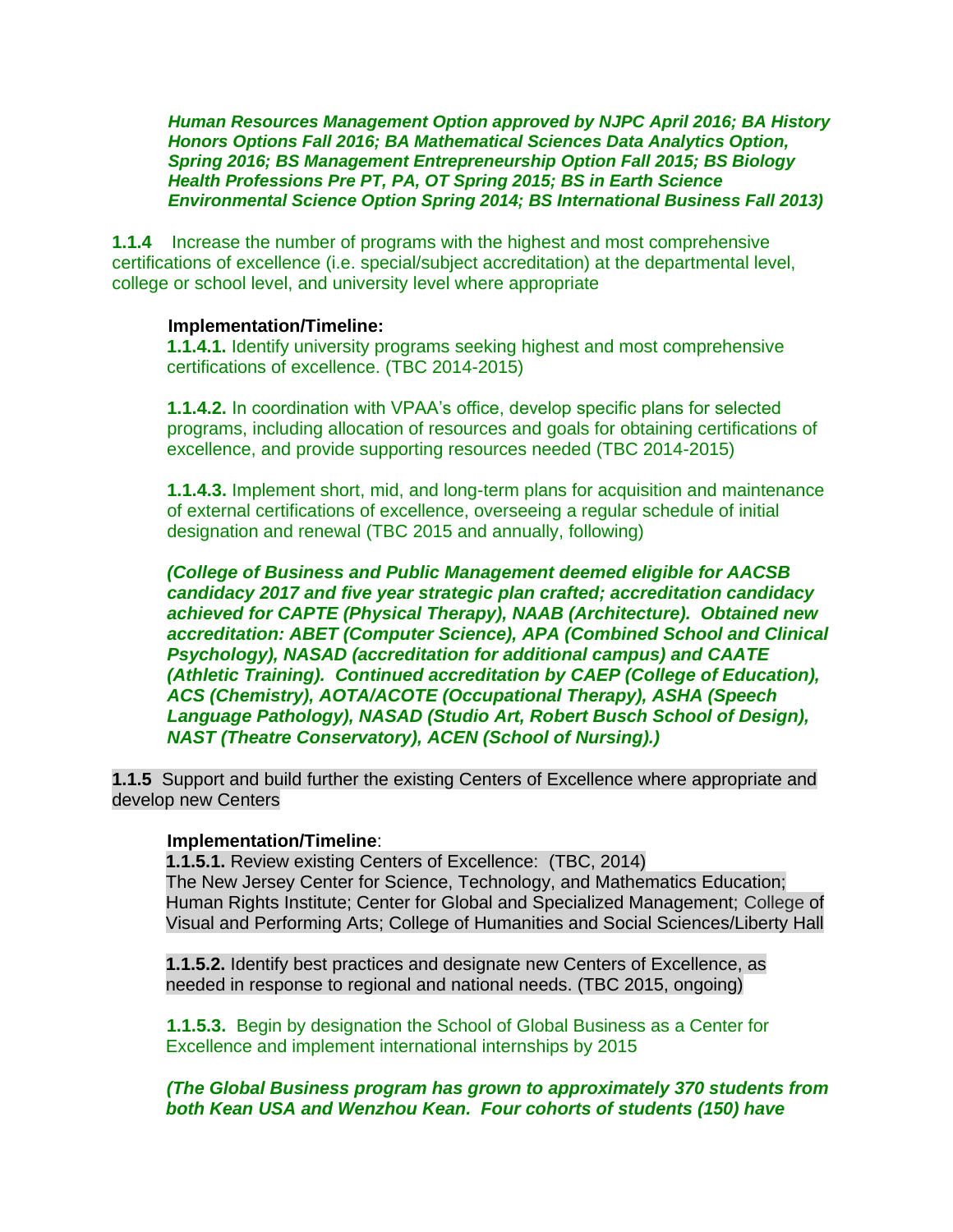#### *participated in the Global Practica in Germany, Spain, France, Northern Ireland, Panama, China, and, for Wenzhou Kean students, New Jersey.)*

**1.1.6** Grow the programs in environmental and life sciences, and sustainability studies, by investing time and resources in a Regional Highlands Center in Oak Ridge, NJ so that students and faculty have opportunities to witness the ecology and sustainability of terrestrial and aquatic natural resources, the biogeochemical processes related to landscape management, and the impacts of climate change on ecosystems

#### **Implementation/Timeline:**

**1.1.6.1.** With the President's Office, continue the integration of the Regional Highlands Center into Kean's international program planning. (TBC 2014, ongoing)

*(Renovations to the Kean Regional Highlands Center are near completion. Plans for academic program offerings beginning Fall 2019 include B.S. in Biology, B.S. in Biology – Environmental Biology Option, B.S. in Environmental. In addition, the B.A. in Criminal Justice, B.A. in Psychology, and the B.S. in Management – General Business will be offered in hybrid delivery modalities. Also to begin in 2019, Kean Regional Highlands Center will offer professional certification and pre-college programs in environmental and sustainability sciences to connect with the local community and establish a reputation as a premier environmental science training facility.)*

**1.1.6.2.** Using scientists and researchers at Kean, include the Regional Highlands Center in national and international research agendas. (TBC 2014, ongoing)

*(Ongoing: we are currently pursuing research opportunities to commence when the Highlands campus opens in Fall of 2019.)* 

**1.1.6.3.** Identify and employ scientists of distinction to conduct research and education symposia at Kean Highlands

*(Ongoing: we are pursuing these relationships and ways to bring distinction to the new campus by hosting visiting scientists and a symposium after the campus opens in Fall of 2019.)* 

*1.2 Increase the number and type of relevant and responsive certificate programs, lifelong learning, continuing education and practice-based opportunities for our students*

#### **Actions:**

**1.2.1** Develop standard cross-disciplinary affiliation agreements (MOUs) to support new partnerships (e.g. hospitals, healthcare systems, schools, non-profits)

*(The Office of Legal Counsel has developed standard affiliation agreements to support new and existing partnerships.)*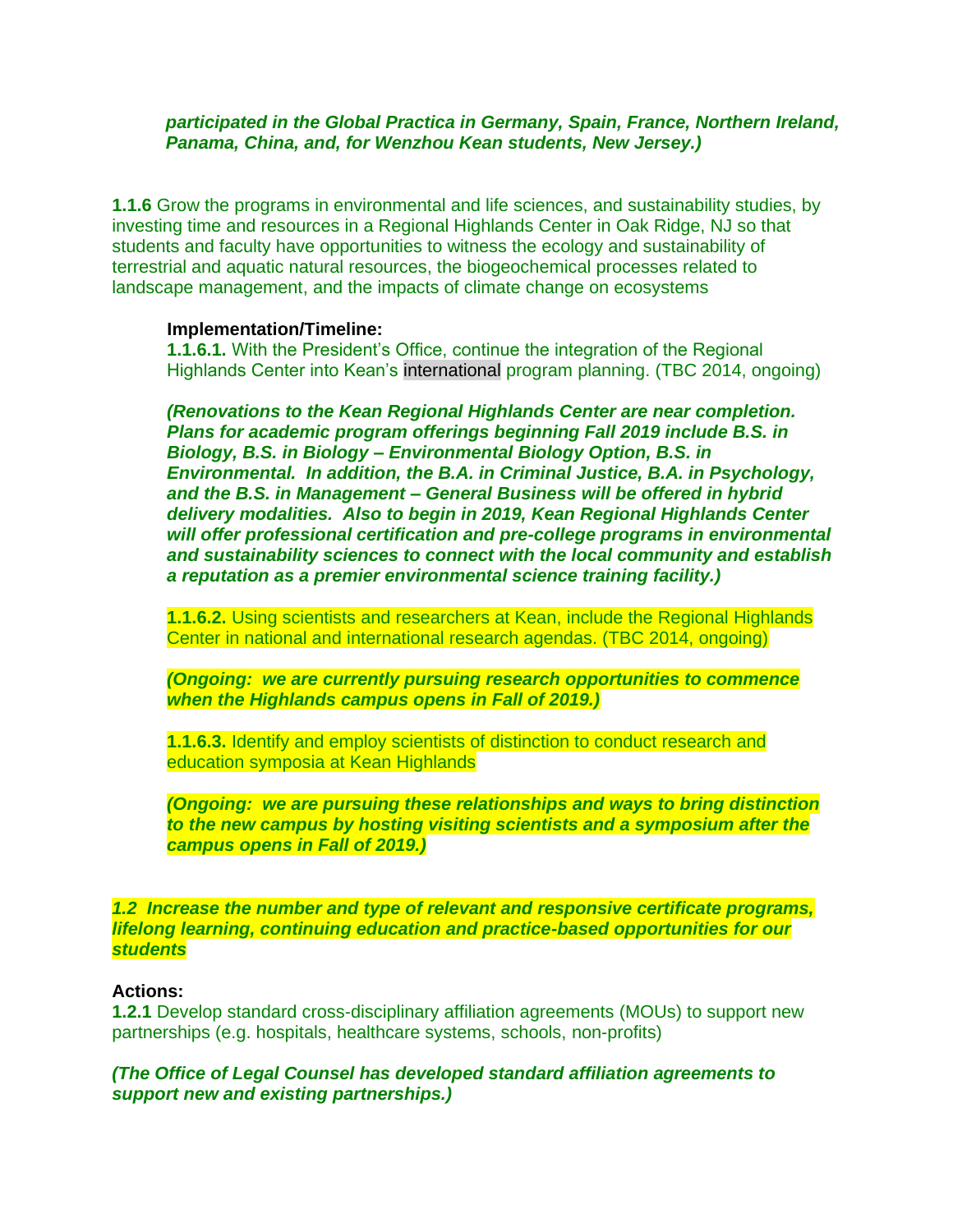#### **Implementation/Timeline:**

**1.2.1.1.** Establish the Office of Affiliation and Internships (OAI) (TBC 2013-2014) if financially feasible

**1.2.1.2.** Using OAI as the focus, strategically grow affiliations and partnerships in support of undergraduate and graduate opportunities and Centers of Excellence. (TBC 2015, ongoing)

*(The reorganization of the Office for Career Development and Advancement in 2018 coordinates and centralizes all undergraduate internship opportunities so that every eligible student in every undergraduate program may obtain careerrelated experience prior to graduation.)* 

**1.2.2** Increase the number of international and national internship opportunities

*(The reorganization of the Office for Career Development and Advancement in 2018 coordinates and centralizes all undergraduate internship opportunities so that every eligible student in every undergraduate program may obtain career-related experience prior to graduation.)*

#### **Implementation/Timeline:**

**1.2.2.1.** Identify current and potential internship opportunities (TBC 2014)

*(A new university-wide internship database launches in April of 2019. All available internships from each of the colleges has been posted to the database, All employment job fairs have been expanded to become employment and internships job fairs, along with increased promotion. Kean has started to increase on-campus internships. )*

**1.2.2.2.** Engage national groups (inroads.org, internships.org) with academic units at Kean (TBC 2013-2014)

*(Ongoing. In 2019, Kean University's Office of Career Services will become a member of the Cooperative Education and Internship Association (CEIA) or the National Society for Experiential Education (NSEE), a nonprofit membership organization composed of educational institutuions, businesses and community leaders. Staff rom the Office of Career Services will be attending their 2020 Conference to learn best practices. Finally, the first Kean University internship at WKU has been proposed.)* 

**1.2.3** Develop online course/program offerings that increase learning opportunities for students by 5% to 10% annually

#### **Implementation/Timeline:**

**1.2.3.1.** Hire a Director of Online Learning (TBC 2013-2014)

**1.2.3.2.** Design and implement a Learning Commons Strategy (TBC 2014-2015)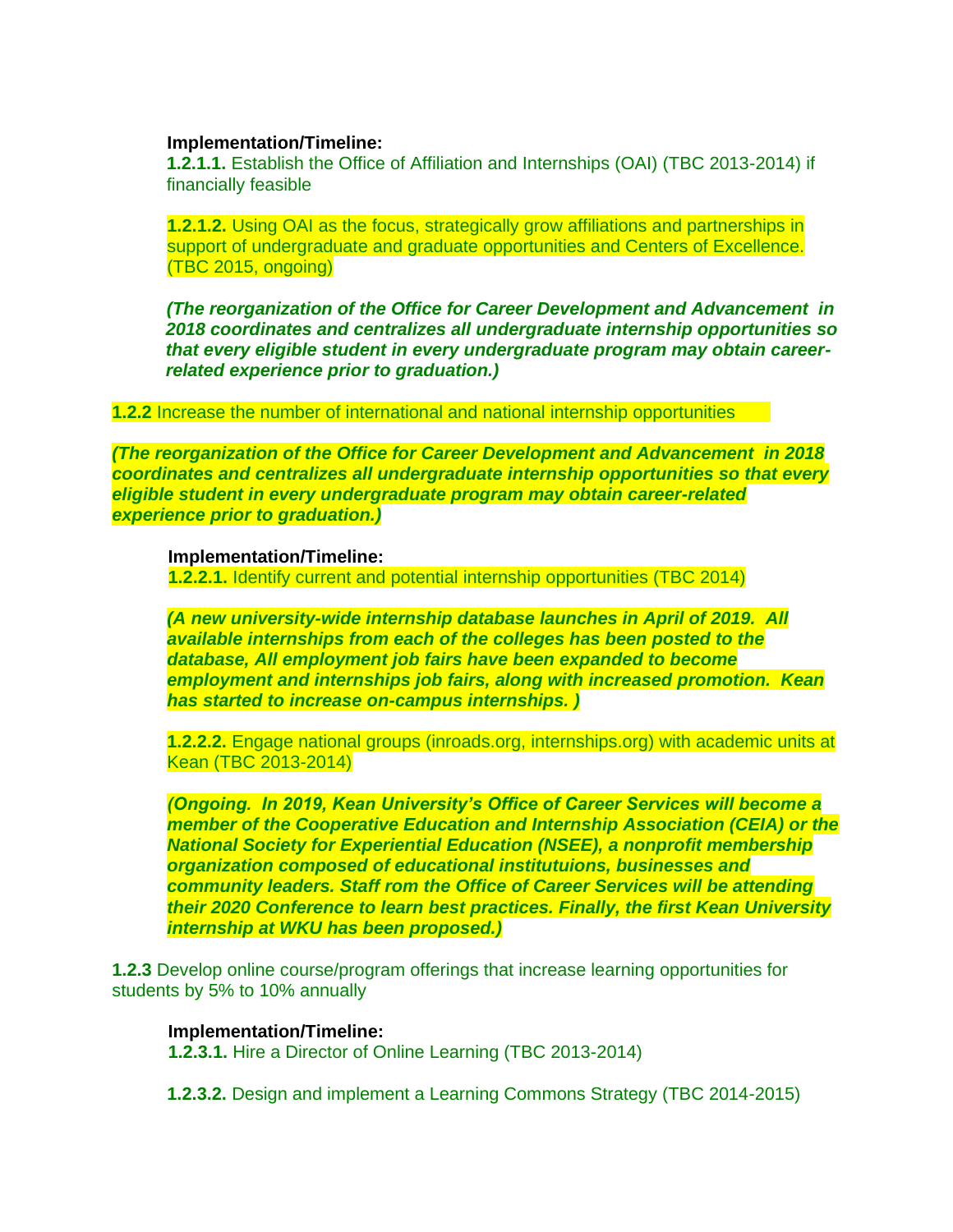**1.2.3.3.** Establish a strategy and niche for distance learning (TBC 2014)

**1.2.3.4.** Design and deploy curriculum to support the plan. (TBC 2015 and ongoing)

*(An Associate Dean of the School of Online Learning was put in place in 2014 and a fully-functioning staff has been created. Since 2014, online degree completion programs and fully online undergraduate and graduate programs have been launched. MSCHE approved Kean University to be a distance-degree granting institution in 2016. Enrollments continue to increase.)*

*1.3 Provide support mechanisms for all programs consistent with regional, professional and national measures*

#### **Actions:**

**1.3.1** Increase online learning opportunities in skills-based and developmental courses, or where online learning can be utilized as an important supplement to the core academic program to improve student learning/the student experience

### **Implementation/Timeline:**

**1.3.1.1.** With the Office of Assessment and General Education, identify where onlinelearning can be used to improve student learning and experience. (TBC 2014-2015)

**1.3.1.2.** Implement areas of greatest return initially, with additional areas to follow. (TBC 2015)

*(Online learning opportunities have been created to provide students with academic options in the General Education Foundation requirements and the Disciplinary and Interdisciplinary Distribution Requirements of the General Education curriculum. To support student academic success, the Nancy Thompson Library Learning Commons (NTLC) provides online writing support using Wconline, and provides online tutoring for many courses. To facilitate online research through their website, the NTLC has added Open Educational Resource books and articles to the WorldShare system. Additional opportunities are under development.)*

**1.3.2** Utilize the Centers of Excellence model to facilitate ambitious program accreditation goals

### **Implementation/Timeline:**

**1.3.2.1.** Review local model, as well as national exemplars. (TBC 2013-2014)

**1.3.2.2.** Align Centers of Excellence with program accreditation goals (TBC 2014)

**1.3.2.3.** Integrate goals with Centers of Excellence effort (TBC 2015-2016, ongoing)

**1.3.3** Develop an undergraduate research & honors program(s), and identify and develop students for such 'added value' opportunities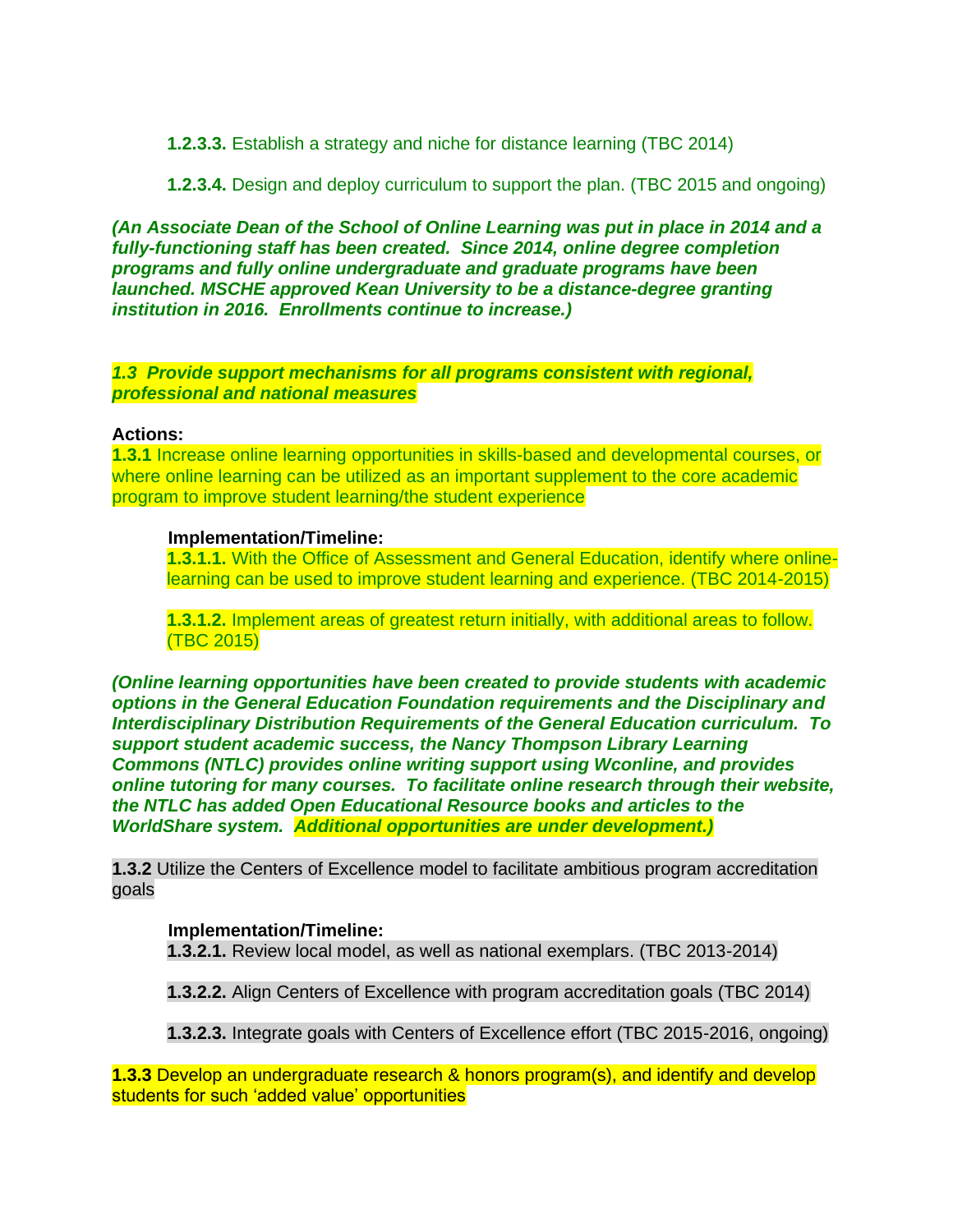#### **Implementation/Timeline:**

**1.3.3.1.** Develop a working group to identify current undergraduate research and honors programs at Kean (TBC 2014)

*(Undergraduate research opportunities in select undergraduate programs have been initiated under the Research Aligned Mentorship (RAM) program, funded by United States Department of Education. In addition, ORSP coordinates other undergraduate research opportunities. Beginning in Fall 2019, freshmen will have an opportunity to participate in research projects under the direction of faculty in a newly-developed research course. Honors programs at Kean have been identified and proposals are being considered for a university-wide honors program.)*

**1.3.3.2.** Define a structure, based on national norms, policies, procedures, and model to follow, building on Kean's existing elements university wide (TBC 12/14)

**1.3.3.3.** Migrate existing honors students into the program from incumbent students (3rd4th years) (TBC 2014-2015)

**1.3.3.4.** Annually enroll students (1<sup>st</sup>, 2<sup>nd</sup> years) earlier (TBC 2015-2016)

**1.3.4** Enhance the role of the University Career Services Office

#### **Implementation/Timeline:**

 **1.3.4.1** Connect Career Services to existing national University Career Services organizations and groups, including alumni (TBC 2014)

**1.3.4.2** Develop internship co-curricular experience for Kean Students, with progression through service and professional opportunities, culminating in graduation (TBC 2015)

*(The reorganization and relocation of the Office for Career Development and Advancement in AY2019 will cultivate new professional partnerships and centralize all undergraduate internship opportunities so that every eligible student in every undergraduate program can take obtain career-related experience prior to graduation. SEE 2.4.7)*

**1.3.4.3** Design a web-portal and presence to support students before they arrive at the Career Services physical office. (TBC 2014-2015)

*(The reorganized Office for Career Development and Advancement is testing a web-portal for students to view opportunities for internship placements. The portal will provide an opportunity for prospective placement opportunities to connect and cultivate new professional partnerships and centralize all undergraduate internship opportunities so that every eligible student in every undergraduate program can take obtain career-related experience prior to graduation. SEE 2.4.7)*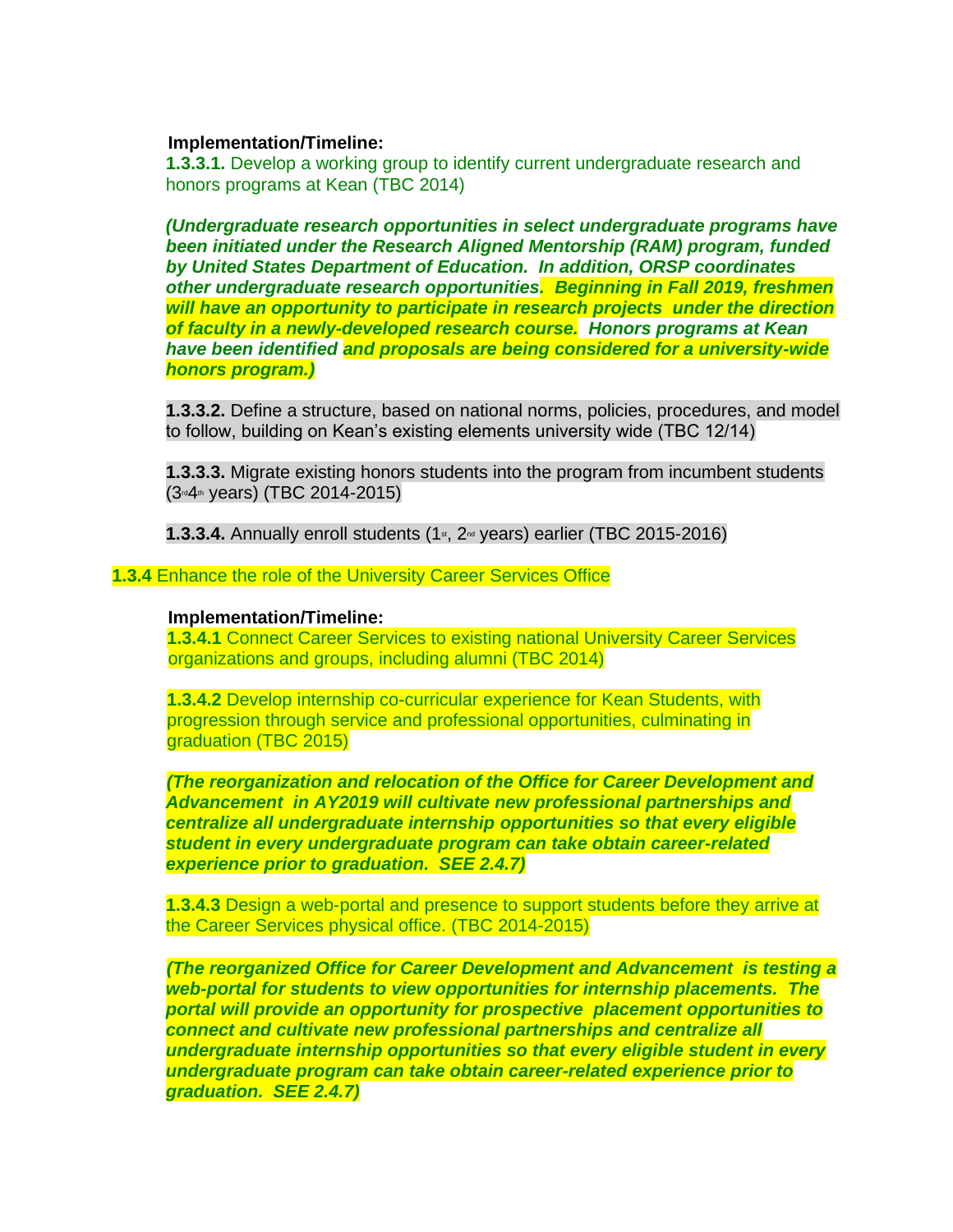**1.3.4.4** Develop a 5-year co-op program, aligned with specific majors and employers, to provide substantial professional expertise during undergraduate study at Kean (TBC 2014, ongoing)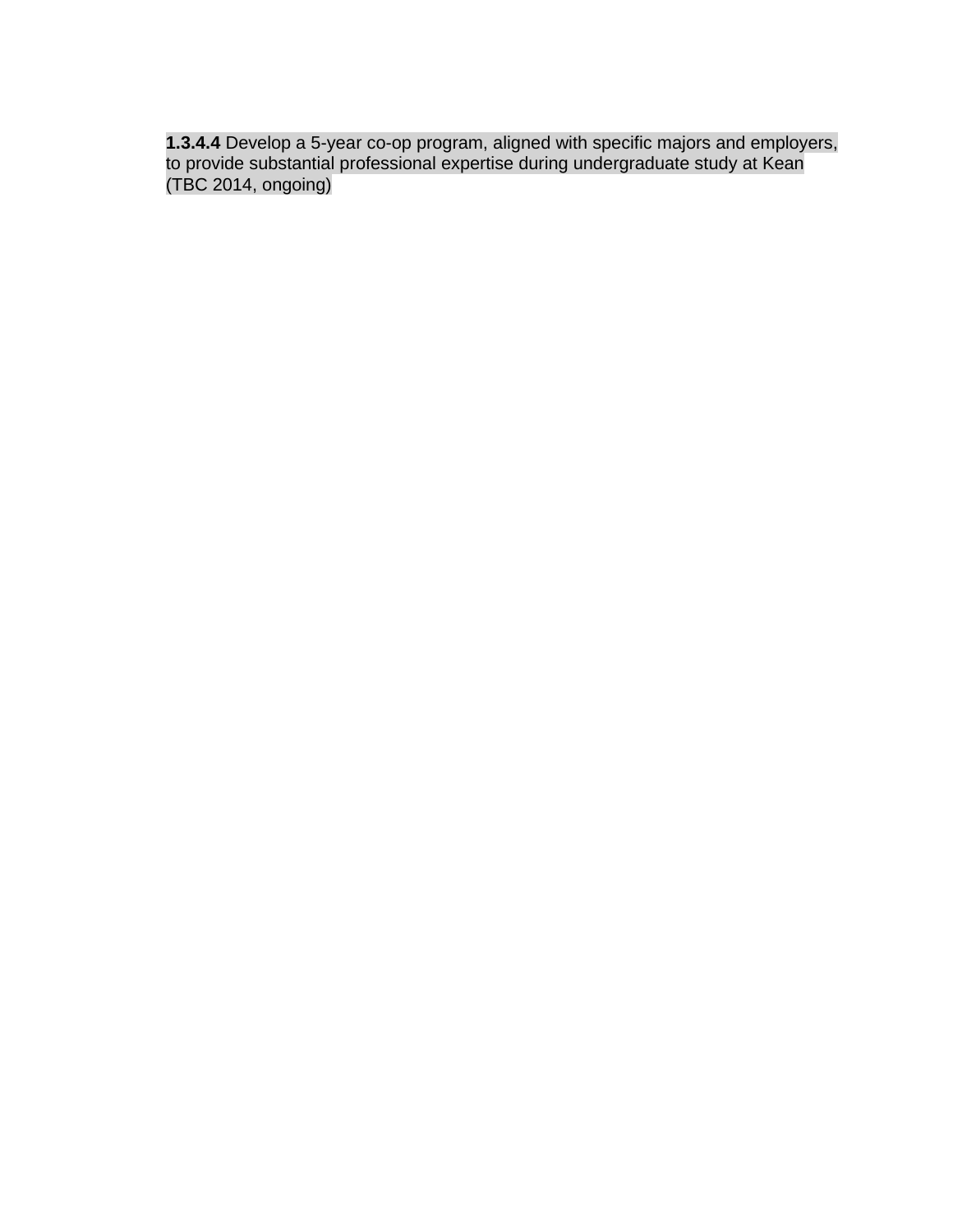**Goal 2. To attract and retain more full-time, first-time undergraduate students, transfer and graduate students**

*2.1 Attract more students to Kean through increased marketing in our region and globally, with an emphasis on raising visibility, building reputation, using and improving on Kean's unique academic programs and approach to the classroom to promote the institution, and extending our marketing 'power' through diversified and innovative marketing techniques*

*(National marketing efforts began in 2016 to recruit students who were a good fit for Kean University. In 2018, two regional recruiters were hired to broaden the Pennsylvania/Maryland and New York/Connect markets and also extend outreach to California, Illinois, Massachusetts, and Washington DC.)*

#### **Actions**

**2.1.1** Unique academic programs, such as sustainability, health sciences as well as our outstanding education programs will be promoted extensively integrated into marketing plan timeline to be determined by University Relations

*(Programs in sustainability are marketed based upon the unique availability of three ecosystems at Kean's three campus locations – a suburban/urban ecosystem in Union Township, a marine ecosystem in Ocean County, and a forest wildlife ecosystem at the Highlands in Jefferson Township.)*

*Student for a Day events have been extended to promote all academic programs.)*

**2.1.2** Continue to offer academic programs and courses that are affordable and of high quality

#### *(Kean University offers over 50 academic programs and is the most affordable comprehensive university in the state of New Jersey; students graduate with the least amount of debt in comparison to other NJ universities)*

**2.1.3** Increase the convenience and accessibility of such programs and courses through variable delivery systems, including weekend and online programs

*(The School of Online Learning has been established and has increased online course offerings in several academic programs. Weekend classes are offered at the Kean Union and Kean Ocean sites including Friday evenings, Saturday mornings and afternoons, and Sunday mornings. Learning support services have been made available on Sundays and late evening hours have been added. )*

**2.1.4** Utilize innovative technology and strategies more effectively to generate engagement of prospective students

*(In 2014, enrollment services transitioned into Ellucian's Recruit technology as the CRM for prospective students; Financial Aid started using Book Now technology in*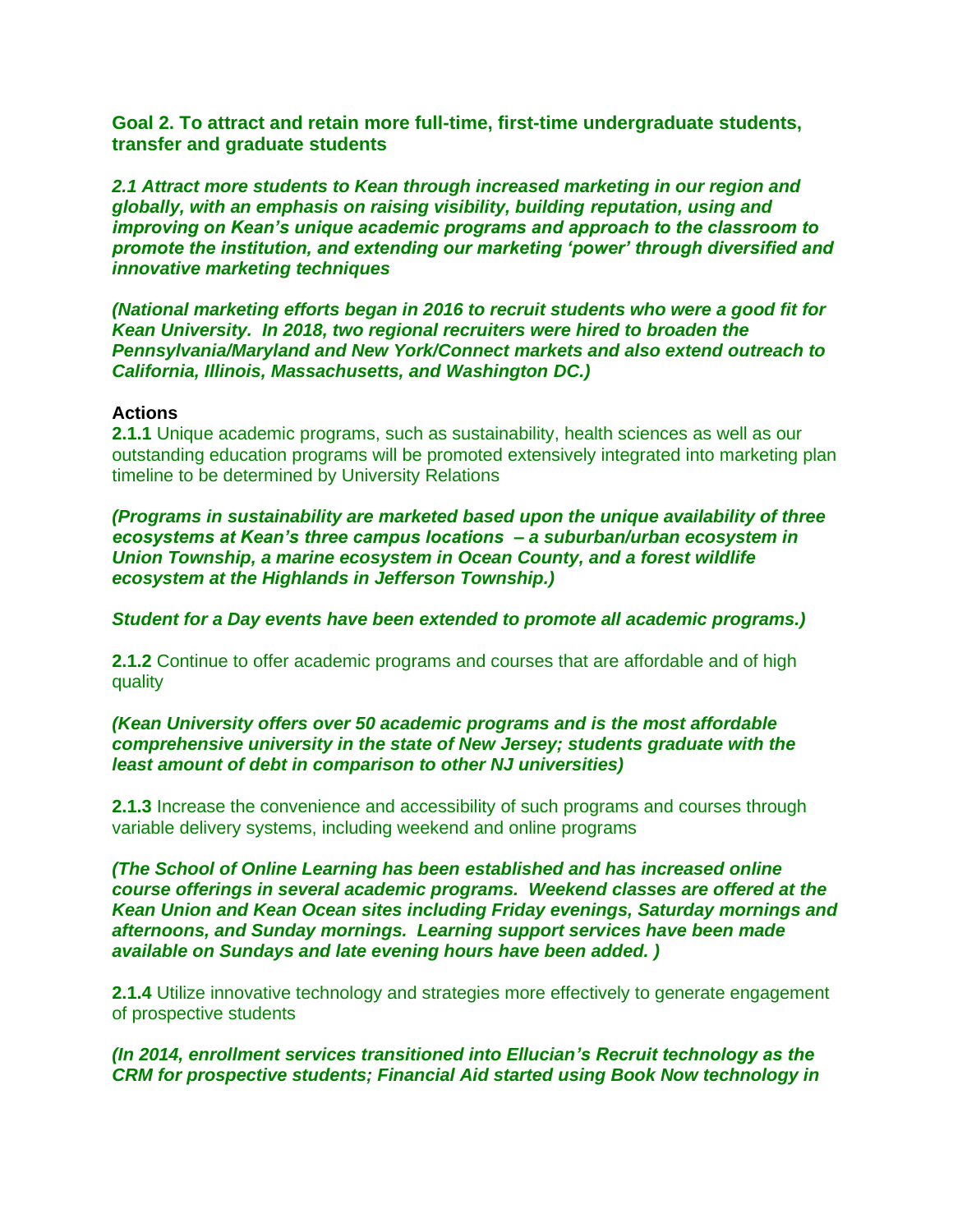### *2017 so prospective and current students could make appointments with their Financial Aid counselor. )*

**2.1.5** Market new initiatives that support the student academic experience, such as the honors program, to raise visibility amongst high achievers: attracting highly qualified students and enhance reputation

*(To improve the recruitment efforts for students interested in STEM-related fields, Kean University offers a full range of Science, Techonology and Mathematics programs through the College of Natural Applied and Health Sciences as well as honors programs through the New Jersey Center for Science, Technology and Mathematics.*

*Beginning in Spring of 2019, incoming freshmen in all academic disciplines will have an opportunity to engage in an optional research experience with a faculty member, one which will provide an introduction to the scientific method as applied to a specific discipline.)* 

**2.1.6** Increase the numbers of merit scholarships to compete for top students in the region or nationally; timeline to be determined by the Office of Scholarships and the Foundation

#### *(As can be seen in the table, an increasing number of students have benefited from scholarships.*

| AY      | <b>Number of Merit Scholarships</b> | <b>Total Amount Awarded</b> |
|---------|-------------------------------------|-----------------------------|
| 2013-14 | 183                                 | \$568,762.00                |
| 2014-15 | 211                                 | \$747,581.00                |
| 2015-16 | 246                                 | \$874,306.00                |
| 2016-17 | 257                                 | \$979,276.00                |
| 2017-18 | 501                                 | \$1,400,019.00              |

#### *In Fall 2018, a Monetary Award Program (MAP) was added for highly academically gifted students. In Fall 2019, a Centennial Scholarship program will be established for academically gifted students whose annual family income is less that 75 thousand dollars.)*

**2.1.7** Utilize Kean's diversity and commitment to global perspectives in all marketing, advertising, and recruitment efforts

#### *(Ongoing since 2017, a diverse group of college ambassadors speak at Open House events to promote their success and invite prospective students to meet with them and their College Dean.)*

**2.1.8** Renew marketing initiatives, including web-based recruitment tools, for Kean Ocean, Wenzhou-Kean, the broader international community and other centers in the state

### *("Apply Now" and "Inquire Now" buttons have been added to the Kean University website. Joint marketing began in Fall of 2018 for Kean Ocean and Ocean County*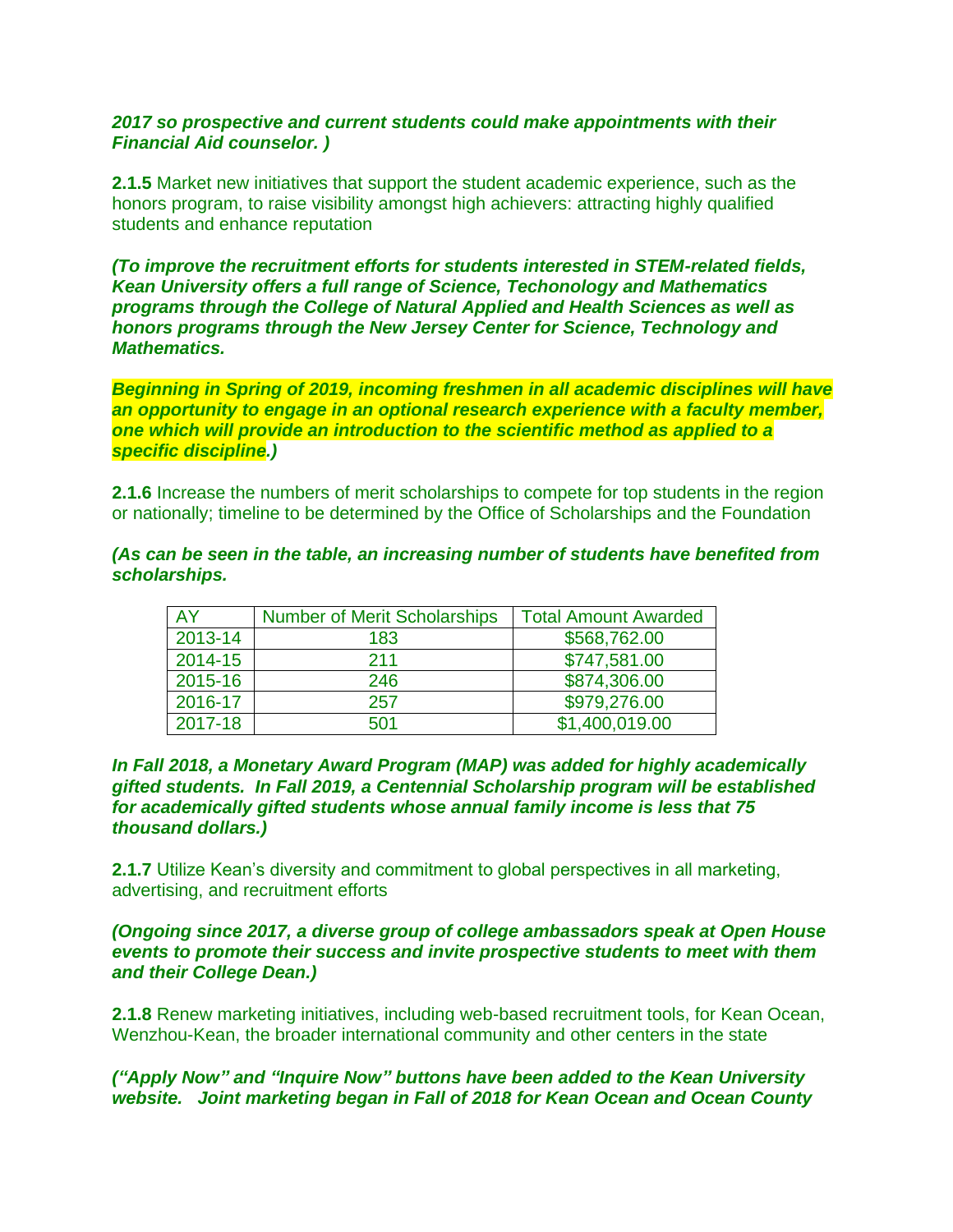### *College. These marketing efforts will be expanded by the Division of University Relations. Recruitment for Wenzhou Kean was expanded in 2018 with faculty and administrators engaging in outreach in the Zhejiang province and other provinces in China.)*

**2.1.9** Determine a baseline for Kean and establish benchmark institutions in the state, regionally and nationally, by which to measure the effectiveness of marketing efforts

### *(Comparative analyses are periodically monitored to ensure the most effective marketing efforts.)*

**2.1.10** Expand community based partnerships and entrepreneurial initiatives that will attract more people to the campus (i.e. Morris Avenue Corridor, Ursino, Liberty Hall Museum, and Conference Services)

*(The University began construction of a new academic building that will expand upon the partnership with Liberty Hall and establish a world-class facility for the Department of History. The aptly named Liberty Hall Academic Center for History will bring new classroom and seminar space, a multipurpose exhibit hall, a research library and more by Fall 2019. Through the New Jersey Public Private Partnership legislation, Kean was able to establish a partnership for the development of a new freshman residence hall, named Cougar Hall. Accessing private investment, Kean will offer 385 new beds beginning Fall 2018.* 

*Kean has developed a cooperative working relationship with the private developers of the former Merck site resulting in a healthy symbiosis. For example, the Vermella development will locate neighborhood retail on the land adjacent to Kean's planned new academic building for the College of Business and Public Management, thus offering amenities to Kean and customer traffic for retail vendors.)*

*2.2 Improve admissions processes, from recruitment to registration, to ensure that the Kean experience begins from the first 'touch'* 

*(In addition to adopting the use of the Recruiter software platform and introducing the use of the Common App, Enrollment Services operationally merged the application processing and financial aid processing under one unit. Scholarship processing was added in Fall of 2017. An integrated communication calendar was developed in 2015, and testing/orientation communications were added in Fall of 2016. Student Accounting coordinates with the admissions communication plan and implemented a paper bill with a marketing message to freshmen and their parents in June of 2018.)*

### **Actions:**

**2.2.1** Improve administrative coordination of application processing, financial aid processing student accounting processing, scholarship processing and advisement to respond to student needs more efficiently and timely

#### **Implementation/Timeline:**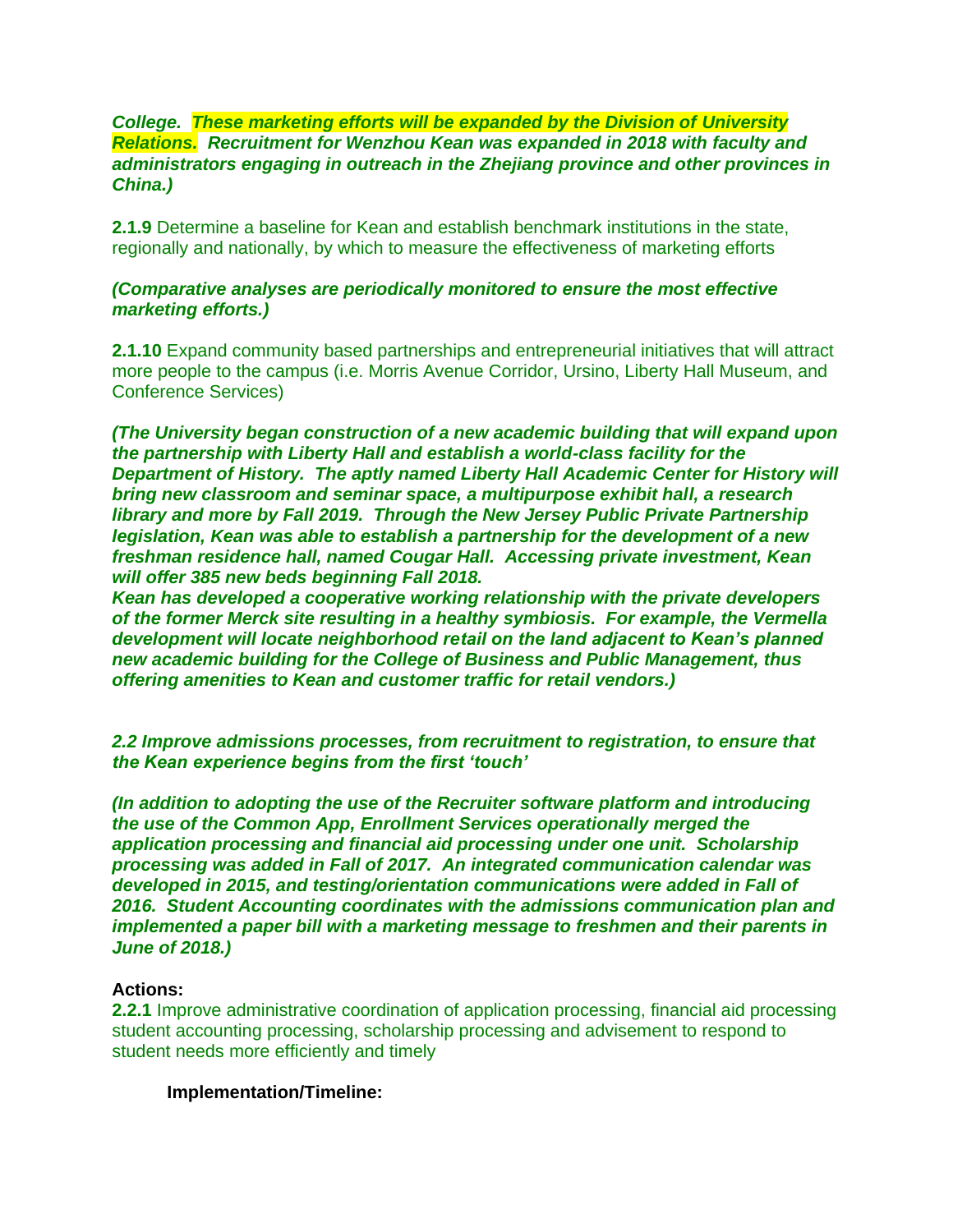**2.2.1.1** Formalize the Admissions and Enrollment Services Committee (Fall 2013)

### *(An Enrollment Tactical Team was established in 2015 and meets regularly from January through September.)*

**2.2.1.2** Formalize a 'pipeline flow' from recruitment to registration (TBC Dec 2013)

#### *(Recruiter software was purchased in 2013, expanded in 2014 and updated again in January 2018. The expanded pipeline for communication flow was rolled out in October 2015.)*

**2.2.1.3** Establish implementation timeline and enact implementation to ensure admission process through to notification is 24 hours (TBC Jan 2014) and follow-up is within 72 hours

### *(Ongoing. Admissions responds to students within 72 hours, and is able to use technology to record submissions.)*

**2.2.1.4** Establish best practices at every stage of the admissions and enrollment processes – from recruitment to registration; establish such best practices as university policy; and provide the technical solutions to implement policy (from Fall 2013-June 2014)

*(Nationally-known consultants Ruffalo Noel Levitz completed an operational review in October 2014 to identify and to assist in developing best practices at Kean. An intricate communication plan for automated, digital and direct mail efforts was developed that follows prospective students from first point of entry through registration. In 2017-2018, a best practice to standardize financial aid packaging was created and included a new financial award letter.)*

**2.2.1.5.** Ensure that academic deans and program directors engage in follow-up contact with students expressing interest in their programs within 72 hours

*(Several initiatives have been implemented so that academic Deans, Executive Directors, Chairpersons, and program coordinators make followup calls after Open House. In 2019, all faculty have been trained to make welcome calls to all newly-admitted freshmen.)*

**2.2.2** Review available information and resources to improve administrative coordination and technological resources assigned to the enrollment process to support all admission categories, find how coordination and resource allocation can be improved and implement the necessary changes

*(Developed SMART approach to recruitment to priorize outreach to prospective students. Implemented work flows to streamline processes. Identified a PASSPORT admissions counselor and developed unique marketing materials, capacity recruitment levels, and unique reporting tools. Improved the EOF application process so that students get an immediate response to their application via a first*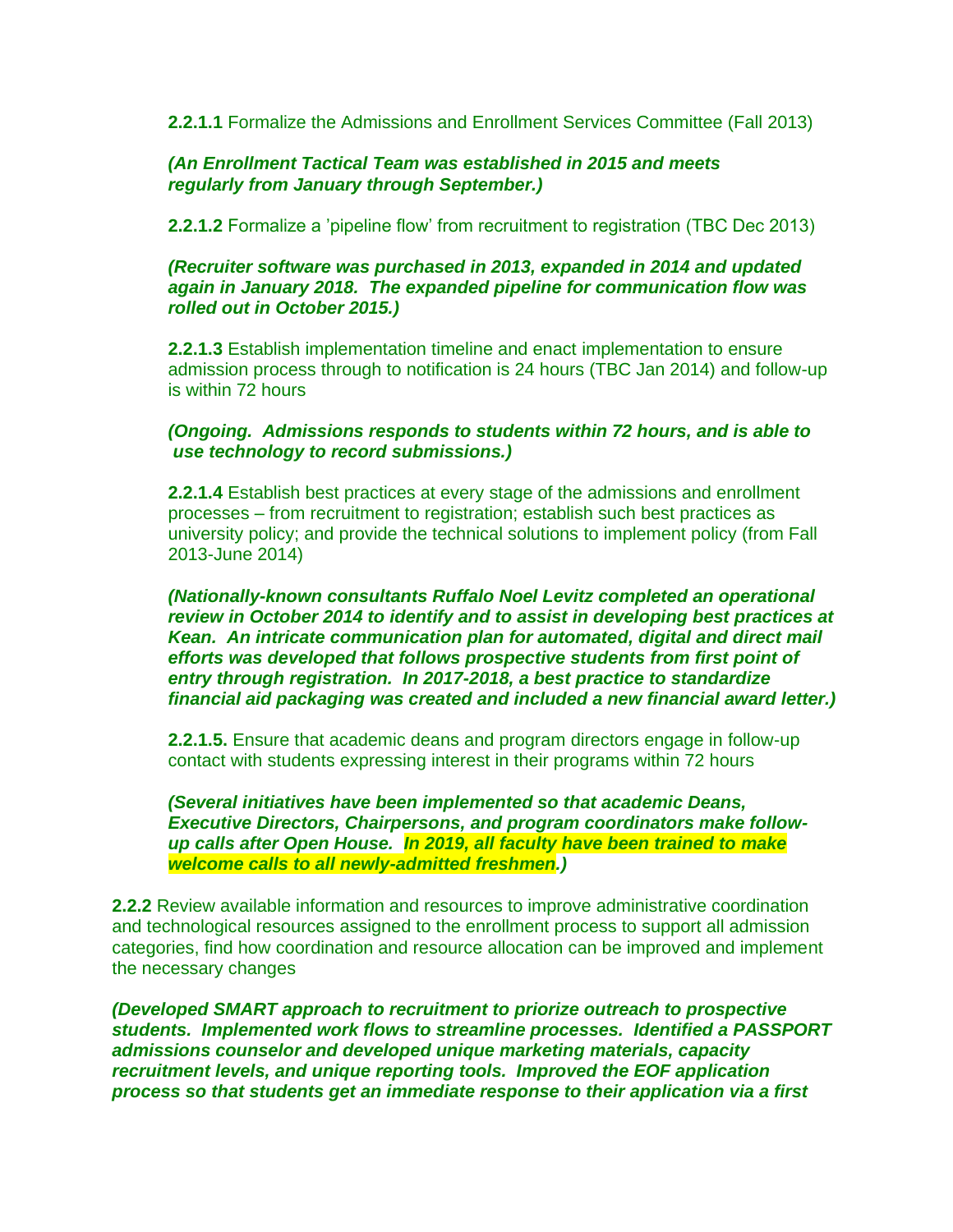#### *review/acceptance to Kean, and EOF provides the secondary review of supporting financial documents.)*

#### **Implementation/Timeline:**

**2.2.2.1** Review Enrollment Management Report annually (Fall 2013)

*(The Vice President of Enrollment Services develops annual outreach reports with Deans, meets with Deans quarterly to review progress, and reviews annually while using weekly reportsas a guide to set monthly goals.)*

**2.2.2.2** Integrate Advancement Office for Merit Scholarships (Spring 2014)

*(A scholarship analysis in Summer of 2017 was completed, and work began to make the scholarship program more efficient and effective for prospective and current students. In Fall 2017, upper-tier scholarship levels were flattened so that more students would benefit. An online merit scholarship system, comparable to the existing freshman and transfer merit scholarship programs, was added. A priority deadline of February 1 for incoming freshmen was added the March 1 deadline, and all standard incoming freshman announcements are made by March 30 so that prospective students know what they have received well in advance of National Decision Day. Scholarship Services also moved up the annual Foundation Scholarship Application launch date from December 1 to October 1, so that prospective students have more time to apply for scholarships. It is important to note that these merit scholarships are an operational budget item and are not funded by the Kean University Foundation.)*

*Through a Board resolution and the work of the Kean University Foundation, the University is rolling out the Centennial Opportunity Fund beginning Fall 2019, which is a merit scholarship for academically capable (minimum 3.0 high school GPA, minimum 1100 SAT) but financially challenged (maximum \$75,000 adjusted gross income) incoming freshman. It is the goal of this award to enhance recruitment and registration efforts for students who might otherwise not be able to attend Kean due to financial obstacles.)* 

#### *2.3 Improve retention by targeting proactively our most at-risk constituencies with effective, directed monitoring and specialized support from pre-matriculation to graduation*

#### **Actions:**

**2.3.1** In cooperation with the Office of Intervention and Retention, Institutional Research and the Office of Assessment and Accreditation, develop/implement and utilize a retention program that assesses student attributes, identifies students at risk, and facilitates academic and administrative interventions to enhance retention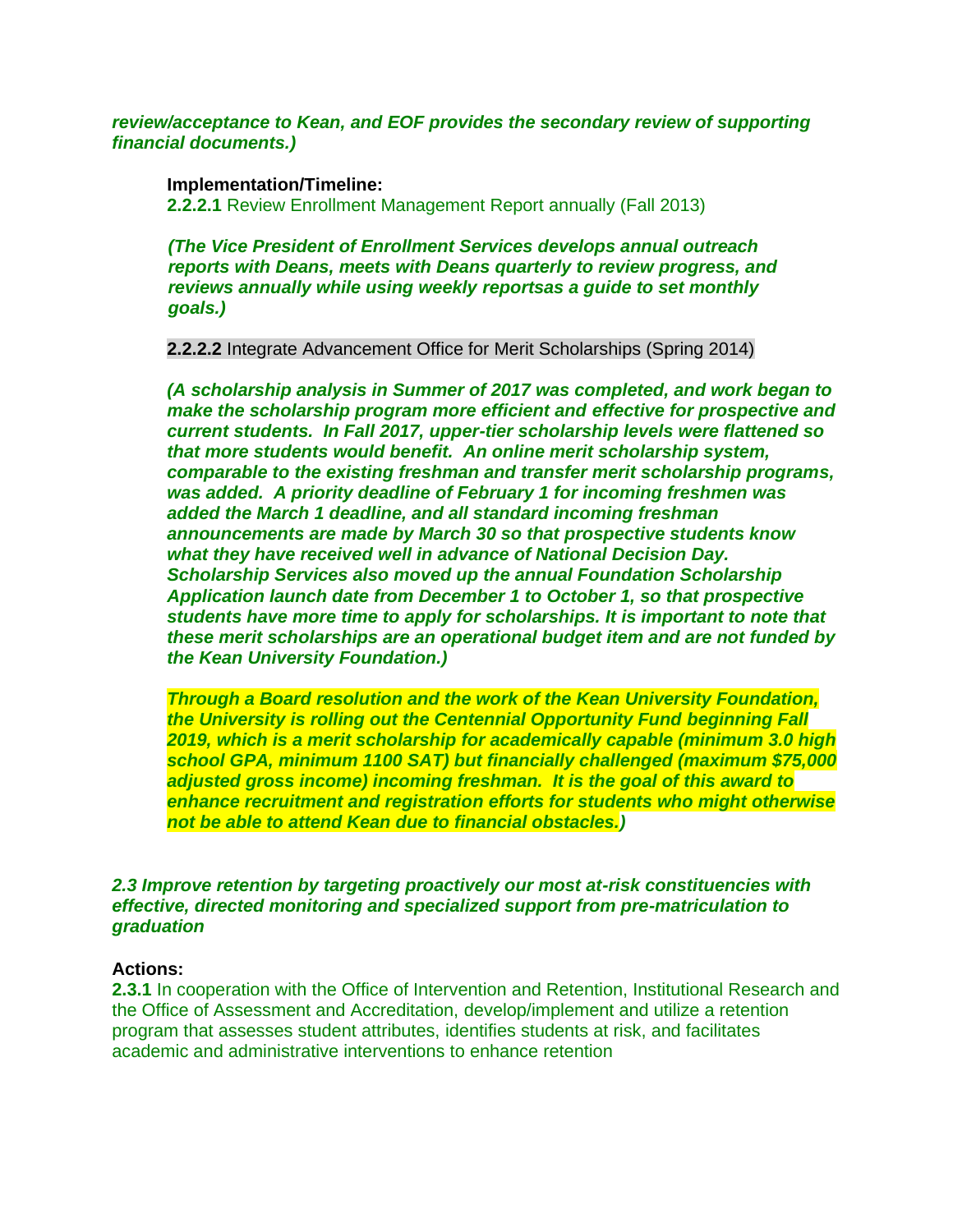*(The University has hired a new Director of Student Success and Retention and is organizationally housed in the Office of Strategic Initiatives to ensure effective collaboration of the divisions of Academic Affairs and Enrollment Management. A multi-faceted retention program is being developed which will identify at-risk students and facilitate academic and administrative interventions to enhance retention. Non-cognitive factors that may interfere with student academic success will be identified utilizing the Ruffalo Noel Levitz College Student Inventory (CSI) and Mid-Year Student Assessment (MYSA) for the 2019 cohort of entering freshmen and will guide retention efforts. Collaboration is ongoing between the University Senate Admissions and Retention Committee and the Presidential Task Force on Retention and Advisement. A new Early Academic Alert system was put into place during Fall 2018 to identify students who were at risk in their undergraduate coursework; this information was shared with academic advisors for follow-up and the Nancy Thompson Library Learning Commons who provided outreach to students who needed support for writing and/or academic coursework.* 

*Implementation of a Supplemental Instruction (SI) program was pilot tested in Fall 2018 in partnership with the Office of Student Success and Retention and the Division of Academic Affairs. SI is designed to support students enrolled in historically difficult gateway courses – those with a high percentage of D and F final grades and withdrawals – that serve as roadblocks to persistence and retention.)*

**2.3.2** Increase retention goals in proportion to an established enrollment paradigm that incorporates each admission category at each University location as the student population **increases** 

*(Retention initiatives were the focus of an internal Entering Student Survey to identify incoming students who indicated a need for additional assistance in Math, English, and time-management skills. Workshops were developed in collaboration with the School of General Studies and the Writing Center. Through collaboration with the Kean University Counselor Education program, 12 academic coaches were recruited to participate in a "Step-it-Up" program to assist with one-on-one meetings and provide workshop opportunities. In addition, work was begun on students who had GPAs of 2.0 to 2.4 in order to reduce the number of students on academic probation and on the dismissal list. Initial findings showed a 79% progression rate of students who were on academic probabtion in fall of 2017. Retention initiatives have expanded to include a new Early Academic Alert system, and plans for the implementation of the Advise platform in Fall of 2019 will help identify at-risk students so that outreach efforts can be expanded to continue to meet the specific needs of all Kean University students.)*

**2.3.3** Strengthen student retention through pre-matriculation services that correlate with freshman and sophomore student success

#### **Implementation/Timeline:**

**2.3.3.1** Develop a Gateway Project Summer Immersion (pre-enrollment addressing of remediation) (feasibility study Spring-Fall 2014, pilot Summer Immersion courses offered Summer 2014; Gateway Project opened Summer 2015)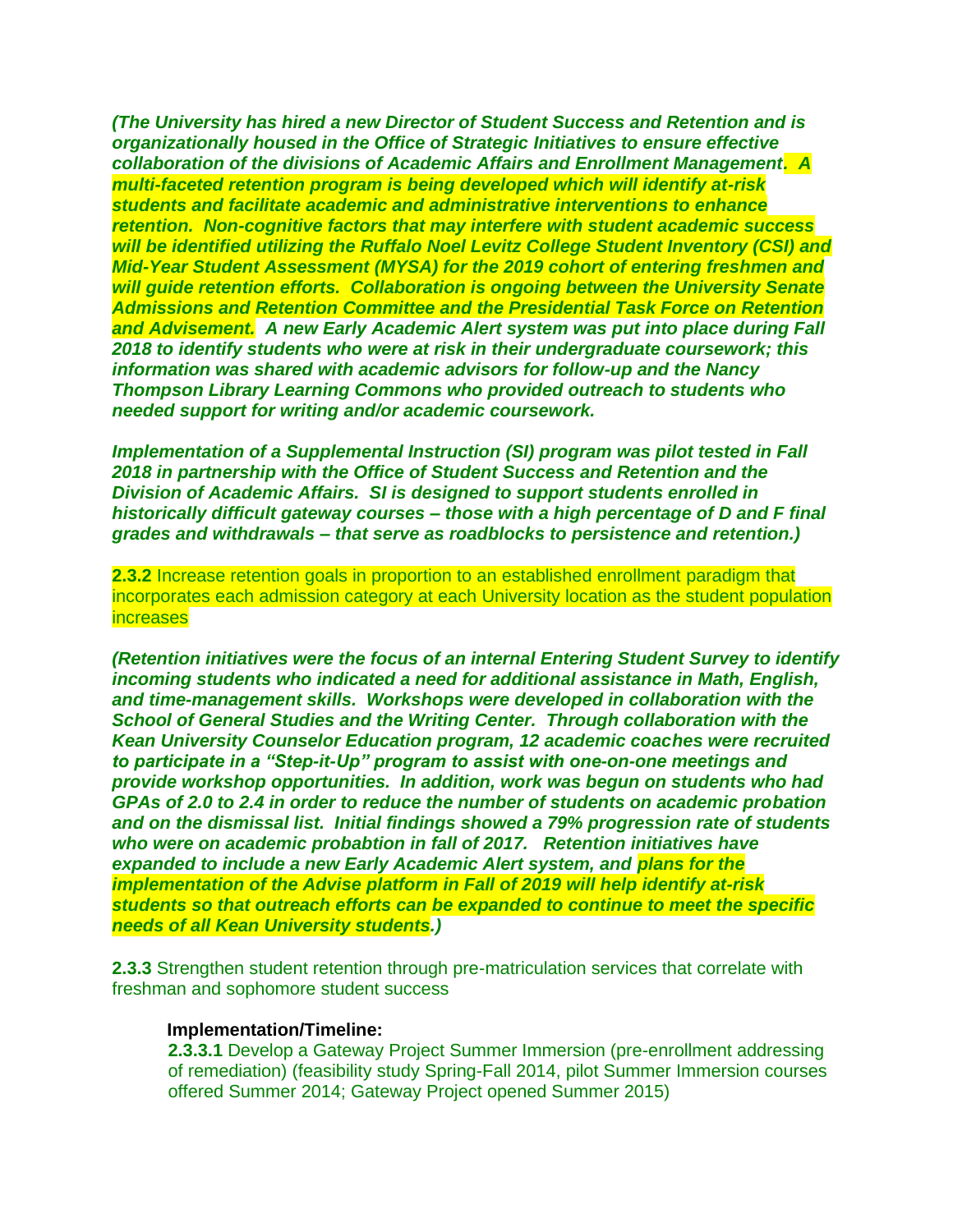*(A summer workshop in Developmental mathematics was run in August of 2018 targeting students in math-intensive majors. All participants successfully completed the program and enrolled in MATH 1000 during the Fall semester. Plans are underway for expansion next summer.)*

**2.3.3.2** Develop and implement Kean's Developmental Courses online (first program to be implemented as a pilot 2015; three courses rolled out 2016- 2017)

#### *(MATH 0901 was offered in the online modality for the first time in Fall 2018. Other online Developmental courses are under development.)*

**2.3.3.3** Improve the relationships with high schools, and utilize special programs such as EEO and Upward Bound to bring pre-college remediation and/or review/placement testing preparation to our feeder high schools to improve the preparation of incoming students (2013/2014 feasibility research plus offering of pilot placement testing preparation; implementation of remediation programming pilots [pre-college developmental courses] 2014/2015; full program of pre-college courses to 10+ high schools by 2015/16)

*(A partnership between Enrollment Services and Academic Affairs resulted in the creation of articulation agreements with high schools so that students earn college credit in high school, and begin to consider Kean as a top-choice college. Kean is partnering with College Board to promote college readiness by encouraging SAT practice using Khan Academy; the official SAT practice is a free, personalized study tool that helps students success on the SAT and in college.)* 

**2.3.3.4** Establish programs that send faculty to high schools for lectures, presentations and recruitment efforts

*(Ongoing. As part of the annual enrollment outreach plan, specific programs are challenged to reach out to their degree program's feeder schools and host lectures and presentations. History and Chemistry are two examples of participating academic programs.)*

**2.3.4.** Establish and implement an academic advisement process ensuring regular contact between students and academic advisors; require academic deans and program directors to be accountable for compliance with advisement policies

*(An increase in full-time faculty office hours was initiated in Spring of 2019 to maximize faculty availability for students; a requirement that all students meet advisors twice each semester has been initiated; all programs met in June of 2018 to develop a customized advisement process for their students; a new tool was developed by OCIS to identify students who have not obtained advisement so that academic deans can assess compliance and direct outreach.)*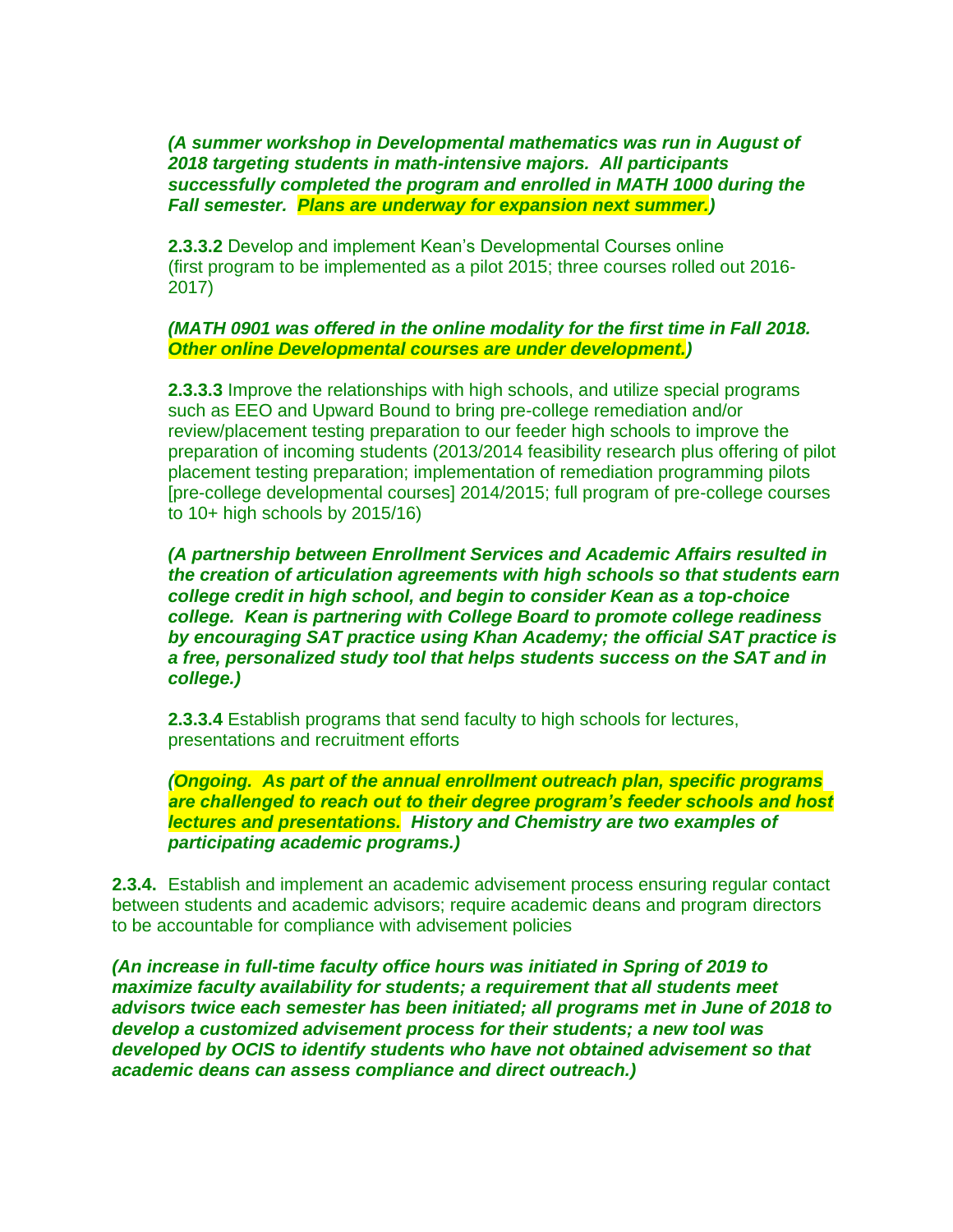### *2.4 To support student retention and graduation rates throughout our community by building or strengthening programs that embed each individual into 'communities of care' -- from a First Year Experience program, through ongoing Learning Communities that works in conjunction with, residential life, co-curricular and careerrelated programming*

### **Actions:**

**2.4.1** Develop a comprehensive First Year *Academic* Experience program for entering undergraduate students that ties together academic affairs, student affairs and extracurricular experiences, to provide a more comprehensive and enriching experience

#### **Implementation/Timeline:**

**2.4.1.1** Develop overall First Year Experience Program (develop plan Spring 2014; implement Summer 2014 for 2014-15 admission cycle; assess, review and revise for 2015-2016 admission cycle)

*(In summer of 2018, the university initiated a new model of Freshman Orientation that included an overnight in the residence halls and which tied together academics, student affairs and extracurricular opportunities.)*

**2.4.1.2** Restructure T2K to include learning communities (pilot Spring 2014 with two common courses. Indicators of success will include co-curricular transcripts for involvement and retention. Explore the possibility of involving GA's as instructors for T2K).

*(A collaborative effort between the School of General Studies and the Office of the Registrar created learning communities of students whose schedules included two or three common courses in addition to GE1000 (T2K) as a pilot program in Fall 2018. Outcomes will be assessed, and the program will be expanded in upcoming academic years.)*

**2.4.1.3** Determine a baseline for Kean and establish benchmark institutions in the state, regionally and nationally, by which to measure the effectiveness of the First Year Academic Experience (TBC by Dec 2014)

*(The School of General Studies has continuously worked with the Gardner Institute to insure that our First Year focused initiatives follow best practices. Association of American Colleges and Universities (AAC&U) guidelines have been used to develop Student Learning Outcomes and rubrics for courses in General Studies.)*

**2.4.2** Develop and staff academic and residential learning communities for student cohorts according to educational interests. Engage resident faculty members who are recognized mentors in their respective fields, and who are willing to be available to monitor each student's progress through graduation.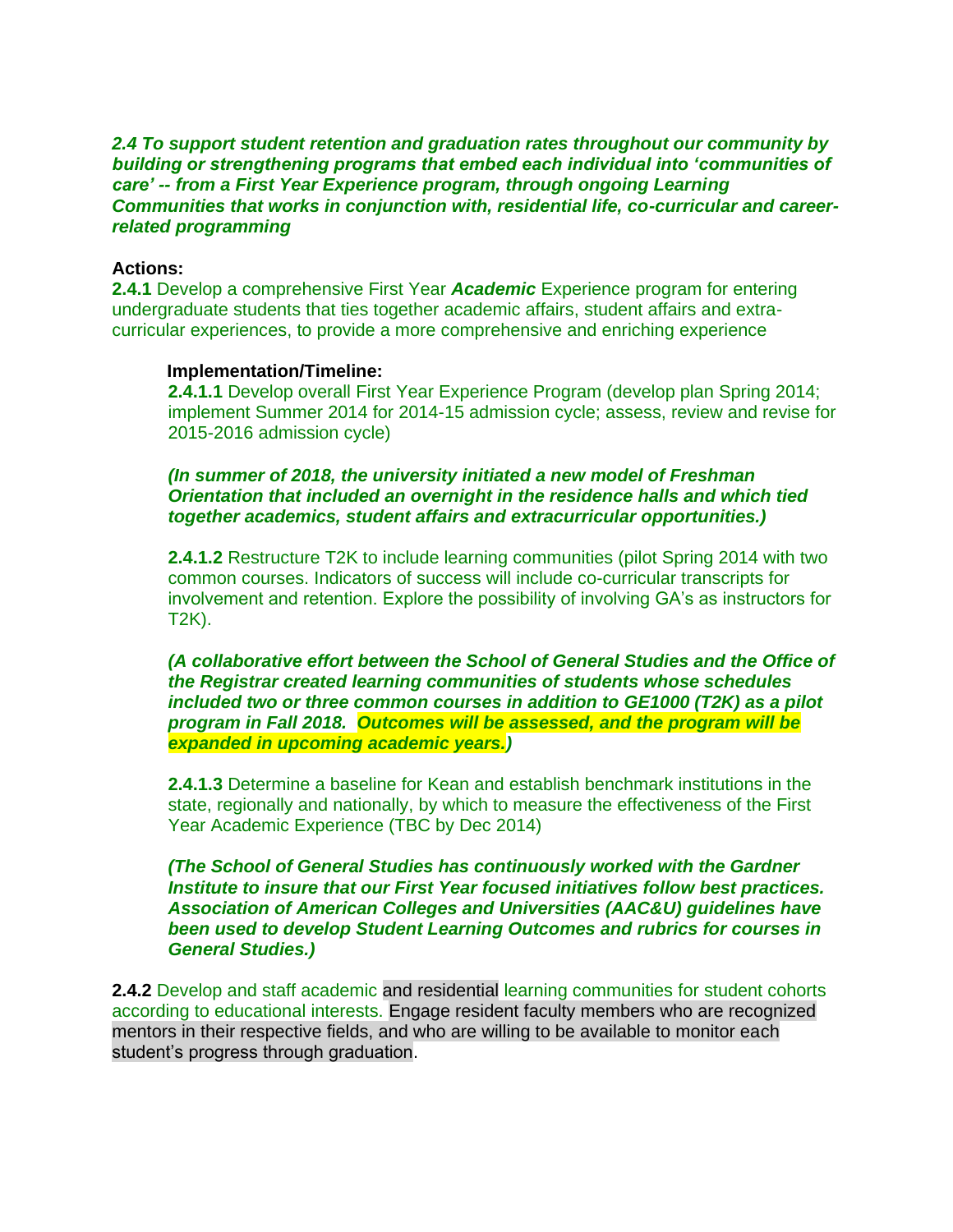*(A collaborative effort between General Studies and the Office of the Registrar created nonresidential academic learning communities of students whose schedules included two or three common courses in addition to GE1000 (T2K) as a pilot program in Fall 2018. The communities(cohorts) were based on intended academic majors. Students are identified for participation based upon their intended major and their placement test scores. Outcomes will be assessed, and the program will be expanded in upcoming academic years.)*

**2.4.3** Increase full time faculty teaching General Education and other introductory level courses

*(At the direction of the President, a significant number of faculty lecturers were hired to teach General Education courses and General Education distribution courses. Twenty six new faculty were hired in January of 2018 to teach courses in General Education, English, Psychology, Communication, Biology, Chemistry, Physics, and Physical Education/Health/Recreation as part of a university-wide effort to increase the number of full-time faculty; a total of 30 near faculty were hired at that time.)*

**2.4.4** Increase student engagement in residential, social, recreational, and co-curricular programs; utilize Campus labs and the Co-curricular transcripts to assess the progress in this area

*(Student engagement continues to increase since the increased promotion and utilization of Cougar Link, the growth of "Meet the Greeks" since September of 2012, the inception of the Involvement Center in October 2012 (a centralized physical hub for student involvement at Kean Union), and the establishment of "Kean Day" in September of 2013. From Fall 2013 to Spring 2018, there was an increase of 37.4% in the overall number of students involved in clubs and organizations as recorded through Cougar Link (Campus Labs: Engage).* 

|                  | INVOLVED AS MEMBER IN AT       | <b>NUMBER OF</b>          |  |  |
|------------------|--------------------------------|---------------------------|--|--|
|                  | <b>LEAST ONE STUDENT GROUP</b> | <b>CO-CURRICULAR</b>      |  |  |
|                  | <b>OR ORGANIZATION</b>         | <b>TRANSCRIPT ENTRIES</b> |  |  |
| <b>2013 Fall</b> | 1,699 students                 | 3.053                     |  |  |
| 2018 Spring      | 2,335 students                 | 4.404                     |  |  |

*Additionally, students who became engaged through involvement in clubs or organizations saw a 37.7% 4-year graduation rate (Cohort 2010), compared to their counterparts that did not become involved who saw a 14.1% 4-year graduation rate. The 4-year graduation rate for involved students increased to 41.8% (Cohort 2014), representing an increase of 4.1% compared to a 15.3% 4-year graduation rate for students who did not become involved in clubs and organizations, for whom the increase was only 1.2%.* 

*The 4-year graduation rate for Greek organization members rose from 29.6% (Cohort 2010) to 42.5% (Cohort 2014), an increase of 12.9%, while the non-Greek organization members rose from 20.1% (Cohort 2010) to 24.1% (Cohort 2014), an increase of only 4%.*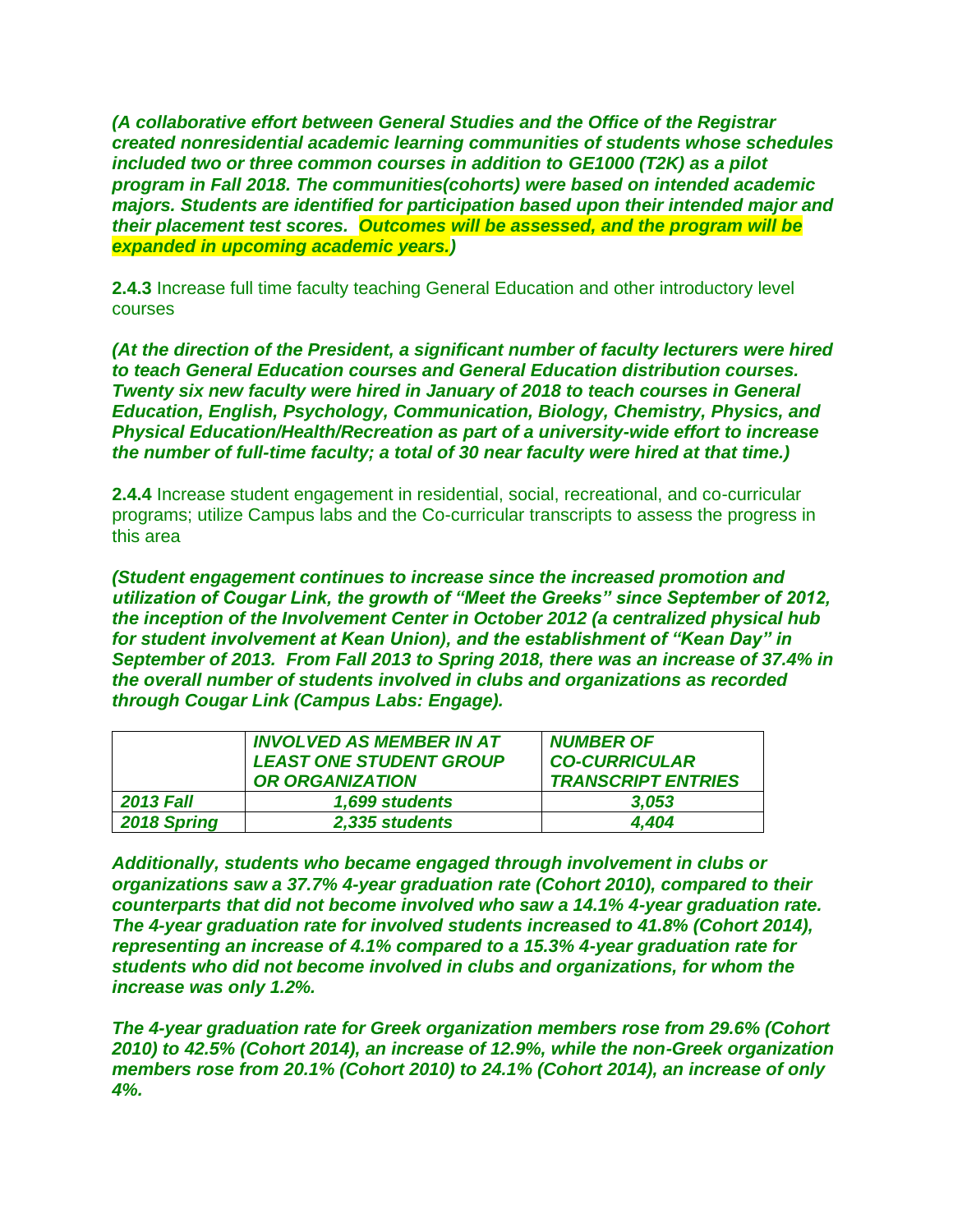*The 4-year graduation rate for Leadership Institute members rose from 32.8% (Cohort 2010) to 50,8% (Cohort 2014), showing an increase of 18%, while the non-Leadership Institute members' 4-year graduation rate rose from 20.4% (Cohort 2010) to 24.6% (Cohort 2014), representing an increase of only 4.2%.* 

*During the 2013-2014 academic year, a total of 938 student group meetings, events and programs were held. During the 2017-2018 academic year, the total number of student group meetings, events and programs increased by 19.7% to 1,123.*

*The First Year Student Pathways to Success program will be implemented in Fall 2019 which will provide additional strategies to help engage students in co-curricular activties.)*

**2.4.5** Work collaboratively with academic and administrative units to enhance the advisement process by incorporating student success metrics, course mapping, cocurricular planning

*(President Farahi reformulated an Advisement and Retention Task Force in January of 2018; membership on the task force is comprised of faculty and staff from all relevant university areas (Registrar, Admissions, the office of Student Success and Retention, Student Accounting, General Studies, etc. Beginning in Fall of 2019, Kean University will utilize Ellucian's Advise that will enable faculty advisors, learning support staff, and others to strategically communicate with students and to provide advisors with student success metrics.)*

**2.4.6** Utilize Alumni Association and the Foundation for mentoring opportunities, career exploration and internship opportunities

### *(In 2016-2017, Quality First funding was provided to the Office of Alumni Relations to match volunteer Kean alumni with current students to provided personal and career mentoring.)*

**2.4.7** Develop and centrally coordinate the internship process for students, so that students can come to one office to search for, investigate, prepare and apply for internships. Tie internships more closely to the curriculum.

*(Center for Career Development and Advancement has been relocated and its footprint expanded in CAS; it now serves as the central clearinghouse for all internship opportunities; a Director of the Office for Career Advancement and Development has been hired and the staff has been expanded. The Kean University Online Employment & Internship Portal has been created and is being tested during Spring 2019; this portal will provide information about internship and employment opportunities to students and alumni and will serve as a resource to prospective empoyers.* 

*Academic programs which do not currently require an internship are being revised to include 3 – 6 credit hours for optional internships effective Fall 2019.)*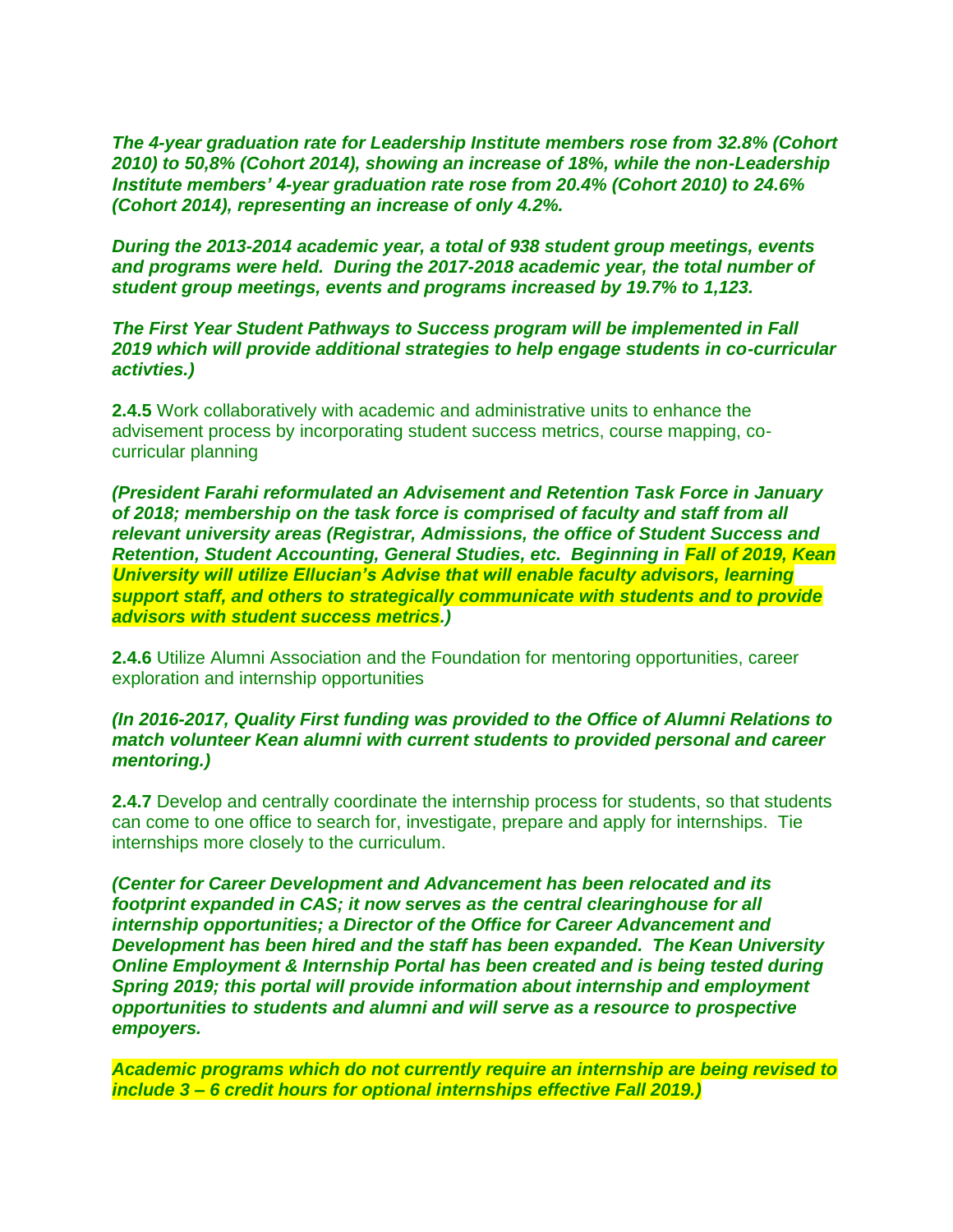*2.5 Improve student retention and graduation rates by strengthening academic advisement to guide students in academic course planning and requirement completion*

*(In addition to expanded retention efforts through academic advisement, a Graduation Incentive Plan was rolled out in September of 2017 to improve the fouryear graduation rate by providing monetary assistance to students for summer course registration when students would otherwise have to return to complete coursework in the following Fall semester. In addition, an online graduation application process was implemented in October of 2018 so that students could apply for graduation in a one-step process.)*

**2.5.1** Utilize the established Academic Advisement Task Force to develop and recommend an improved advisement process for all students. Have Academic Affairs take the lead during Spring 2014 to implement and assess the effectiveness of these changes and modify on an ongoing basis

*(President Farahi reformulated an Advisement and Retention Task Force in January 0f 2018 and asked for all recommendations to improve the advisement process and increase student retention. Preliminary recommendations included the immediate implementation of the Student Planning Software Platform, which is scheduled to be launched in March of 2019. In addition, an increase in full-time faculty office hours has been proposed to maximize faculty availability for students; a requirement that all students meet advisors twice each semester has been initiated; all programs met in June of 2018 to develop a customized advisement process for their students; a new tool was developed by OCIS to identify students who have not obtained advisement so that academic deans and program directors can engage in outreach on an ongoing basis.)* 

**2.5.2** Ensure the ongoing accuracy, usability, access to and use of our primary tools for effective planning of timely graduation

*(Implementation of the Student Planning Software Platform is in progress to be launched in AY2019. This interactive and multi-faceted software platform provides faculty advisors and students with tools to plan academic coursework and to monitor progress toward graduation. The system replaces guidesheets and provides customization of four-year plans.* 

#### **Implementation/Timeline:**

**2.5.2.1** Update guide sheets and four year graduation plans (TBC Summer 2014) and revise annually each spring if any changes have occured

*(All guidesheets and four-year graduation plans were available on the Center for Academic Success webpages and on individual academic program webpages prior to September of 2018. With the creation of the ne[w](http://www.kean.edu/) [www.kean.edu](http://www.kean.edu/) website, guide sheets are available on the homepage drop-*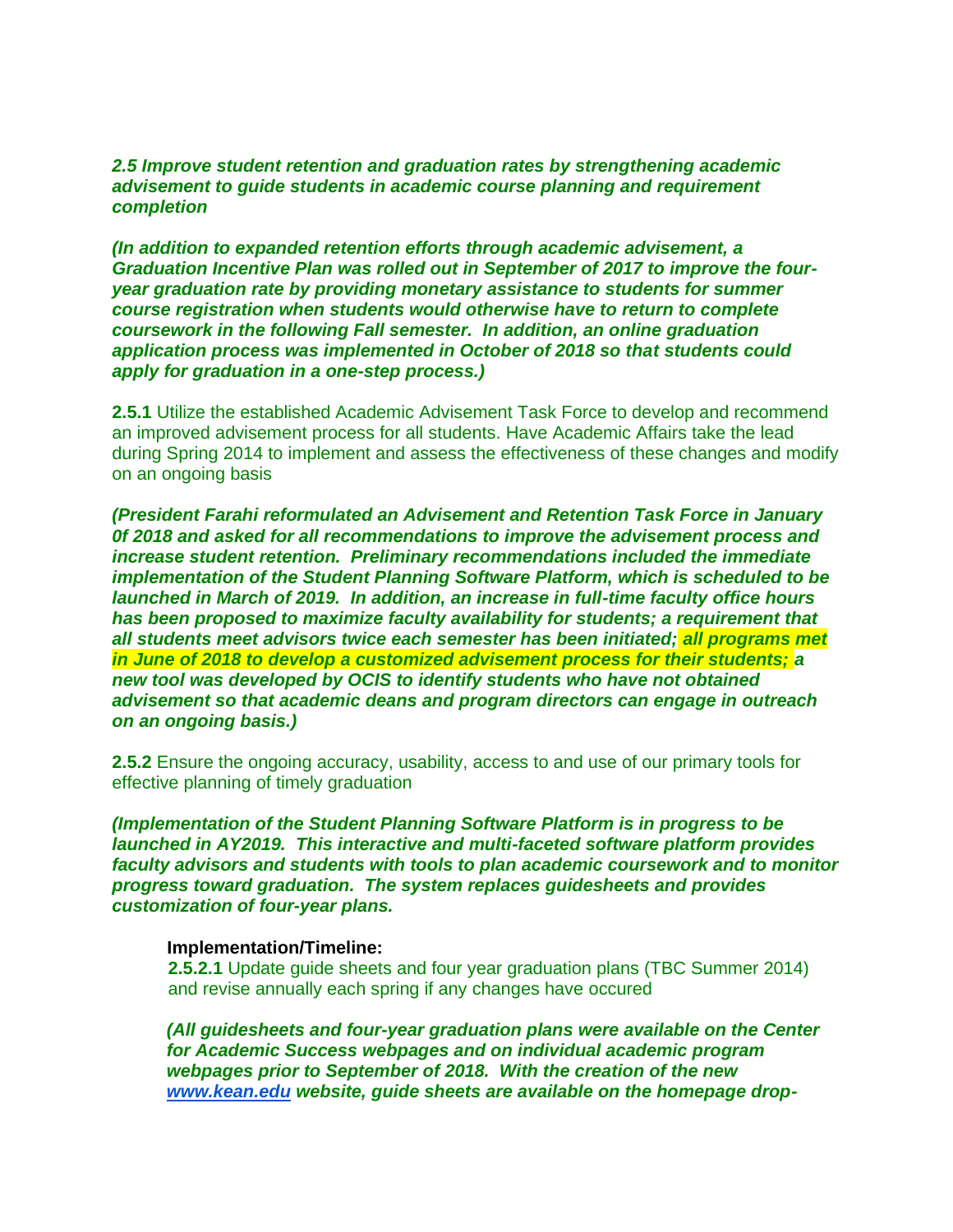*down menu (QUICKLINKS) and on Program/School/College webpages. During the academic year 2018-2019, all undergraduate academic programs (with few exceptions) were mandated to revise curriculum to meet a 120-credit hour mandate; the new 120-credit curriculum will take effect in Fall of 2019. )*

**2.5.2.2** Develop and implement a formalized plan and mechanism for the regular revision of guide sheets and four year graduation plans (development TBC Summer 2014; implementation TBC by Spring 2015)

*(Beginning Fall 2018 all undergraduate academic programs were required to revise program guidesheets to meet the new legislated 120-credit maximum for baccalaureate degrees. An expedited process for curriculum revision with guidelines was disseminated to the university community in October of 2018. Four-year graduation plans will be simultaneously created. Additionally, all academic programs included three to six credits of internship opportunities for eligible students. Guidelines for the creation of internship and research courses were disseminated in October 2018.)*

**2.5.2.3** Establish a central repository of sheets and plans that students can easily access (TBC Summer 2014); the AVP of Academic Affairs is required to review and ensure accuracy.

*(Prior to Fall 2018, all academic program guidesheets and four year graduation plans were available on the Center for Academic Success webpages and on the program homepages. Simultaneous with the launch of the new [www.kean.edu](http://www.kean.edu/) website, all guidesheets and four year graduation plans are located on the homepage of each academic program and on the [www.kean.edu](http://www.kean.edu/) landing page under QUICKLINKS for immediate student access.)*

**2.5.2.4** Establish mechanisms by which students and faculty need to access these tools as part of their advisement process (TBC by Spring 2015)

*(As part of the curriculum of GE1000 (Transition to Kean) and GE3000 (Transfer Transitions to Kean, students are introduced to tools that currently support the advisement process and will be introduced to Student Planning and Advise as these platforms are implemented.)*

**2.5.3** Fully develop and expand Project Readmit to the entire undergraduate population, to reach out to students who left the university without completing their degree, helping them to finish

#### **Implementation/Timeline:**

**2.5.3.1** Plan expansion (TBC Spring 2014) at each college, supervised by the Academic Dean

**2.5.3.2** Implement (Summer 2014 and ongoing)

*(Discussions continue with Academic Affairs and the Office of Student Success and Retention to expand the outreach to students who would benefit from Project*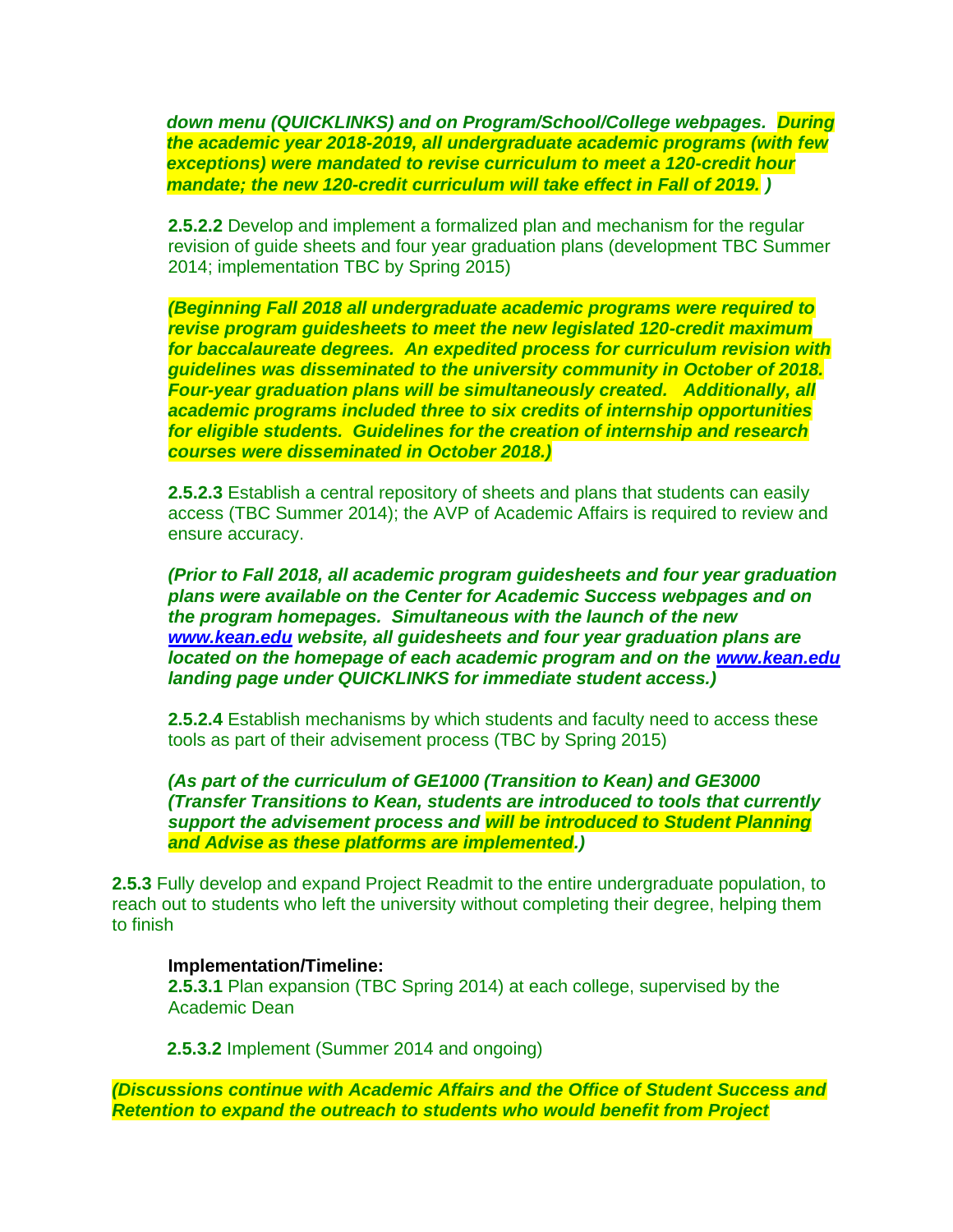#### *Readmit. The newly-expanded Office of Student Success and Retention offers reenrollment services to students who stop attending for shorter intervals of time.)*

**2.5.4** Strengthen the advisement program and process for first year students, undecided/undeclared students, student who are changing/have changes majors, those with academic difficulty, or probation or academically dismissed (beginning Fall 2013, new policies implemented from Spring-Summer 2014)

*(Initiated in 2016, all first year students are assigned to a member of the General Studies faculty as academic advisor. For the vast majority of students, their GE1000 (Transition to Kean) instructor serves as their academic advisor so that intensive advisement and mentoring can occur organically in the students' first semester of study. During the first semester of their first year, General Education peer mentors are assigned to each student to foster a peer-support system and assist with the transition to academic advisement within their major. By the end of the first semester of their first year, students are are assigned academic advisors from their intended majors. Students who remain undecided about their major program continue with their advisor in General Studies.)* 

*Beginning in Fall of 2018, all students receive midterm feedback on their progress in each of their courses. Academic advisors receive reports of their advisees who are experiencing academic difficulty for outreach and follow-up.*

*In Summer of 2018, a new Director of the Office of Student Success and Retention was hired. The new Director has re-energized retention services, providing reenrollment services, retention plans, and a faculty guide to retention.)*

**2.5.5** Ensure close linkage and continued cooperation and collaboration between Student Affairs and Academic Affairs, especially those student experience initiatives, including T2K, New Student Orientation, academic advisement and retention programs

*(A close collaboration exists between Student Affairs and Academic Affairs. In 2018, new student orientations were reimagined and both divisions were equal contributors to their success. Special sections of T2K are offered for students in the leadership program, and are taught by appropriate staff in Student Affairs. Special sections of T2K are also offered for Spanish-speaking students, and limited-language proficiency students.)*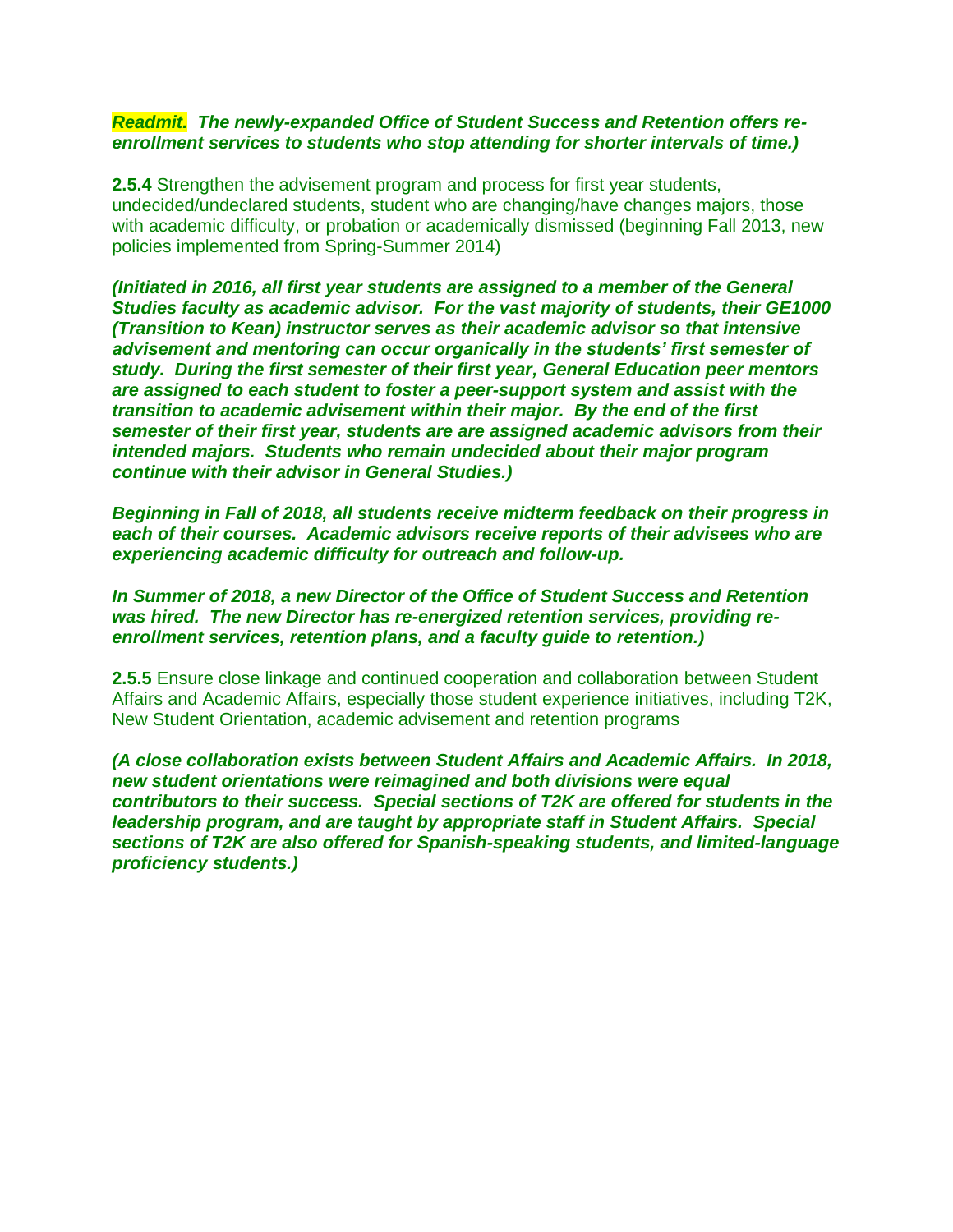### **Goal 3: To retain and further attract world class faculty and non-teaching staff**

### *3.1 Expand full-time faculty (tenure-track and others) to match best practices in institutions across the nation*

### **Actions:**

**3.1.1** Expand the tenured, tenure-track and other full-time faculty with a particular emphasis on finding faculty with the appropriate subject mastery and who demonstrate a studentcentered approach to teaching and advisement, instill critical thinking, and who have a strong commitment to pedagogy and scholarly and creative works

### **Implementation/Timeline**:

**3.1.1.1** Improve the ratio of FTEs to tenured, tenure-track and other full-time faculty at Kean University's main campus in Union incrementally over time with a target of 5% increase annually

**3.1.1.2** Improve the ratio of FTEs to tenured, tenure-track and other full-time faculty at both the branch campus at Ocean County College and the branch campus at Wenzhou, China incrementally over time in same proportion as stated in 3.1.1.1

### *(Across all campuses, ratio of FTEs to tenured, tenure-track and lecturers has remained stable at 30-31:1)*

**3.1.1.3** Task the Faculty Senate with recommending general guidelines as to the need for full-time faculty based on surveys of new programs created

**3.1.1.4** Create full-time faculty positions to accommodate the needs in areas of technology transfer research and post-doctoral research at Kean

### *(The Lecturer position has been used to hire faculty for NJCSTM to teach and to guide students in research initiatives.)*

**3.1.1.5** Increase the percentage of the University's total budget devoted to instructional and research full-time faculty as necessary to meet the goals in 3.1.1.1. phased-in by September 2020

### *(The University's budget is adjusted to meet the needs of faculty hires.)*

**3.1.2** Increase hiring of full time faculty to meet the accreditation, academic, disciplinary and staffing needs of existing and new programs and in furtherance of student retention and graduation rate goals

### **Implementation/Timeline:**

**3.1.2.1** By September of each year, Academic Deans must submit proposals for fulltime faculty and staffing levels needed to match or exceed minimum standards of external accrediting agencies in order to retain or secure external program accreditation

### *(Processes for prioritizing and requesting faculty have been established.)*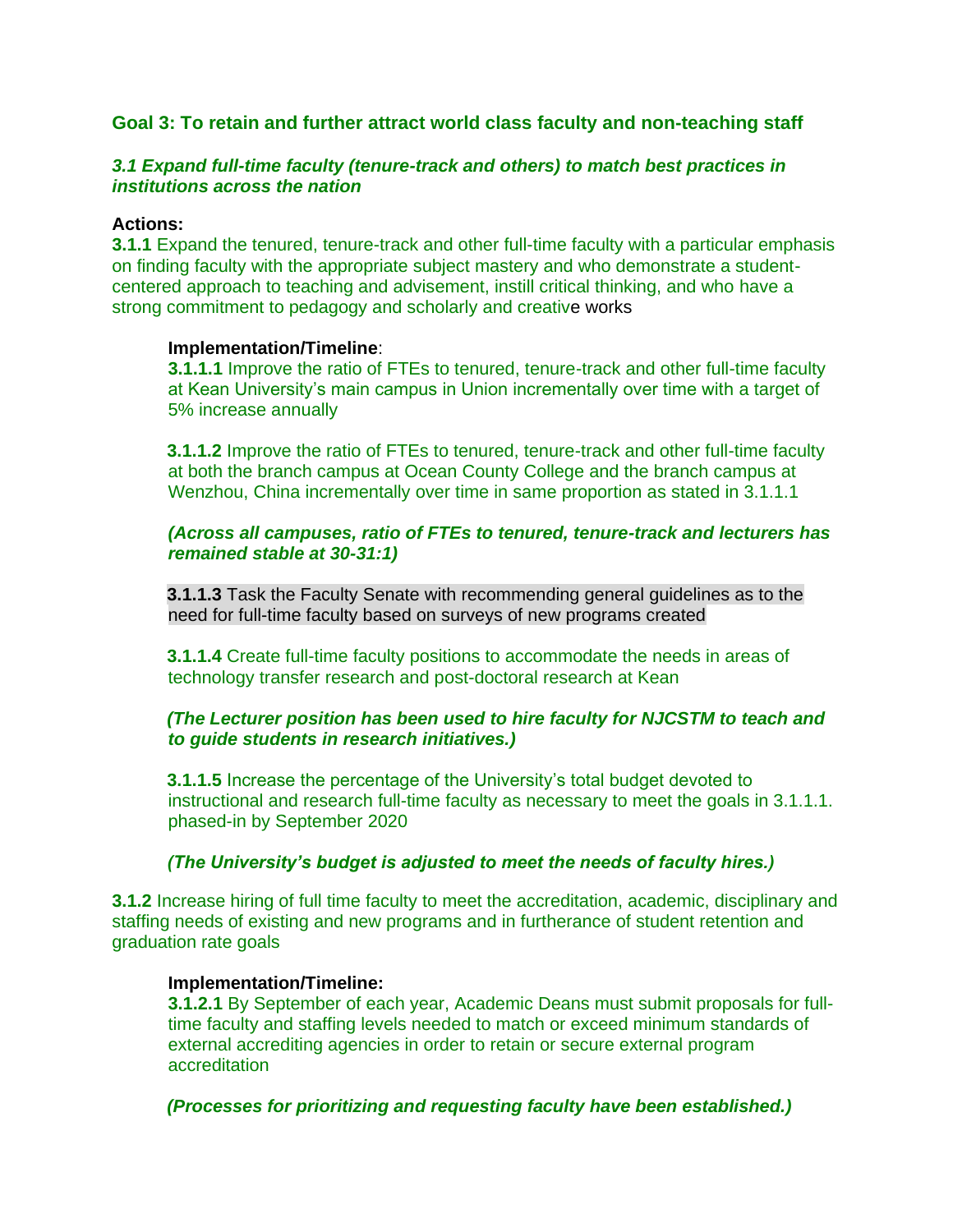**3.1.2.2** Prioritize hiring of full time faculty (from 2014 through 2016) to meet staffing needs of programs for the maintenance and expansion of program accreditation by external accrediting agencies

#### *(Processes for prioritizing and requesting faculty have been established based upon enrollments, recommendations from assessment reports and program review documentation, and program development initiatives.)*

**3.1.2.3** Academic programs not subject to external accreditation demands, shall create by September 2014 a plan with timelines for the hiring of full-time faculty to meet the goals and needs assessment generated at the programmatic level via Program Review

#### *(Processes for prioritizing and requesting faculty have been established.)*

*(Since 2012, there has been a steady increase in the number of full-time faculty hired to meet the accreditation and overall academic needs of the institution. In 2018, 91 full-time faculty were hired.)*

#### *3.2 Support faculty recruitment and retention through professional development opportunities necessary to build an ever-evolving career at Kean*

#### **Actions:**

**3.2.1** Expand regular faculty professional development sessions, specifically in the areas of research, grant acquisition, pedagogy, and the uses of technology in research and instruction

#### **Implementation/Timeline:**

**3.2.1.1** Each college will conduct a comprehensive self-assessment of its own professional development needs by September 2014

**3.2.1.2** Increase the number and variety of professional development offerings, activities, workshops, training sessions, etc. offered by the Center for Professional Development (CPD) and the Office of Research & Sponsored Programs (ORSP) to provide the college-based needs by September 2015

**3.2.1.3** Increase the number of faculty-led workshops and training sessions in areas of pedagogy and writing for publication by September 2014

**3.2.1.4** Establish full time employee training and assessment schedule for each semester.

*(Professional Development Days (PDD) are scheduled twice yearly. PDD is scheduled during four full days during January and June of each year. The majority of sessions and workshops are proposed and conducted by faculty and professional staff members of administrative units; these are complemented by sessions offered by guest speakers. Early on in the lifespan of this Strategic Plan, the majority of workshops and sessions were devoted to strengthening academic and institutional*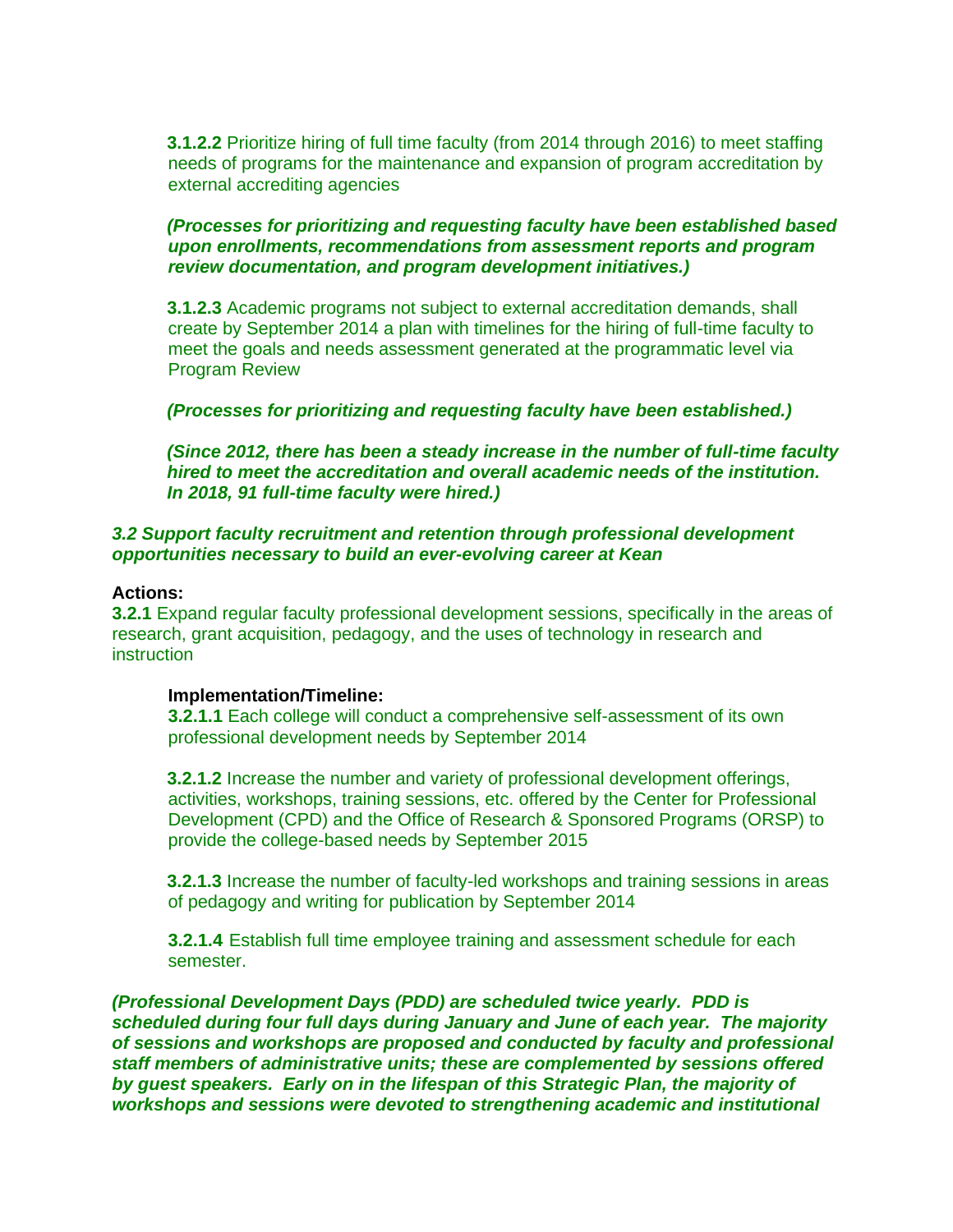*assessment. Since 2014, PDD has evolved and expanded its breadth of offerings, and includes sessions that are of university-wide interest as well as sessions that are specific designed for faculty or professional staff. During PDD, activities and training are planned by each college to meet its unique professional development needs during a dedicated College Day. In addition, throughout the calendar year, Lynda.com is offered as a resource for faculty and Professional staff. Lynda.com is a powerful web-based tool that offers tutorial opportunities in pedagogy, writing, citations, data analysis, performance improvement, time management, interpersonal skill, etc.)*

**3.2.2** Improve/provide support services for faculty research and scholarship, grant acquisition, pedagogical innovation, and use of technology in research and instruction

#### **Implementation/Timeline:**

**3.2.2.1** Develop an annual faculty survey, which identifies faculty interests, needs and ideas for professional support by September 2014

**3.2.2.2** Develop a faculty mentoring program for full-time faculty by September 2014

*(Senior faculty initiated discussions for faculty mentoring in 2017 and discussions between senior and junior faculty to guide program development took place during Professional Development Days in 2017 and 2018. In AY2018, workshops were offered by the Office of the Provost and Vice President for Academic Affairs and in AY2019, a specific set of workshops will be offered to new faculty during Professional Development Days beginning 2019. Support will also be provided for a mentoring steering committee comprised of senior faculty to pilot a faculty mentoring program.)*

**3.2.2.3** Create a dedicated budget line to provide travel funding for conference attendance and other professional and career advancement activities for all qualified faculty by September 2014

*(Qualified faculty are eligible to receive up to \$1000 annually for conference attendance when presenting peer-reviewed scholarly work and/or when students are coauthors; additional travel support is available for activities related to assessment and accreditation activities.)*

**3.2.2.4** Increase availability of graduate assistants for scholarly and pedagogical support by 2015 if financially feasible

*(Although the number of graduate assistantships continues to be limited due to financial considerations, the proportion of assistantships allocated to support scholarship, professionally-relevant services and pedagogy has increased. In AY2019, a revision of the GA position request process will be undertaken, with policies to prioritize allocations.)*

**3.2.3.** Improve/provide support for faculty research and scholarship, grant acquisition, pedagogical innovation, and use of technology in research and instruction by creating active communities of teachers, scholars and professionals on campus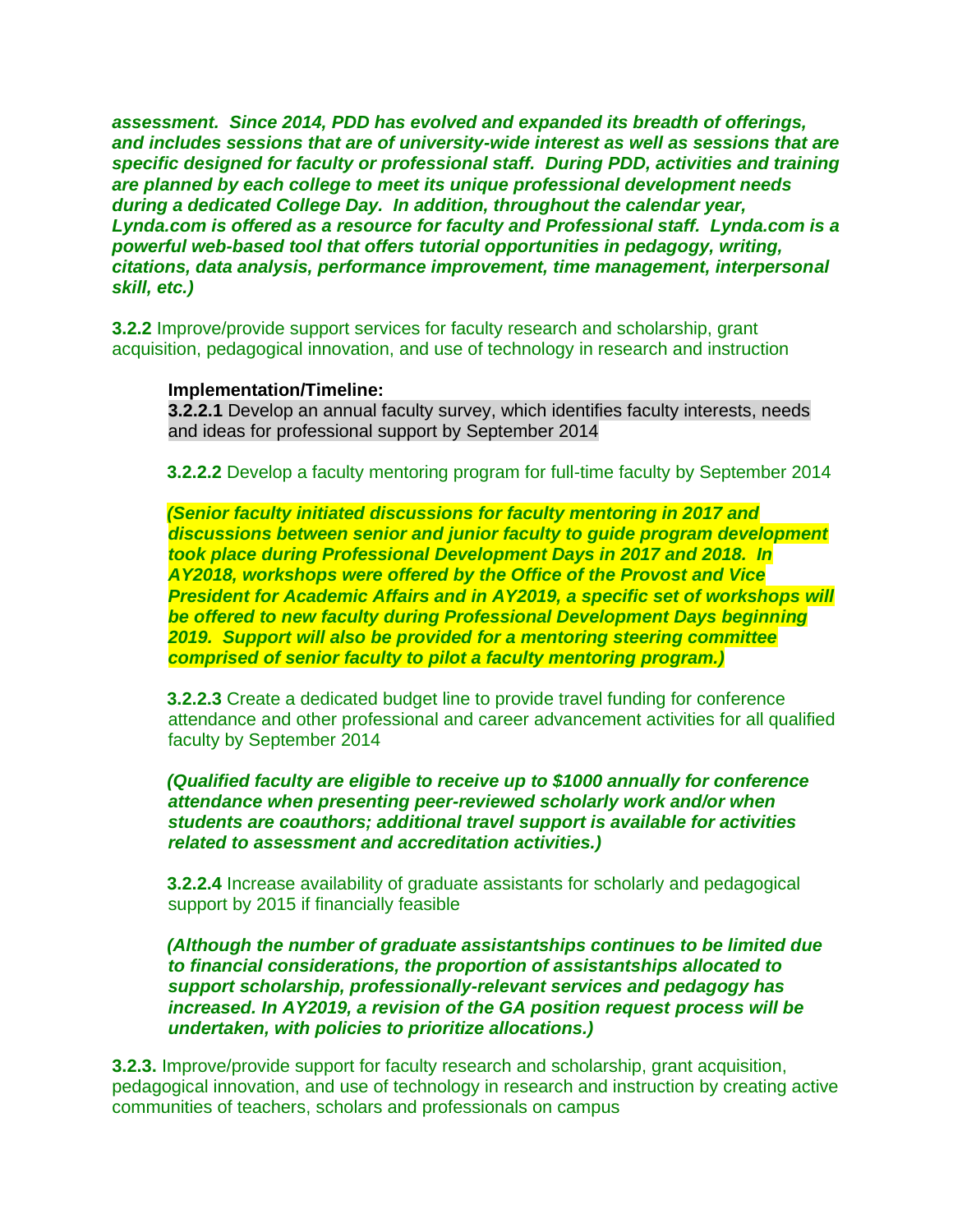#### **Implementation/Timeline:**

**3.2.3.1** Increase number of internally supported scholarly faculty activities on campus including colloquia, public forums, conferences, workshops, orientation programs, etc. by September 2016

*(Since 2015, the Office of Research and Sponsored Programs has offered workshops in the following areas: grant proposal development, grant writing, introduction to research resources, Institutional Review Board criteria, Qualtrics, requirements for conducting hospital-based research, Pivot software, funding research and supporting students through the National Science Foundation.)* 

**3.2.3.2** Create a program targeted to foster resident faculty collaborations with other institutions matching intellectual capital on campus with appropriate partner organizations by September 2016

**3.2.3.3** Establish a "Teaching and Learning Center" in collaboration with the Center for Professional Development and the Office of Research & Sponsored Programs which assimilates faculty grant and research efforts with pedagogical approaches and offers teaching and learning support for faculty by September 2015

**3.2.3.3** Hire a Teaching and Learning Center leader in September 2014

### *3.3 Support faculty recruitment and retention by offering career advancement opportunities consistent with standards of world-class education*

#### **Actions:**

**3.3.1** Create clear institutional policies and commitment to the resources and professional time needed for important career goals for faculty such as research and scholarly activity and pedagogical innovation

#### **Implementation/Timeline:**

**3.3.1.1** Provide sabbaticals at levels appropriate to proposals submitted

*(Sabbatical applications and awards are governed by Letter of Agreement #13 of the Kean Federation of Teachers and University Administration, dated January 10, 1975. Notice of the sabbatical application process is posted annually by the Office of the Provost and Vice President for Academic Affairs; department/school/college ARTP processes are followed with recommendations submitted to the University President.)*

**3.3.1.2** Increase the number of awards of research support for full-time faculty via existing programs such as the Released Time for Research and Creative Works Program wherever appropriate based on the quality of the proposals submitted

*(Release Time for Research (RTR) applications and awards have remained largely unchanged, however the success rate of applications receiving rewards has increased dramatically – to 23% in 2013 to 44% in AY2019.*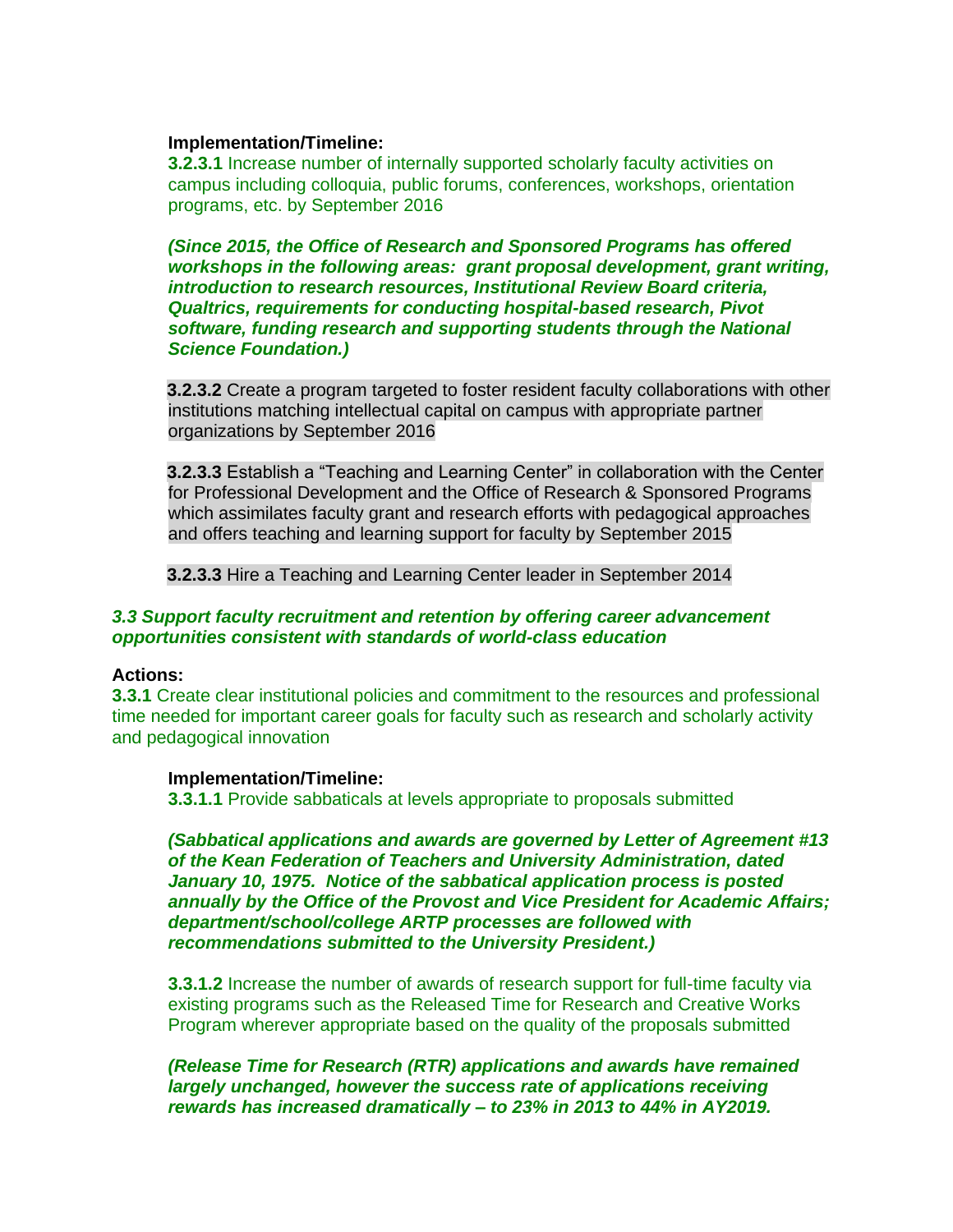### *Additionally, new opportunities for research support have been launched including Foundation Faculty Research Awards (FFRA), Students Partnering with Faculty (SpF) and STEAMED SpF.)*

**3.3.1.3** Increase the number of awards of research support for untenured faculty via existing programs such as the Untenured Faculty Research Initiative Program wherever appropriate based on the quality of the proposals submitted

### *(Untenured Faculty Research Initiative awards have increased since 2013 as has the success rate of applications receiving awards – from a low of 33% in AY2017 to a high of 78% in AY2019.)*

**3.3.1.4** Review the criteria for travel to conferences and presentations; seek input from the Council of Deans and the Faculty Senate

### *(Travel criteria were established by the Council of Deans in XXXX and updated in September 2017. Criteria are included in the Travel Manual on the [www.kean.edu](http://www.kean.edu/) website.)*

**3.3.1.5** Provide annual financial support opportunities for faculty whose research necessitates start-up funds by September 2014

### *(Since 2014, funding for special projects has been made available through the Office of the Provost and Vice President for Academic Affairs and has increased by over 25% to a high of \$136,200 in AY2018.)*

**3.3.1.6** Provide greater flexibility for faculty "in load" teaching assignments to allow for faculty to select alternate assignments for research, service, advisement, etc. by September 2014 and fully implemented by September 2015

### *(At the discretion of the Office of the Provost and Vice President for Academic Affairs, "in load" teaching assignments are provided so that faculty may be given sufficient time to engage and complete a variety of accreditation, programmatic, and clinical supervisory tasks.)*

**3.3.1.7** Establish a five-year cycle for replacement of faculty office computers with state of the art equipment phased in with full implementation by September 2018

### *(Faculty office computers are replaced on an ongoing basis.)*

**3.3.2** Create clear institutional policies in support of and commitment to faculty career advancement opportunities

#### **Implementation/Timeline:**

**3.3.2.1** Increase promotions to full professor and associate professor based on the number of retirements, the size of annual new hires, merit and fiscal responsibility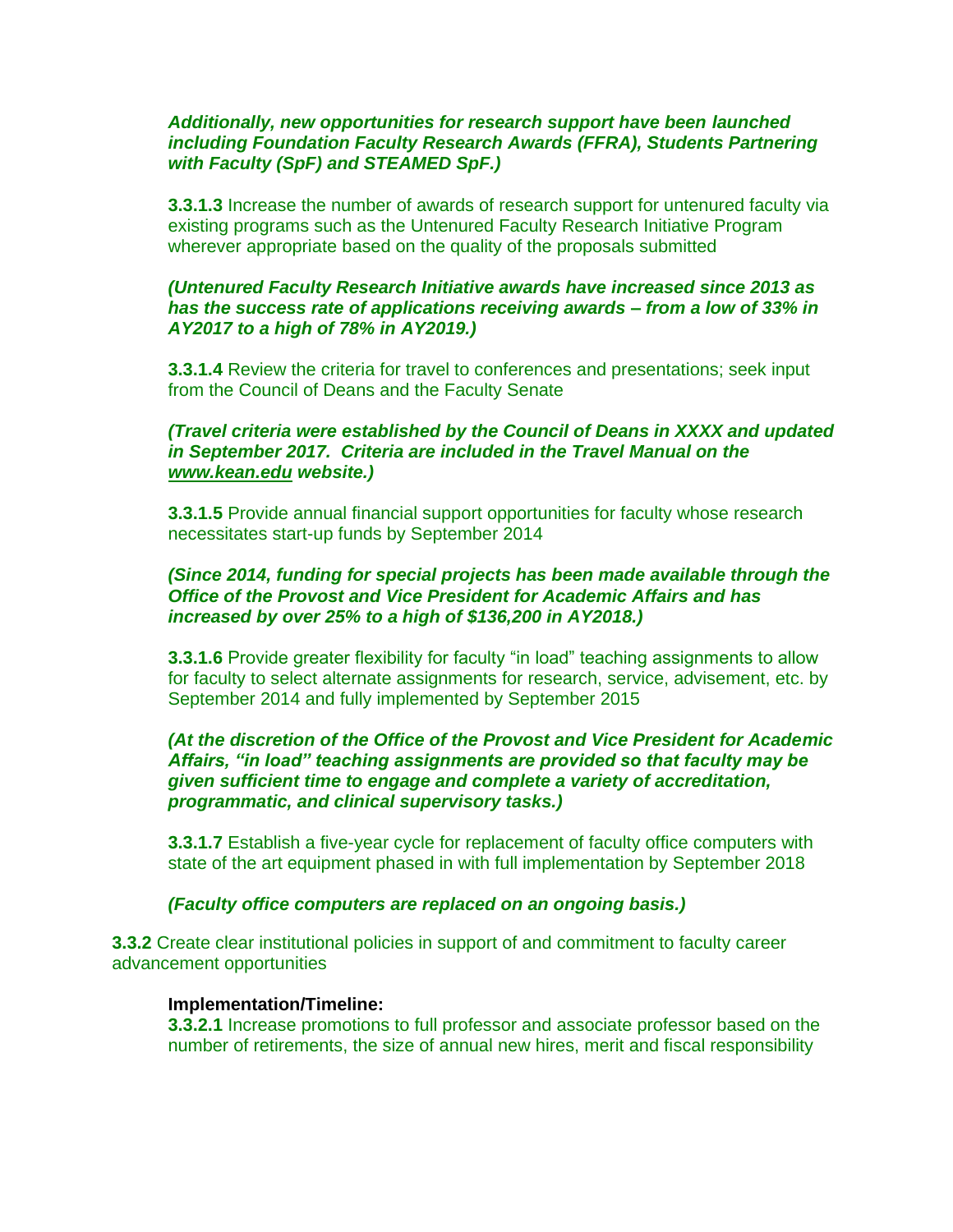### *(Each year, promotions to full and associate professor are awarded; the number of promotions to full and associate professor are guided by fiscal resources.)*

**3.3.2.2** Increase the number of range adjustment awards if merited and fiscally feasible

#### *(The number of range adjustment awards are guided by fiscal resources.)*

**3.3.2.3** Establish annual promotional opportunities for tenured and tenure-track librarians with faculty rank whenever appropriate and merited

**3.3.2.4** Strengthen faculty participation in peer review processes

*(The process for faculty promotion features peer review at the program/school/college level in the ARTP by-laws and at the university level with elected faculty who serve on the University Promotion Committee.)*

### *3.4 Retain and further attract talented and professionally qualified adjunct faculty and support their work through professional development and enrichment opportunities*

#### **Actions:**

**3.4.1** Provide adjunct faculty with the training and the professional development opportunities useful to incorporate emerging technologies into their teaching by September 2015

#### **Implementation/Timeline:**

**3.4.1.1** Invite adjunct faculty to professional development activities (Center for Professional Development), training opportunities, and assessment training programs by September 2014.

*(Adjunct faculty are invited to all semi-annual Professional Development days, are offered training to teach Kean online courses, and are provided unlimited access to Lynda.com, an online education company that offers video professional development courses taught by industry experts.)*

**3.4.1.2** Ensure that office space is available for adjunct faculty by 2016

*(Every academic building on campus has space for adjunct faculty. Programs with large adjunct populations have dedicated space for only their program.)*

**3.5** Expand non-teaching staff in specific areas to meet the challenges outlined in the strategic plan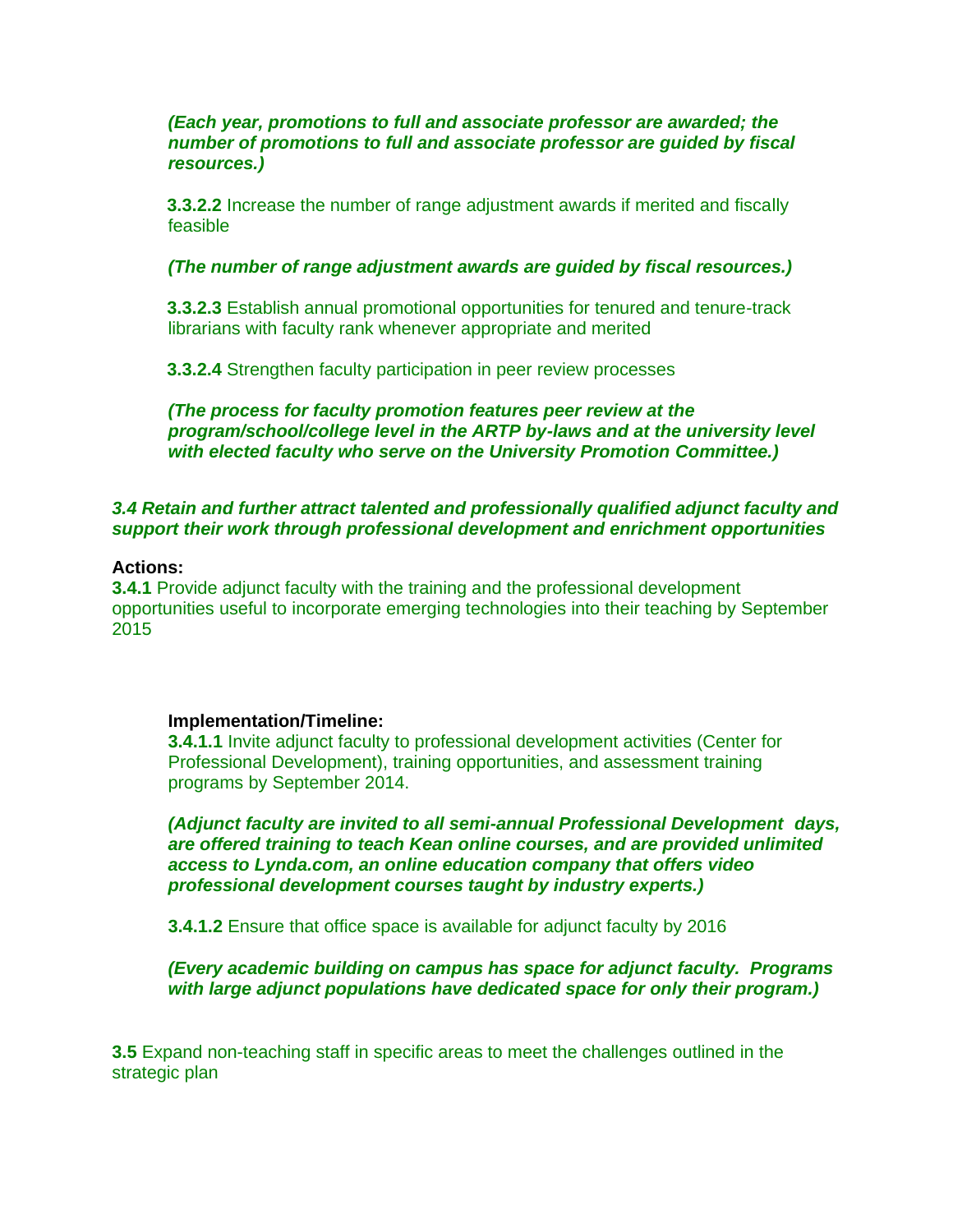### **Actions:**

**3.5.1** Make a comparative analysis (utilizing best practices) of current staffing by unit/service, and pinpoint areas of particular need both in terms of general staffing of services (within a comparative framework) and in terms of the specific and immediate challenges created by the implementation of the strategic plan

#### **Implementation/Timeline:**

**3.5.1.1** Organize and undertake analysis (Fall 2013-Spring 2014)

**3.5.1.2** Utilize the results to rank non-teaching staff and unit/services' needs according to priority with comparative data, the new strategic plan and the university's financial resources as guides (Summer 2014)

*(All requests for non-teaching staff are evaluated on an operational and fiscal basis. The Office of Human Resources (HR) works in partnership with the hiring department to determine if the staffing requests are in the best of the student, University, and community at large. In doing so, HR provides organizational design and development services in an effort to ensure resources are effectively aligned and in the direction of the organization's mission and goals. Meritorious requests are then reviewed by the President and recommended to the Board of Trustees.)*

**3.5.2** Establish a three year hiring cycle according to priority ranking if fiscal resources permit

#### **Implementation/Timeline:**

**3.5.2.1** Rank 1 priority hiring AY 2014-2015

**3.5.2.2** Rank 2 priority hiring AY 2015-2016

**3.5.2.3** Rank 3 priority hiring AY 2016-2017

**3.5.3** Reassess and reappraise needs to build and then implement the next three year cycle

**3.5.3.1** Reassessment and reappraisal of non-teaching staff and unit/service needs in conjunction with university-wide issues arising and the present strategic plan (Fall 2016-Spring 2017)

**3.5.3.2** Formation of new three year cycle (Summer 2017)

**3.5.3.3** Rank 1 priority hiring AY 2017-2018

**3.5.3.4** Rank 2 priority hiring AY 2018-2019

**3.5.3.5** Rank 3 priority hiring AY 2019-2020

*3.6 Update and implement core policy for the professional development of nonteaching staff*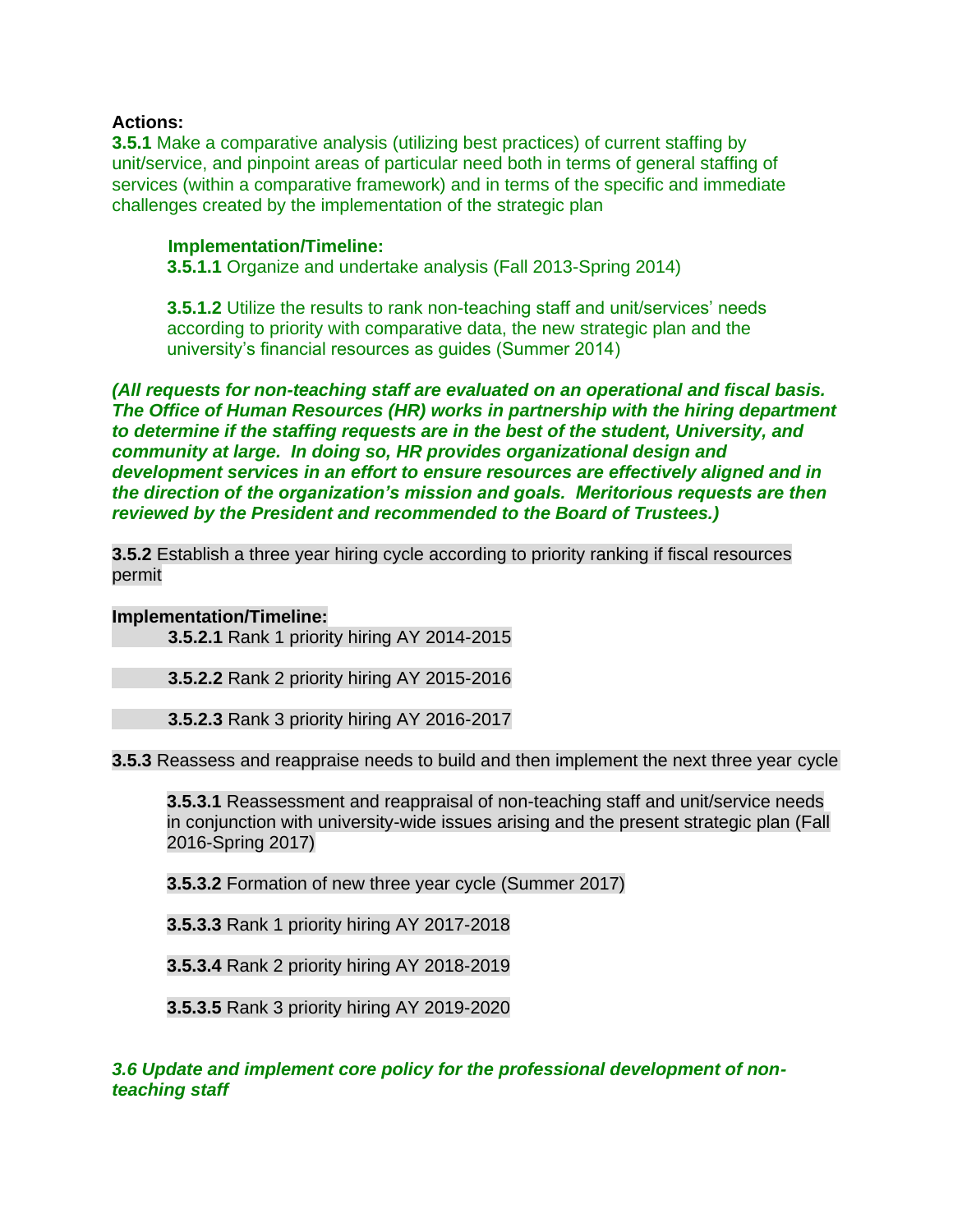#### **Actions:**

**3.6.1** Review professional development opportunities provided by the university and utilized by non-teaching staff

#### **Implementation/Timeline:**

**3.6.1.1** Study of past trends and opportunities including survey of professional association affiliations, professional relationships/networks (Fall 2013-Spring 2014)

**3.6.1.2** Include a future-oriented survey to examine the present and (perceived) future interests/needs amongst non-teaching staff (Fall 2013-Spring 2014)

**3.6.2** Develop and implement an internal training program for non-teaching staff

#### **Implementation/Timeline:**

**3.6.2.1** Create internal training program utilising the results of 3.6.1 (above) (Summer 2014)

**3.6.2.2** Implement pilot annual training schedule (AY 2014-2015)

**3.6.2.3** Review, reorganize as required, and implement revised schedule (AY 2015- 2016 and onwards)

*(Professional Development Days (PDD) provide professional development opportunities for non-teaching staff. Professional and non-teaching staff participate in the selection of workshop offerings in the planning of all PDD agendas. Nonteaching staff may select workshops to attend and supervisors may recommend specific sessions for attendance. In addition, access to Lynda.com (an online education company that offers professional development courses taught by industry experts) is offered throughout the year as a professional development resource for non-teaching staff.)*

**3.6.3** Facilitate state and regional level engagement with the relevant local professional associations or local branches of national professional associations

#### **Implementation/Timeline:**

**3.6.3.1** Establish a clear policy framework for staff wishing to apply for funds to attend external professional development events (AY 2013-2014)

**3.6.3.2** Establish a professional development fund for non-teaching staff to facilitate attendance at relevant events and membership of relevant professional associations (AY 2013-2014)

**3.6.3.3** Pilot use of fund in AY 2014-2015 with review and reassessment

*(Funding is available for staff requests to travel to participate in local and regional meetings of professional associations; policies and procedures for requesting and receiving funding is outlined in the Kean University Travel Manual [www.kean.edu/offices/human-resources/travel-manual.](http://www.kean.edu/offices/human-resources/travel-manual))*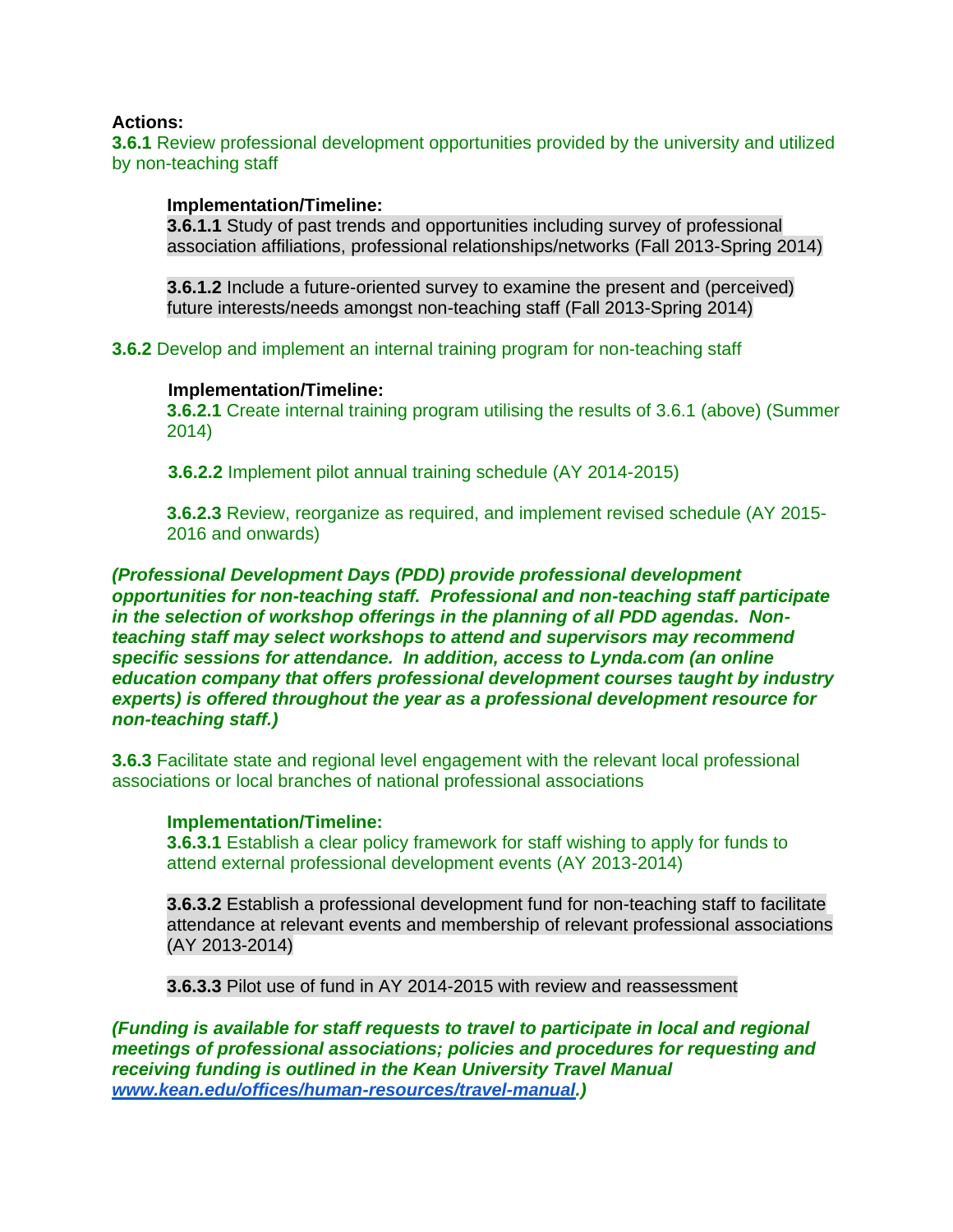**3.6.4** Depending on the rank and particular needs of the staff member, facilitate on a regular basis their engagement with national level professional associations including attendance at occasional relevant out-of-state association conferences/networking events (use the action and timeline under 3.6.3 for this same purpose simply using additional criteria)

*(Funding is available for staff requests to travel to participate in national meetings of professional associations; policies and procedures for requesting and receiving funding is outlined in the Kean University Travel Manual [www.kean.edu/offices/human-resources/travel-manual.](http://www.kean.edu/offices/human-resources/travel-manual))*

### *3.7 Implement on a regular and published schedule for performance-based promotion for non-teaching staff, if fiscally possible*

#### **Actions:**

**3.7.1** Develop and implement a university wide policy for recognizing high achieving/performing individuals

#### **Implementation/Timeline:**

**3.7.1.2** Establish policy in conjunction with the relevant interest groups (Fall 2013- Spring 2014)

**3.7.1.2** Implement policy as a part of this Academic Year's performance review process

**3.7.1.3** Offer first performance related promotions following this Academic Year's non-teaching staff's performance review

*(Due to existing labor laws and Civil Service rules and regulations with respect to classified and/or union-represented employees, the University cannot unilaterally grant merit-based promotions. However, the President has established an annual Presidential Excellence Award to recognize distinguished service in the categories of Professional Staff, Clerical Staff, and Campus Security Officer. Presidential Excellence Awards are awarded to faculty for distinguished teaching, distinguished scholarship or creative work, and distinguished service. All categories are awarded annually, and are accompanied by an honorarium.)*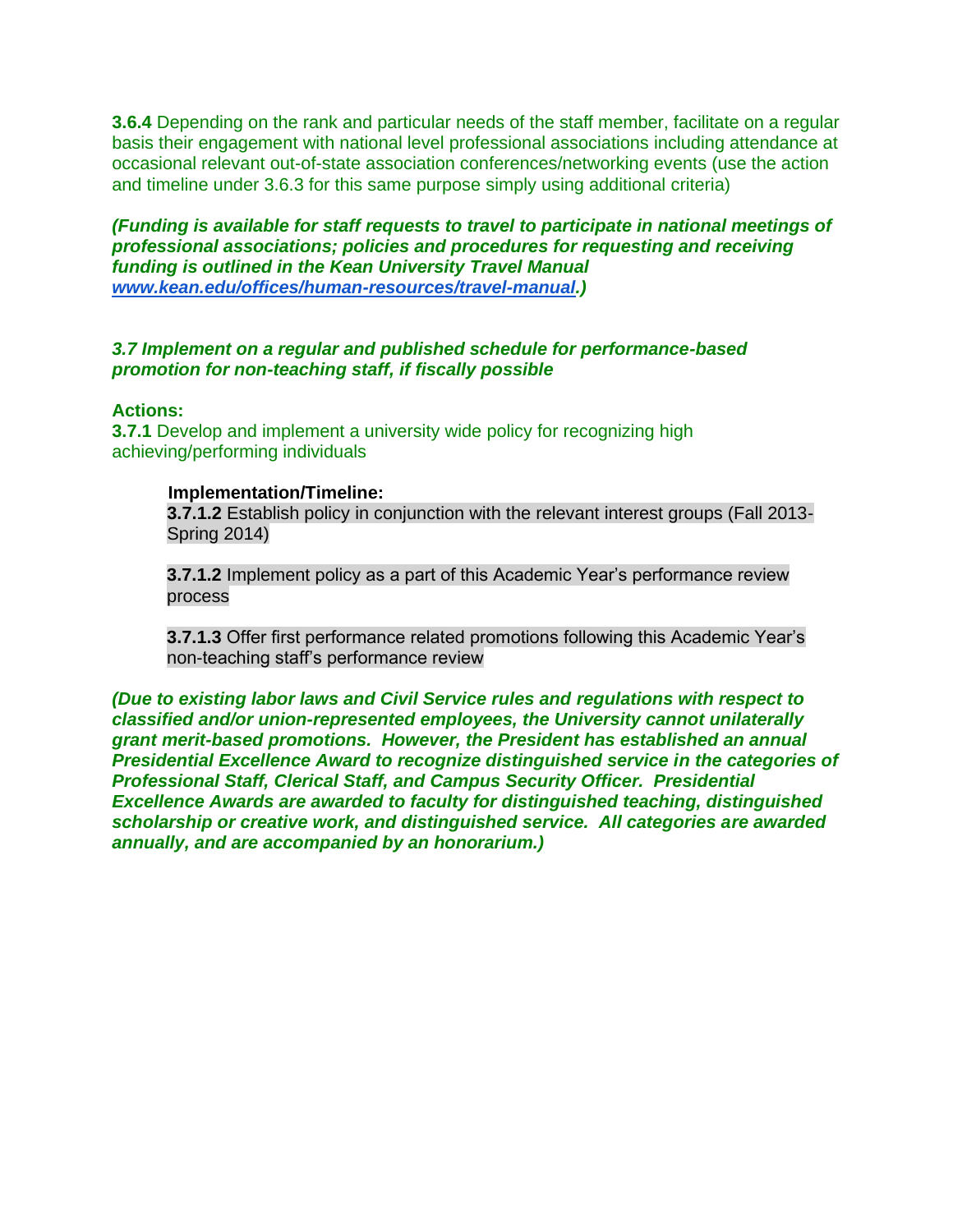**Goal 4: Recognizing our historical excellence in diversity, to build further a campus environment that reflects our institutional commitment to equity, inclusivity and social justice**

*4.1 To continue to cultivate a University community that is diverse and inclusive based on our social principles* 

*(The diversity of the Kean University community is reported annually by the Office of Institutuional Research. A comparison of the 2014 and 2018 reports is provided below:*

| <b>Comparison of Percentage of Undergraduate Enrollment by Race/Ethnicity</b> |       |              |                |      |        |                                |      |
|-------------------------------------------------------------------------------|-------|--------------|----------------|------|--------|--------------------------------|------|
|                                                                               | White | <b>Black</b> | Hispanic Asian |      |        | American   Nonresid-   Unknown |      |
|                                                                               |       |              |                |      | Indian | ent Alien                      |      |
| 2014                                                                          | 39.2  | 19.2         | 24.0           | 6.3  | 0.2    |                                | 10.0 |
| 2018                                                                          | 33.6  | 19.4         | 28.1           | -5.7 | 0.2    | 2.6                            | 10.4 |

*The increase in the number of undergraduate Hispanic students may be attributable, in part, to the recognition of our Spanish-Speaking program and student support services and the designation of Kean University as a Hispanic Serving Institution in 2016.)*

| <b>Comparison of Percentage of Full-Time Faculty by Race/Ethnicity</b> |       |              |                       |      |                 |          |  |
|------------------------------------------------------------------------|-------|--------------|-----------------------|------|-----------------|----------|--|
|                                                                        | White | <b>Black</b> | <b>Hispanic</b> Asian |      | MultiRace   Not |          |  |
|                                                                        |       |              |                       |      |                 | Reported |  |
| 2014                                                                   | 69.3  | 8.5          | 6.3                   | 15.6 | < 1             |          |  |
| 2018                                                                   | 64.1  | 9.9          | 4.8                   | 19.9 | 1.1             |          |  |

### **Actions:**

**4.1.1** Shape the academic and administrative services of Kean University to provide for the specific and changing needs of a growing and heterogeneous Kean University student population to the best extent possible

#### **Implementation/Timeline:**

**4.1.1.1** Complete an evaluation by the conclusion of the 13-14 AY of the Kean University academic programs and administrative departments to determine a baseline of specialized student needs, e.g., Spanish speaking services, etc., that currently might require improvement

**4.1.1.2** Create and implement an action plan by the conclusion of AY 14-15 that will address the needs identified by the specialized student needs evaluation

**4.1.1.3** Institute annual review of specialized student needs and changing demographics in relation to services provided by the conclusion of AY 14-15

**4.1.1.4** Evaluate the success of the specialized needs action plan by the conclusion of AY 17-18 and identify areas for improvements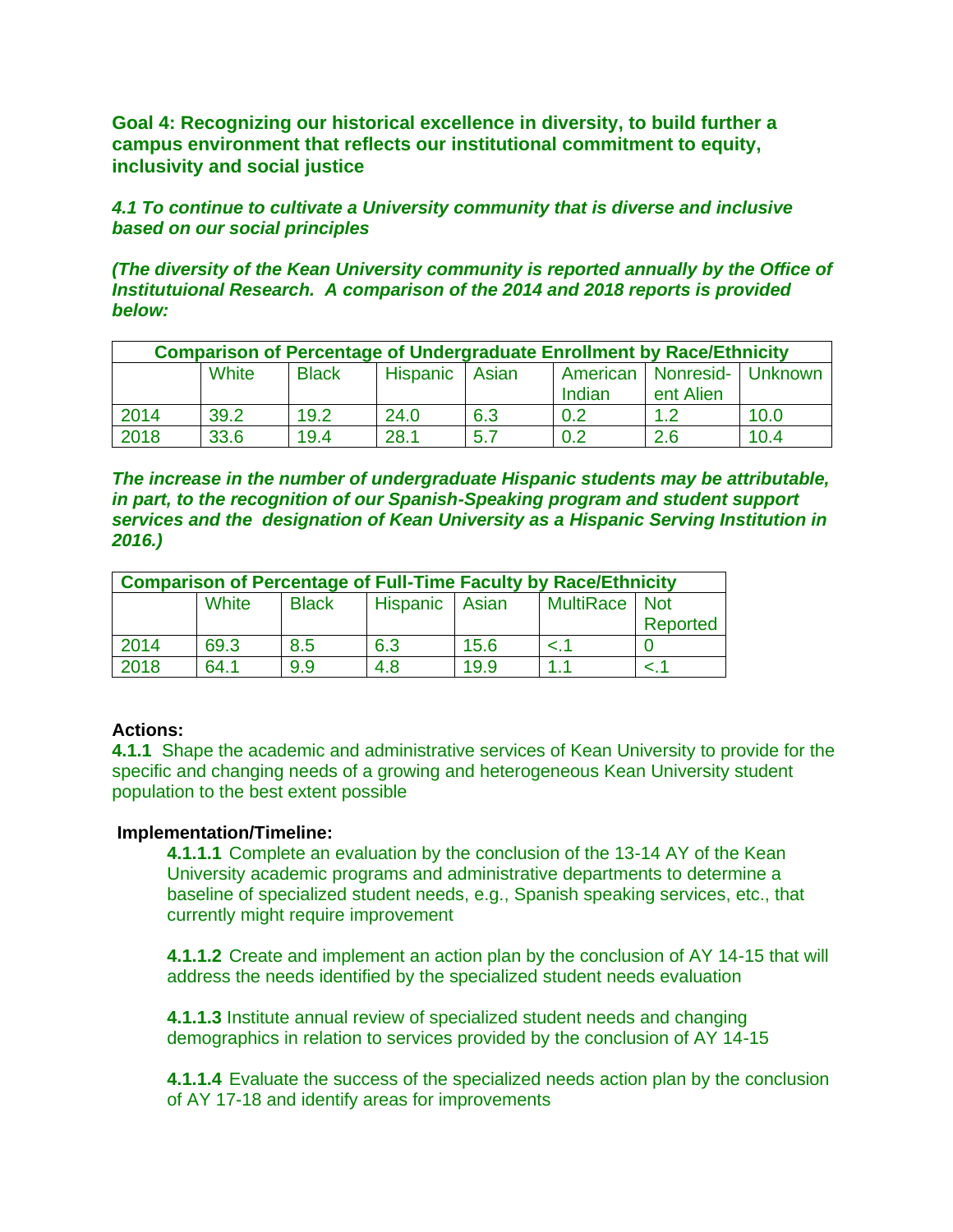**4.1.1.5** Close the loop and allow for the results of annual review to impact program and office annual assessments, recommendations and resourcing for change

*(As part of Kean University's Institutional Assessment System, assessment of every program is completed on an annual basis, annual reports with recommendations are prepared, and changes are made as appropriate. Specialized student needs are met in the Offices of Counseling and Disability Services, Veterans Services, EEO/EOF, Passport, ESL, and the Spanish-Speaking program; improvements are ongoing and guided by the annual assessment process.)*

**4.1.2** To enhance Kean University's personnel already strong perceptions of inclusivity, equity, diversity and social justice, including all faculty, staff, administration and students

*(The Human Rights Institute (HRI) at Kean University was established in 2008 to broaden the University's longstanding efforts to promote awareness of human rights issues and violations across the globe, while inspiring the next generation of activists -- our students -- to create a more just and peaceful world. HRI programming is university-wide and open to undergraduates, graduates and doctoral students, faculty, staff and administrators, alumni, educators, and community members. The HRI engages in educational outreach, sponsors special events, schedules exhibits in the HRI Gallery, and hosts an annual International Human Rights Conference. )*

#### **Implementation/Timeline:**

**4.1.2.1** Complete an evaluation of the Kean University population by Winter 2015 which will identify university personnel's perceptions of inclusivity, equity, diversity and social justice

**4.1.2.2** Utilize the NSSE on a tri-annual basis, to begin again in 2016, in order to collect student perceptions on diversity, equity and inclusivity

*(The administration of the National Survey of Student Engagement (NSSE) is ongoing since Spring of 2018.)*

**4.1.2.3** Beginning in 2015, utilize the information that was collected via university evaluations and the NSSE to identify areas for improvements

**4.1.2.4** Beginning in 2016, utilize the information from the NSSE to identify areas for improvement

**4.1.2.5** Develop and implement new programs/information sessions/awareness raising if and where necessary – beginning Fall 2015 for personnel, Fall 2016 for students and onwards

*(Each year, the HRI, the Office of Counseling and Disability Services, the Center for Leadership and Service collectively offer new programs, information sessions, and awareness-raising events to enhance Kean*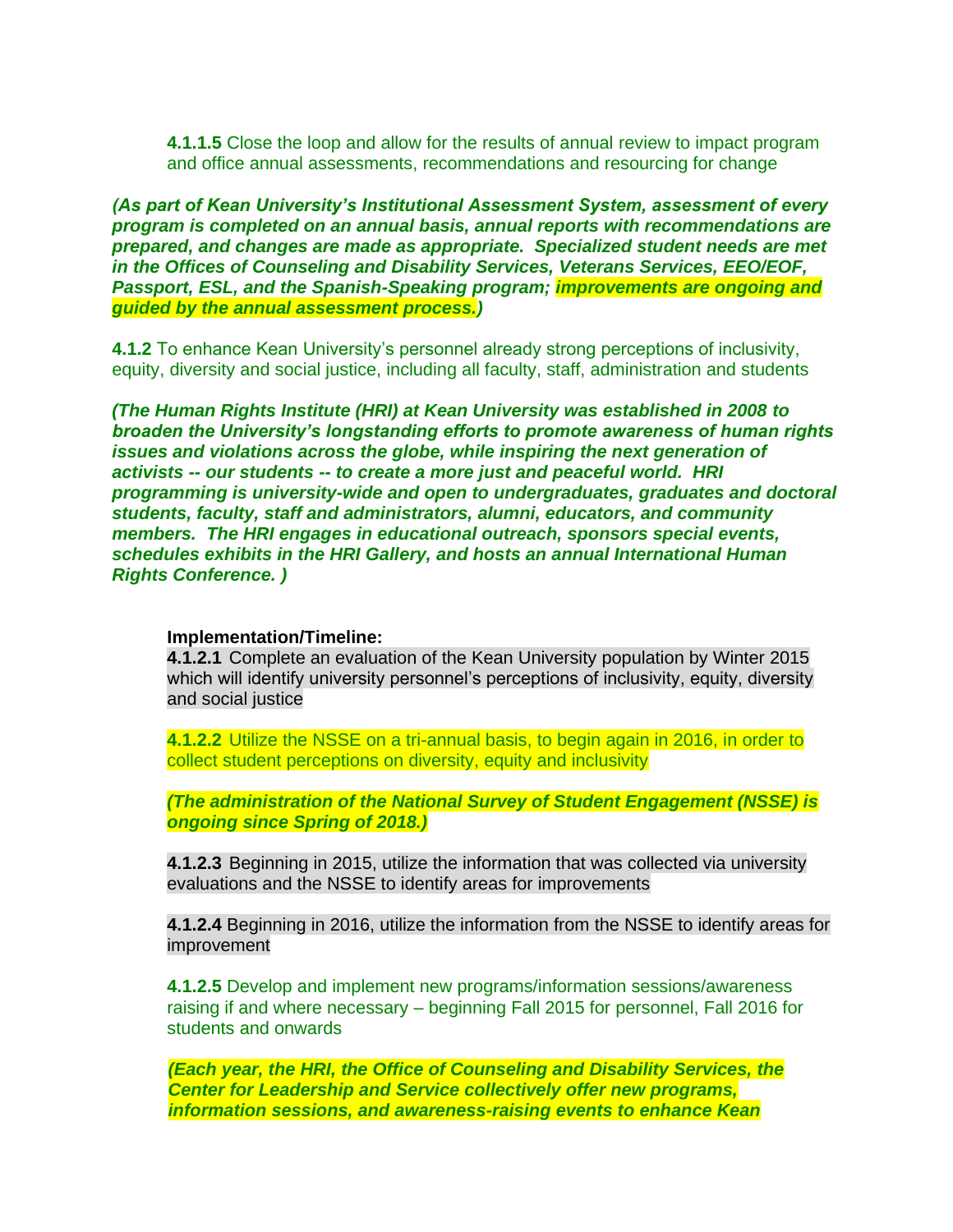*University collective commitment to inclusivity, equity, diversity and social justice.)*

**4.1.3** Develop a comprehensive evaluation process that will explore equity issues related to demographic discrepancies re: salaries, promotion and length of employment

### *(Many employees of Kean University are union members so that salaries and promotion opportunities are governed by contracts with the KFT, KUAFF, CWA, and IFPTE.)*

### **Implementation/Timeline:**

**4.1.3.1** By the conclusion of AY 14-15, create a baseline of demographic characteristics for salary ranges, promotions and length of employment to identify any discrepancies

**4.1.3.2** By the conclusion of AY 15-16, create and implement an action plan which will address any discrepancies found by the evaluation process

**4.1.3.3** Reassess identified areas again in AY 18-19

#### *4.2 Continue to organize and build our physical resources to reflect our diverse campus community*

*(All classrooms, laboratories, studios, and study spaces are handicapped accessible. Computer laboratories that are open for student use are available to all students and are accessible.)*

### **Actions:**

**4.2.1** Investigate the utilization of labs (computer & science) that serve Kean University students in different programs including students with special needs

### **Implementation/Timeline:**

**4.2.1.1** By the conclusion of AY 14-15, create a baseline of the utilization of labs by differing student body population

**4.2.1.2** By the conclusion of AY 15-16, develop and implement an action plan that will address any deficiencies identified by lab utilization evaluation

**4.2.1.3** By the conclusion of AY 17-18, reassess the modifications made during the 16-17 AY to determine if further modifications are necessary to meet the needs of the students

**4.2.2** Provide convenience and resources (space, food, instruments, supplies etc.) to different demographic groups to host multicultural events

### *(In the Division of Student Affairs, the Center for Leadership provides resources and supplies to recognized student groups. Many of these are available through the*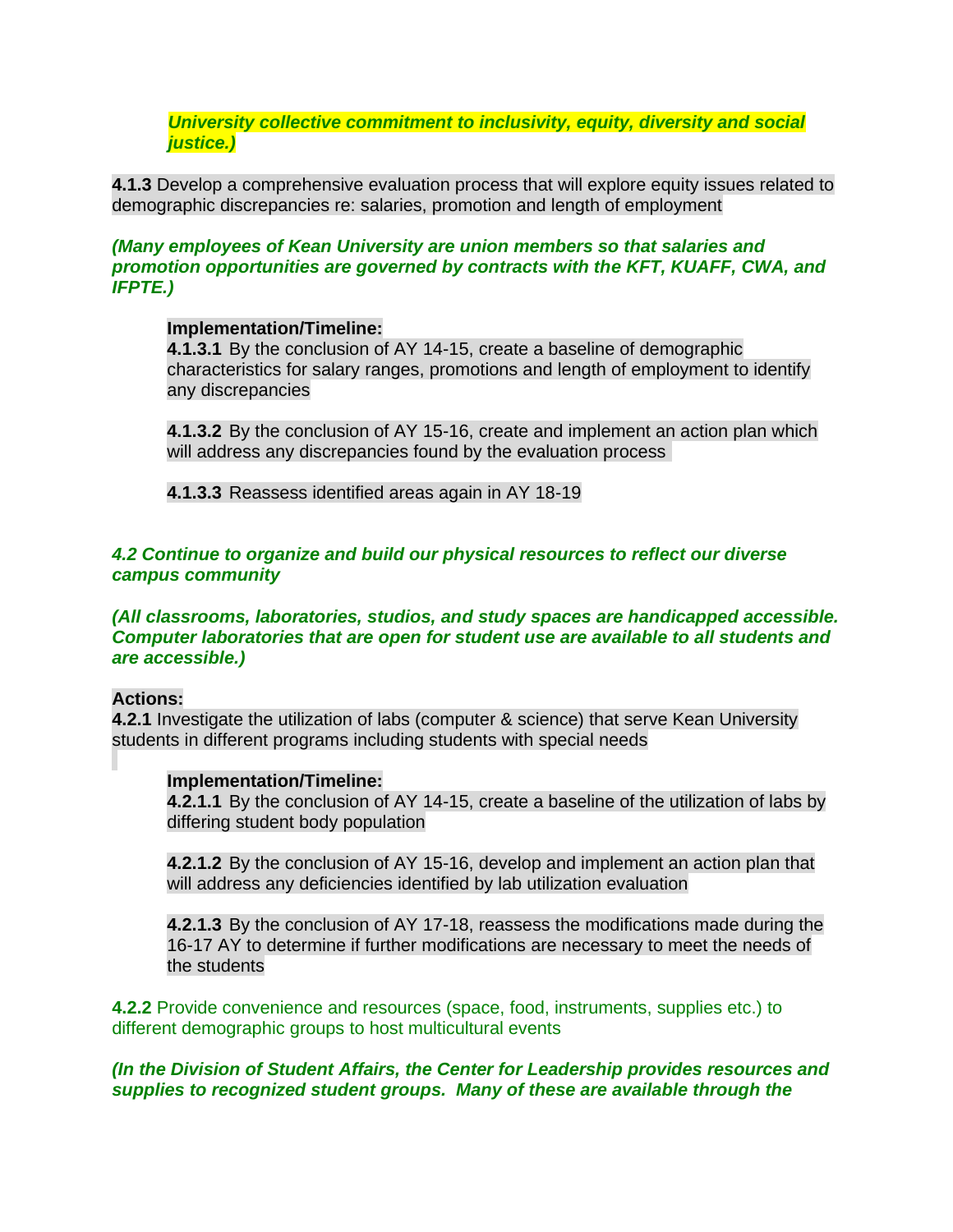*Involvement Center. In 2018, CultureFest will return to Kean and bring together various cultural groups and consists of a night of cultural performances and cuisine.* 

*At the beginning of each semester, student groups can participate in an event lottery. During this process they select from a list of preselected dates to host larger scale cultural events in Downs Hall. Each group submits a proposal in advance in order to participate in the process.*

*Student Government completed the renovations of the Cougars Den in 2018 which is utilized by Student Government, Funded Groups and Non-frunded groups for cultural events throughout the academic year. Student Government also completed renovations to the Commuter Resource Center (CRC) multi-purpose room in 2016 which has been used for multicultural events hosted by the CRC.*

*In 2017-2018, Student Government provided funding to be used throughout the academic year to eight multicultural groups amounting to \$56,000. These groups will continue to receive funding in 2018-2019. Additionally four groups were awarded \$8200 in special projects funding to be used for special events.)*

#### **Implementation/Timeline:**

**4.2.2.1** By the conclusion of AY 13-14, identify all areas on campus which are specifically available to student groups for multicultural purposes

#### *(Spaces are identified on campus and available to all student groups.)*

**4.2.2.2** By the conclusion of AY 14-15, allocate space and related facilities based on needs discovered by the space evaluation, the university's known demographics and the evaluation of student special or specific needs (see 4.1.1.1)

#### *(Spaces have been allocated for specific student needs: for example, Commuter Resource Lounge, Veterans and Military Lounge.)*

**4.2.2.3** Reassess on an annual basis beginning in AY 15-16

*(Reassessment ongoing.)*

### *4.3 Continue to provide and then expand upon physical services that reflects our diverse campus community*

#### **Actions:**

**4.3.1** Expand the food service options to reflect Kean University's different religions, countries and social groups

*(Since 2014-2015, many additions to the food service options for students; the Residence Dining Hall has been renovated and a make-your-own-stir-fry stations has been added. Cougar cash is a new option that was added to meal plans, allowing all students with meal plans to eat at new locations including Jersey Mike's, Smashburger, Auntie Anne's Pretzels, Au Bon Pan, Northside Care, Barnes & Noble*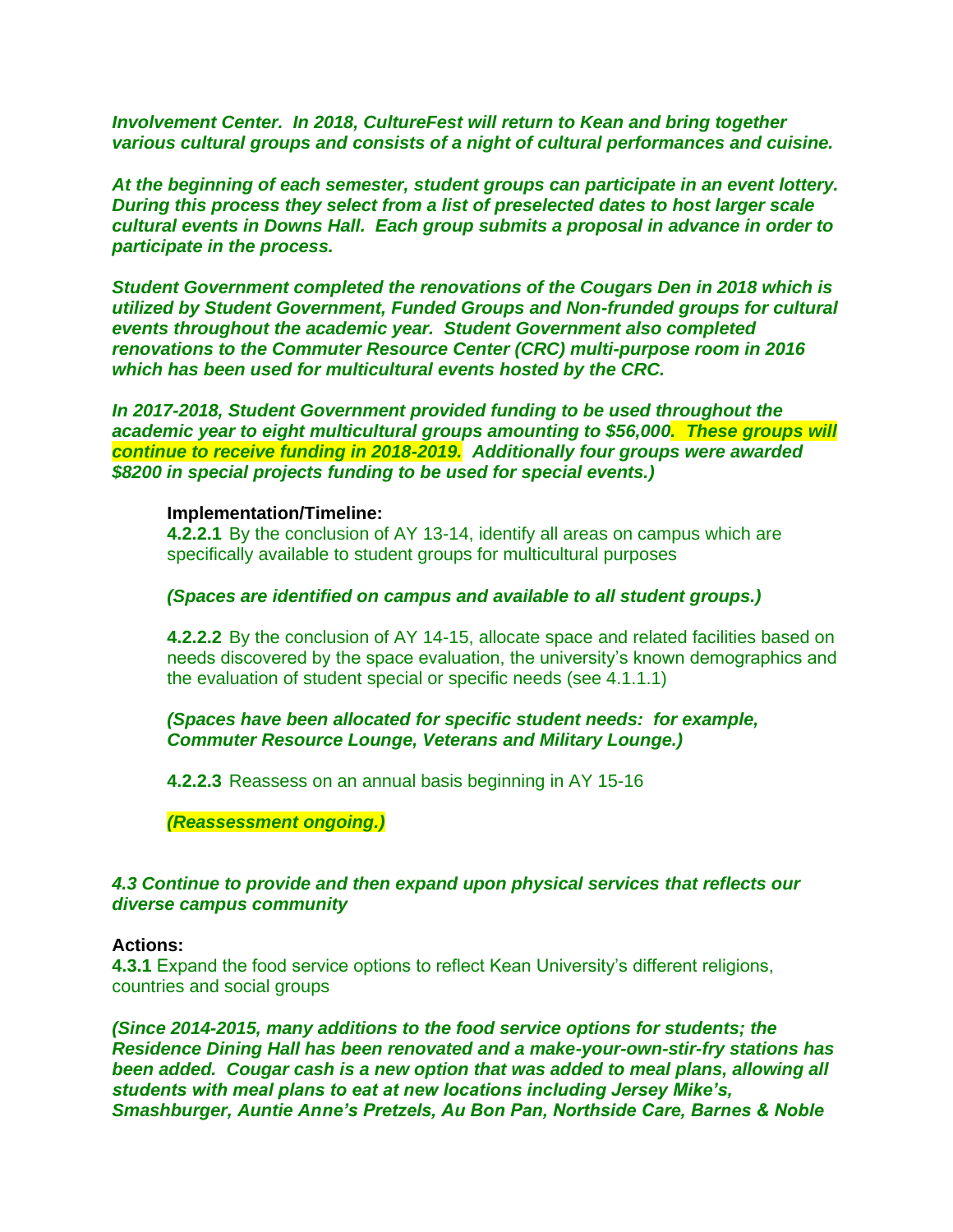# *Cafe, and outside vendors including Rockin' Joes, Bonchon Chicken, Koki Buffet, Tropicana Diner and Applebees.)*

### **Implementation/Timeline:**

**4.3.1.1** By the conclusion of AY 13-14, create a monthly cultural food day which will highlight a pre-identified subset of the student population

### *(Gourmet Dining provides a monthly calendar with specific dates that highlight different cultures. The menu is published on their website and through social media.*

*Student Government recognizes cultural months – Latin History Month, Black History Month, etc. – and supports programs that immerse students in the culture through fashion, art, food and performances.)*

**4.3.1.2** Ensure through student government that the special dietary needs of the student body are being met on a daily basis, or as required during specific times of the year, by the conclusion of AY 13-14

*(The Dining Service Advisory Board meets with Gourmet Dining on a bi-weekly basis during the Fall and Spring semesters; the committee is comprised of students. Cocerns and advocacy are documented in Student Organization minutes and Student Government addresses student concerns during these meetings.)*

**4.3.1.2** Reassess annually to ensure student needs are being met beginning in AY 14-15.

# *(Ongoing.)*

**4.3.2** Ensure Kean students, with different demographic characteristics, have equal access to academic and financial assistance, research and experiential learning opportunities and are equally successful in finishing the school (Retention, graduation, license passing rate and length to graduate etc.)

### **Implementation/Timeline:**

**4.3.2.1** By the conclusion of AY 13-14, determine by student demographic characteristics the success rates – e.g., retention, graduation, etc., across all preidentified fields

**4.3.2.2** By the conclusion of AY14-15, utilizing the baseline, create and begin implementation of an action plan that will address deficiencies in specified demographic fields

**4.3.2.3** Reassess on a bi-annual basis beginning in AY 16-17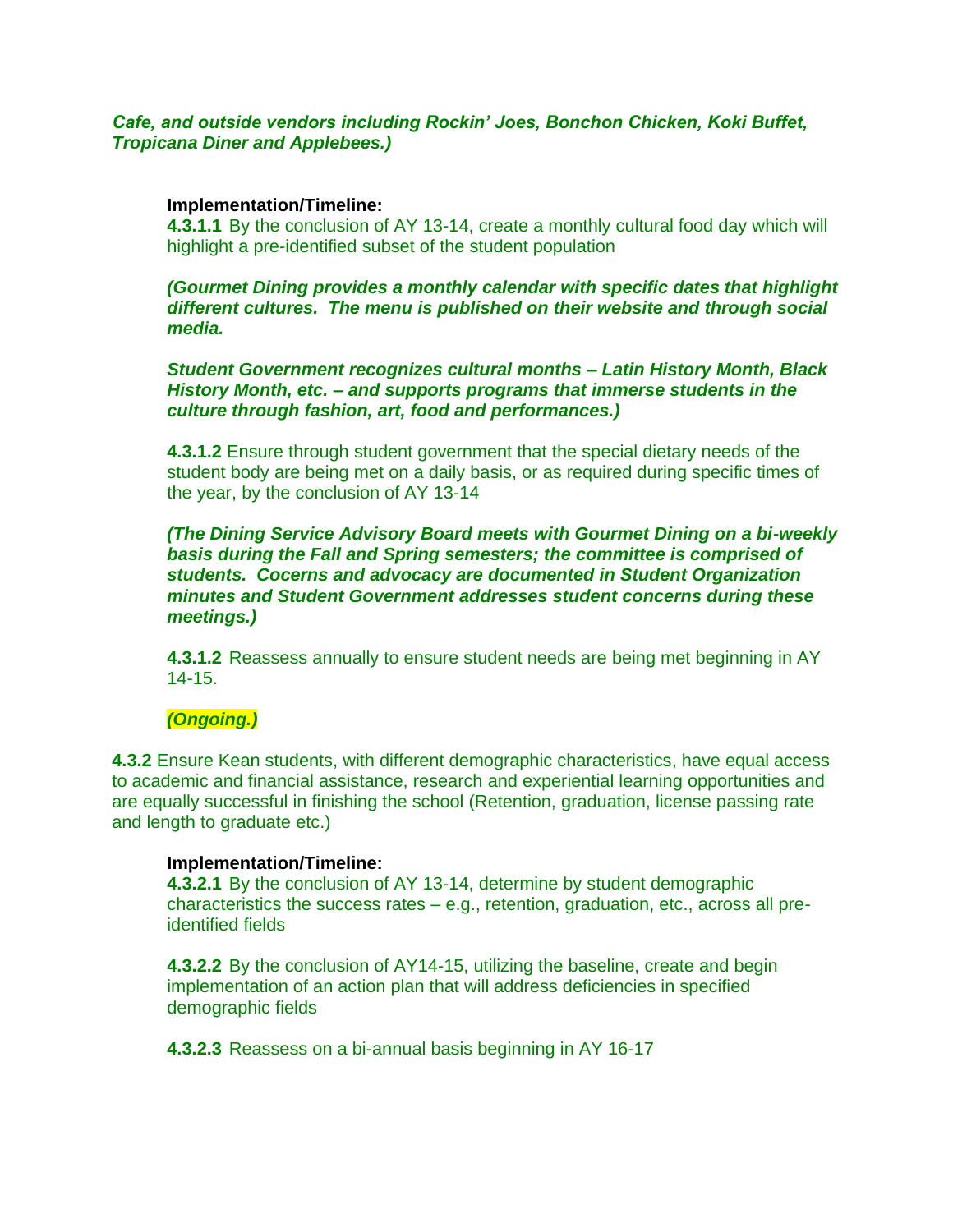*(The Office of Institutuional Research annually reports student outcomes by Race/Ethnicity. A comparison of the 2014 and 2018 reports is provided below. Note increases in percentages across most categories.)*

| <b>Comparison of Time to Graduation as Reported in 2014 and 2018</b><br>by Race and Ethnicity |               |               |                  |               |                                     |               |  |  |
|-----------------------------------------------------------------------------------------------|---------------|---------------|------------------|---------------|-------------------------------------|---------------|--|--|
|                                                                                               | White         | <b>Black</b>  | Hispanic   Asian |               | Nonresident   Other<br><b>Alien</b> |               |  |  |
| 4 Years                                                                                       | 23.7/<br>27.6 | 12.9/<br>17.6 | 15.0/<br>17.5    | 17.2/<br>28.3 | 26.1 / 11.1                         | 26.7/<br>18.7 |  |  |
| 5 Years                                                                                       | 45.3/<br>49.2 | 27.9/<br>35.5 | 38.9/<br>38.6    | 36.8/<br>45.1 | 34.8 / 29.6                         | 33.3/<br>40.0 |  |  |
| 6 Years                                                                                       | 52.7/<br>55.3 | 34.3/<br>42.1 | 47.6/<br>44.2    | 42.5/<br>55.8 | 34.8 / 37.0                         | 40.0/<br>45.3 |  |  |

# *4.4 Further develop a learning environment that reflects and encourages diversity, equity and inclusivity*

### **Actions:**

**4.4.1** Utilize innovative technology to improve advising, scheduling and registration process

*(Colleague Student Planning is a set of web-based, self-service academic planning tools that help students and advisors see what courses and requirements students need to fulfill to stay on track and graduate. Student Planning implementation rollout will begin for Fall 2019 advising in the STEM areas. A full roll out is projected for Spring 2020 for the entire campus community. Student Planning will allow students to see progress to degree, class schedule offering cycles and complete and up-todate degree audits.*

### **Implementation/Timeline:**

**4.4.1.1** By the conclusion of AY 13-14, identify the main issues resulting from the scheduling process for students

**4.4.1.2** By the conclusion of AY 14-15, implement a degree audit program that will ensure equity for students in the registration process – e.g., ensure students with the greatest need for a specified course receive the spot in the course

## *(Each semester, students with disabilities and veterans are given the highest priority in registering for the upcoming semester.)*

**4.4.1.3** By the conclusion of AY 16-17, assess the degree audit system to ensure that the needs of the students have been achieved by implementing this registration function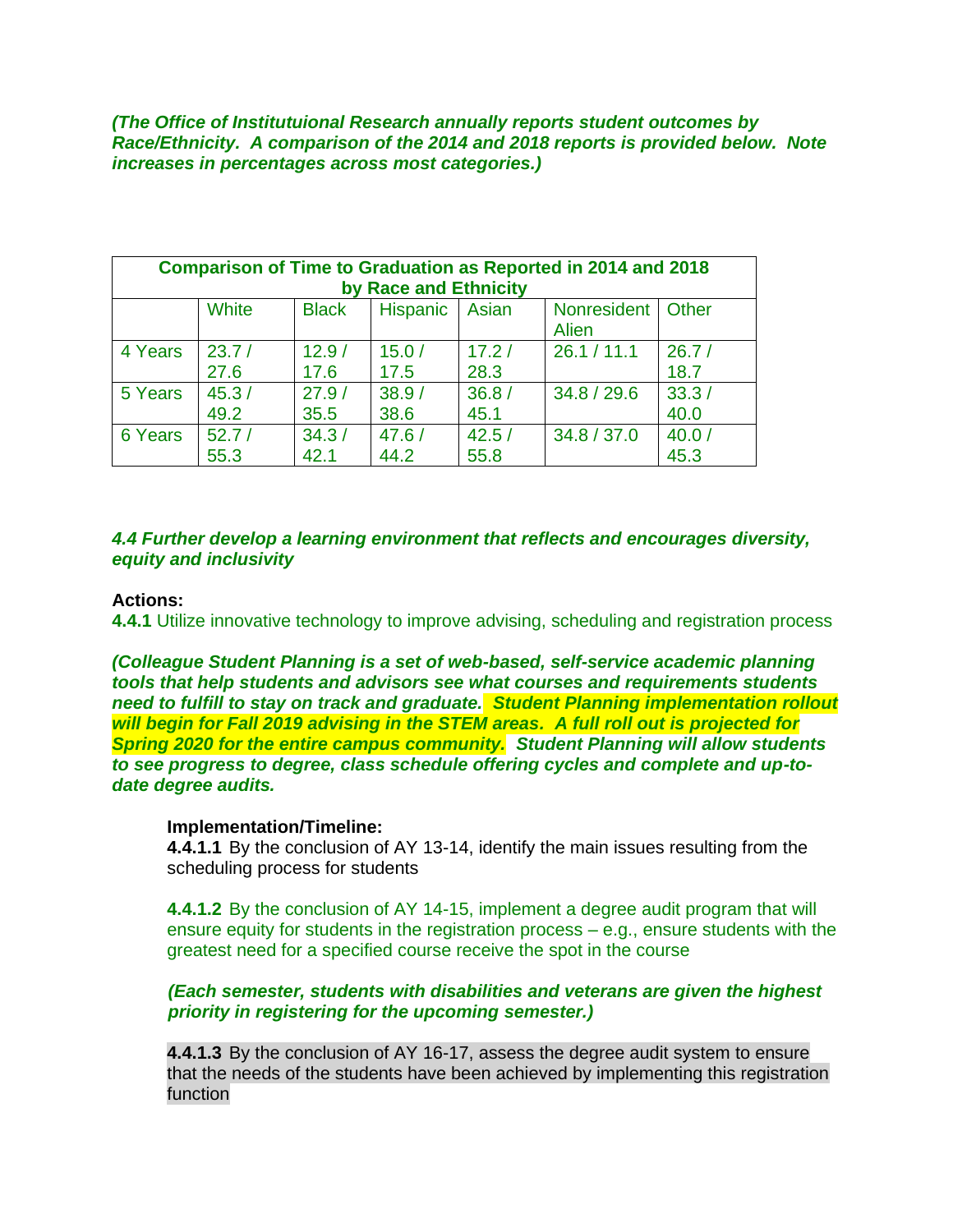**4.4.2** Incorporate curriculum in all programs at Kean with diversity and global perspectives (see also Goal 6)

### **Implementation/Timeline:**

**4.4.2.1** By the conclusion of AY 14-15, determine a baseline of all of the courses which includes a component of diversity as well as global perspectives

*(The Kean University General Education Program builds knowledge of diverse cultures and historical references through the arts, literature, humanities, and social sciences. One of the eight Student Learning Outcomes prescribed the the General Education program is diversity – a commitment to promote inclusivity in a diverse world. The General Education curriculum comprises nearly 50% of most baccalaureate programs.)*

**4.4.2.2** Incorporate diversity alongside Goal 9 actions to internationalize the curriculum

**4.4.2.3** By the conclusion of AY 17-18, assess Goal 9's actions and ensure the implementation of both diversity and the global dimension into all Kean courses

**4.4.3** Provide professional development opportunities, training and funds to educators and programs to support curriculum transformation or integration related to diversity/multiculturalism

### **Implementation/Timeline:**

**4.4.3.1** By the conclusion of Winter 2014, determine the baseline of developmental opportunities available to faculty and professional staff related to diversity/multiculturalism

**4.4.3.2** By the conclusion of 2014, develop an action plan which will address those areas in need of improvement as identified by the baseline figure

**4.4.3.3** By the end of AY 2014/2015 develop a training program that will address those areas that need improvement

**4.4.3.4** Implement pilot new trainings and any additional required programs in AY 2015/2016

**4.4.3.5** Assess impact of pilot trainings and programs offered to faculty and professional staff at end of AY 2015/2016

**4.4.3.6** Implement necessary changes to pilots, determine cycle of trainings/programs required ('one off', regular etc) and implement as appropriate for AY 2016/2017. Continue assessment and adjustment for each cycle

## *(Semi-annual Professional Development Days include workshops on diversity, cultural sensitivity, cultural competency, accommodating students with disabilities,*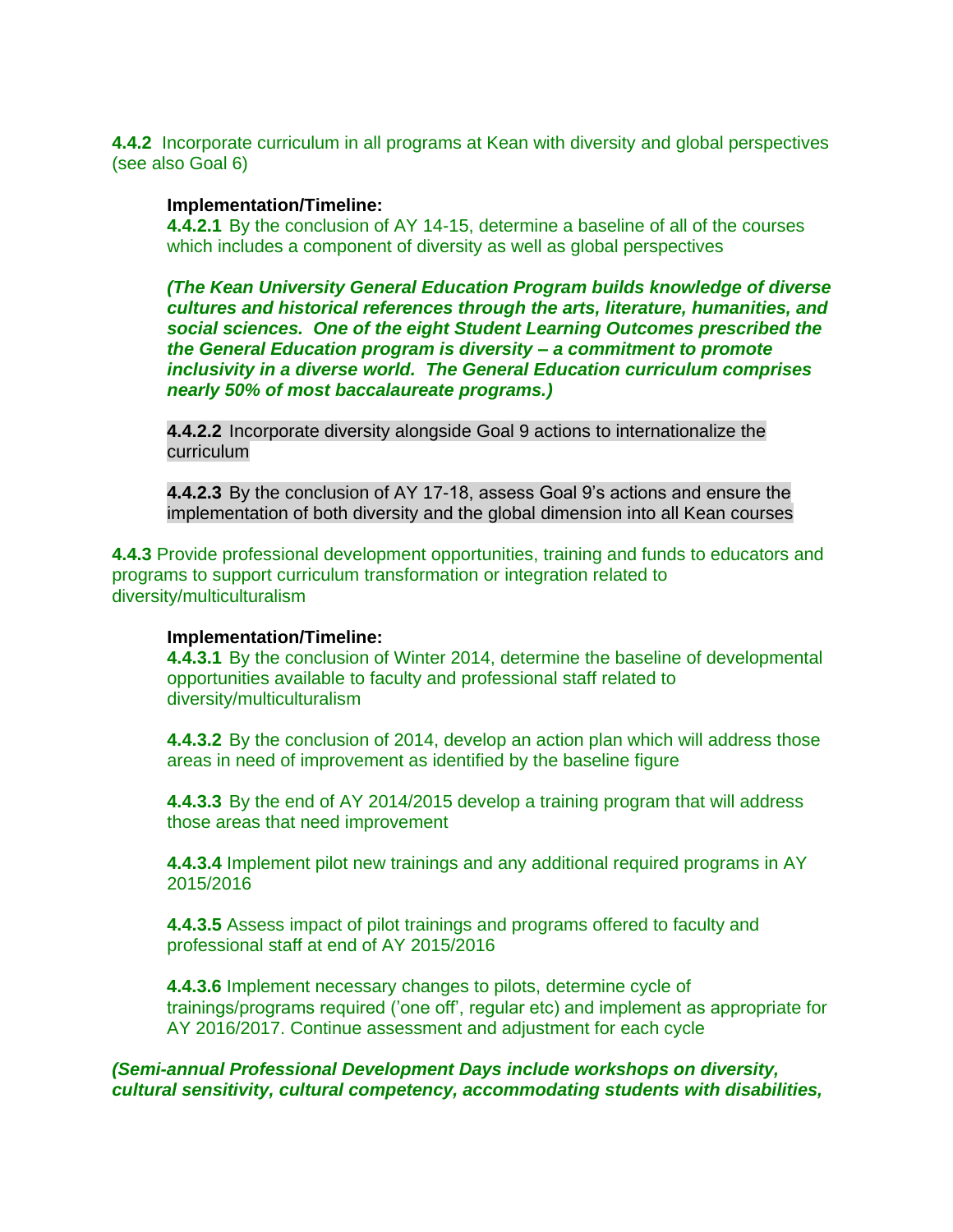*overview of NJ State policy prohibiting discrimination and sexual harassment. Some workshops are mandatory for all faculty and staff,* 

*The Human Rights Institute (HRI) programming is open to undergraduates, graduates and doctoral students, faculty, staff and administrators, alumni, educators, and community members. The HRI has conducted sessions at Professional Develop Days on how to incorporate Human Rights and social justice issues into the curriculum, they have participated in the "No-Hate Town Hall" sponsored by the American Conference on Diversity, and have sponsored or co-sponsored events to establish multiple opportunities for discussions about Human Rights issues in general and women's rights in particular. Each year, HRI programming changes in response to current events, collaborations with various academic programs and an analysis of participant data.)*

**4.4.4** Ensure that a diverse group of Kean students engage in the university's internationalization efforts.

### **Implementation/Timeline:**

**4.4.4.1** By the conclusion of AY 14-15, determine the baseline of different demographic groups utilization of internationalization opportunities at the university – e.g., study abroad, Kean China, etc.

*(An increasing number of Kean USA students – from 6 students in Spring 2015 to 21 students in Spring 2019 – travel for a semester abroad to study at Wenzhou Kean University. Semester Study Abroad opportunities (including WKU) and shorter-term Travel Learn experiences are promoted to all undergraduate students with increasing participation rates by all demographic groups.*

*Students enrolled in the BS in Global Business receive preparation and then travel to sites around the world to be immersed in an international business or organization to consult on a specific project as identified by the international site. There has been increasing participation in this Global Practicum and with that an increasing representation of different demographic groups. In 2015, 65% of participating students were from non-white demographic groups but in 2018, 82% of participating students were from non-white demographic groups with the largest student group representing our Chinese students from Wenzhou Kean.)*

**4.4.4.2** Utilizing the baseline received by the conclusion of AY 14-15, create and implement an action plan that will encourage demographic groups that underutilize internationalization opportunities to take part in these opportunities by the conclusion of AY 15-16

**4.4.4.3** Reassess on an annual basis beginning at the conclusion of AY 16-17

## **4.4.5** Improve the remediation courses for students with learning disabilities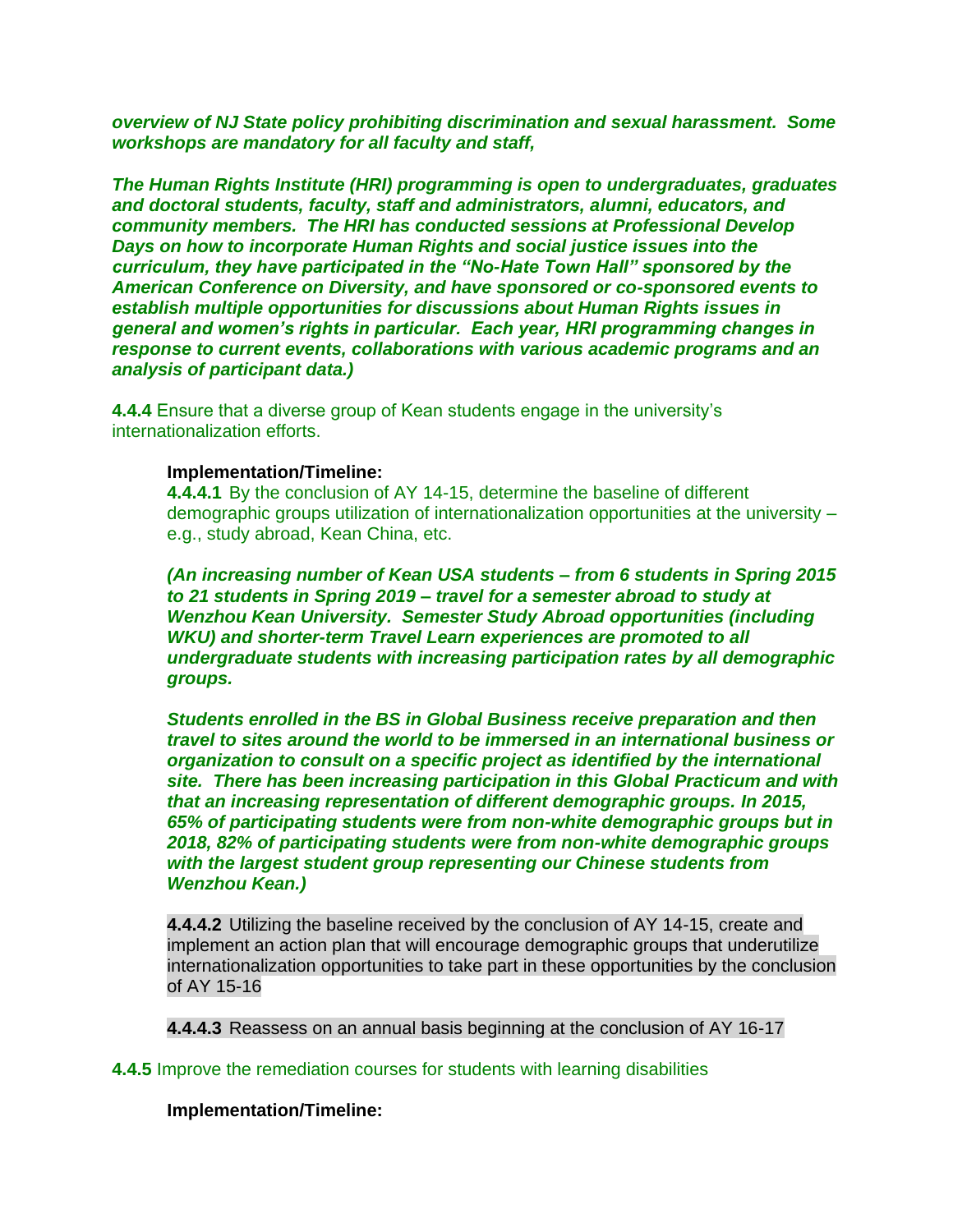**4.4.5.1** By the conclusion of AY 13-14, determine the baseline of retention for students with learning disabilities, and provide research on the factors underlying retention within this specific group

*(Developmental (remedial) course requirements are determined by all students' scores on the Accuplacer Test; placement into developmental courses are not made on the basis of disability. Graduation data collected by the Office of Disability Services shows that 4-, 5-, and 6-year graduation rates show time to graduation is comparable when comparing all Kean students with students who receive accommodations through the Office of Disability Services. Note that the Office of Disability Services does not report data by type of disability.)*

| <b>Cohort</b> | <b>Time to</b>    | <b>All Kean Students</b> | <b>Students with</b>      |
|---------------|-------------------|--------------------------|---------------------------|
|               | <b>Graduation</b> | (%)                      | <b>Accommodations (%)</b> |
| 2009          | 4 Years           | 20.9                     | 20.9                      |
|               | 5 Years           | 42.5                     | 42.5                      |
|               | 6 Years           | 50.2                     | 50.0                      |
| 2010          | 4 Years           | 20.9                     | 20.7                      |
|               | 5 Years           | 43.0                     | 42.4                      |
|               | 6 Years           | 50.0                     | 49.2                      |
| 2011          | 4 Years           | 22.0                     | 21.7                      |
|               | 5 Years           | 42.4                     | 41.7                      |
|               | 6 Years           | 48.7                     | 48.0                      |
| 2012          | 4 Years           | 22.7                     | 22.7                      |
|               | 5 Years           | 42.3                     | 41.9                      |
|               | 6 Years           | 48.7                     | 48.1                      |
| 2013          | 4 Years           | 21.4                     | 21.5                      |
|               | 5 Years           | 40.7                     | 40.8                      |
| 2014          | 4 Years           | 25.7                     | 25.9                      |

**4.4.5.2** By the conclusion of AY 14-15, create an action plan that will address the deficiencies discovered by the previous year's evaluation

**4.4.5.3** Reassess on a bi-annual basis beginning in AY 16-17

*(As part of Kean University's Institutional Assessment System, assessment of every program is completed on an annual basis, annual reports with recommendations are prepared, and changes are made as appropriate. Specialized student needs are met in the Offices of Counseling and Disability Services; improvements are ongoing and guided by the annual assessment process*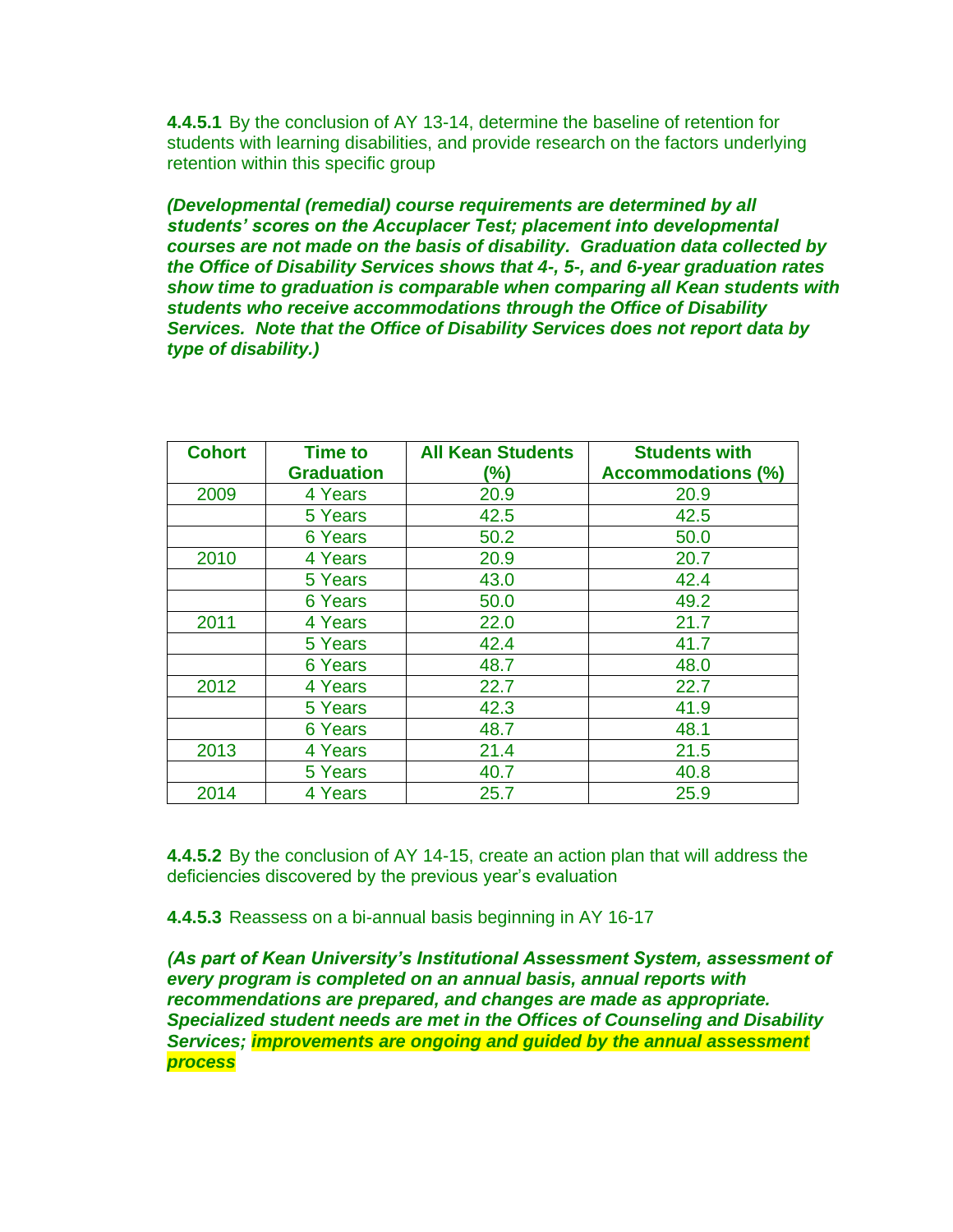**Goal 5: To provide world-class external opportunities to members of the Kean University community, thereby widening our community beyond the physical campuses, by substantially augmenting our academic, cultural, economic and community partnerships at three distinct levels: the local; regional and national; and international\***

*5.1 Build the Kean University local extended community of students, parents, alumni, and surrounding residents such that all Kean sites become centers of value-added activities that educate, inform, enliven, and entertain*

#### **Actions:**

**5.1.1** Create new advertising campaigns to capture all potential markets (students, parents, alumni, and area residents) at all campuses

#### **Implementation/Timeline:**

**5.1.1.1** Identify specific audience and markets for advertising campaigns (TBC January 2014)

**5.1.1.2** Conduct study at end of 2013-2014 AY to measure advertising effectiveness (TBC June 2014)

# *(The Office of Conference and Event Services (CES) markets the Kean Union campus as a meeting and conference destination for local businesses and professional groups.*

*CES markets the Kean Union Campus aggressively by utilizing meeting and conference advertising platforms, social media, and traditional networking via business groups such as the New Jersey Chamber of Commerce. Since 2014, CES has facilitated hundreds of external events annually, bringing together the business, government, and non-profit communities while exposing visitors to Kean Universities amazing facilities*. *In FY2017-2018, Kean University hosted 484 external events and welcomed 41,234 unique visitors to the campus.*

*Each season, the publication, Kean Culture, is mailed to homes in the surrounding community inviting our neighbors to experience in a wide selection of events on the Kean Union campus. These events include children's programs, speakers and conferences, concerts and plays, dance performances, films, art exhibits and familyfriendly events.*

### *Beginning in Fall of 2018, Ocean County College and Kean Ocean began to jointly market events on the Ocean campus.)*

**5.1.2** Explore new "episodic" learning opportunities to the extended university community with consideration of the diverse community in which Kean Union is situated (e.g., lectures for senior citizens, lectures for various ethnic groups, special continuing education opportunities)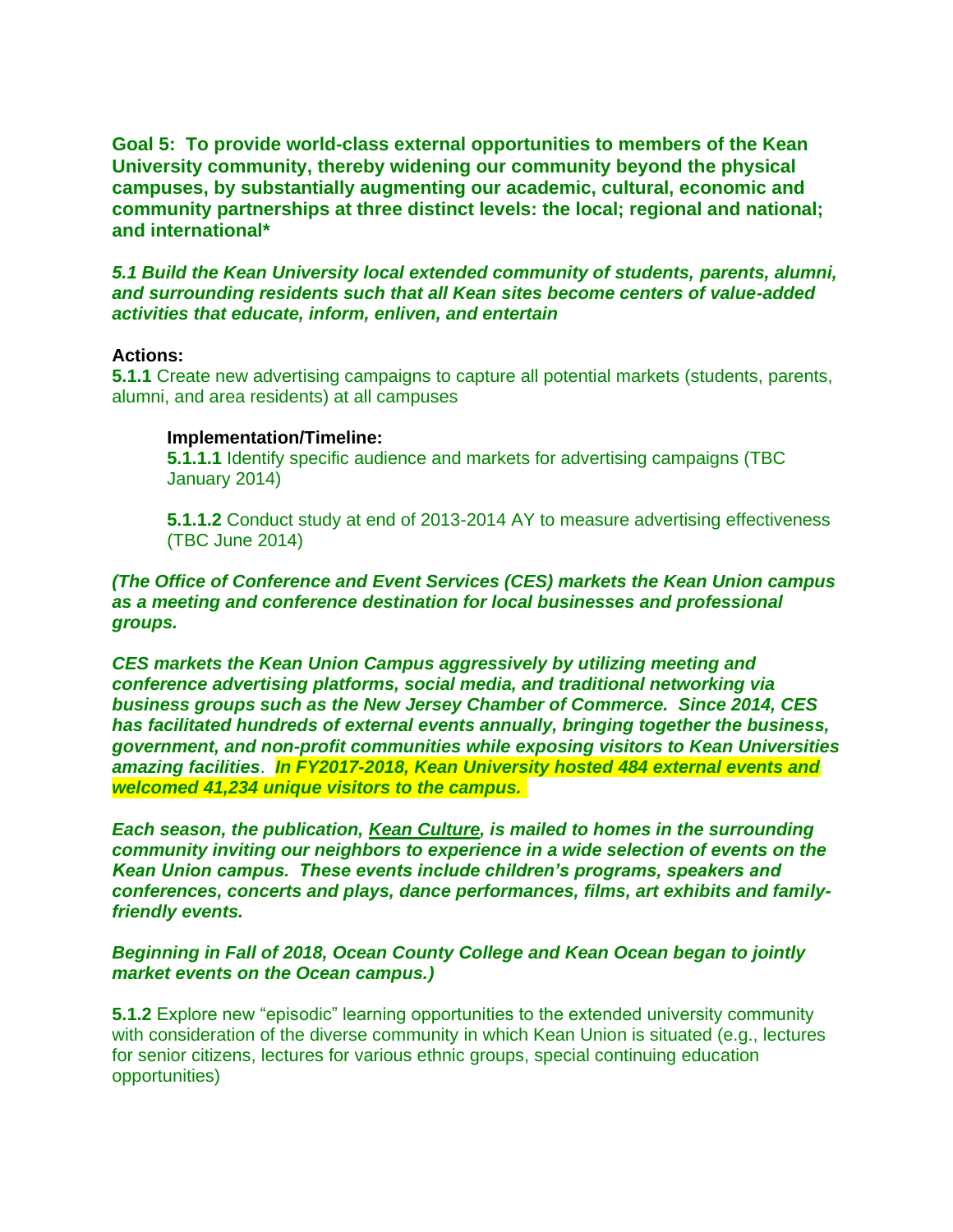### **Implementation/Timeline:**

**5.1.2.1** Identify academic departments to take lead on this initiative (TBC Fall 2013)

**5.1.2.2** Roll out initiative to community with limited offerings as a trial (TBC Spring 2014)

**5.1.2.3** Measure effectiveness of initiative in terms of attendance and community awareness/interest (TBC late Spring 2014)

**5.1.2.4** If interest is enough to sustain program, continue roll out of new additional offerings Fall 2014 and Fall 2015) with measuring occurring late spring of each AY (Spring 2015 and 2016)

*(In Fall 2018, the Occupational Therapy Department received a grant from AARP and partnered with NJMHFC to deliver an 8-week wellness program to four low-income housing complexes in Union County, and one low-income housing complex in Essex and Mercer Counties, addressing the prevention of falls.*

*In 2014, the Department of Counselor Education offered a "Veteran's Chat and Chew" event which addressed stress management, emotion regulation, and related issues over the course of an entire semester.*

*The Union campus is a designated American Heart Association Training Center bring health professionals on campus for recertification.*

*The U.S. Special Olympics of New Jersey Athletes and their families are invited to Kean university; there were 40 participants in the 2018-2019 academic year.*

*In addition to all performances, members of the extended university community are invited to events including Kean University's Distinguished Lecture Series, the Annual International Conference on Human Rights, and the International Film Series. Many of these events have free admission.)*

**5.1.3** Construct an academic research and training center in the Regional Highland Center in a joint initiative with the NJ Department of Environmental Protection. The facility will support research, marketing and ongoing course work at the Highland center

### **Implementation/Timeline:**

**5.1.3.1** Identify programs that will benefit from new center (TBC Fall 2013)

**5.1.3.2** Based on program identification efforts, resources should then be lined up internally to aid with the development of this effort (TBC Fall 2013)

**5.1.3.3** Formally integrate this center into any and all planning efforts undertaken by the university (TBC Winter 2014)

**5.1.3.2** Start construction on new center (TBC Fall 2014)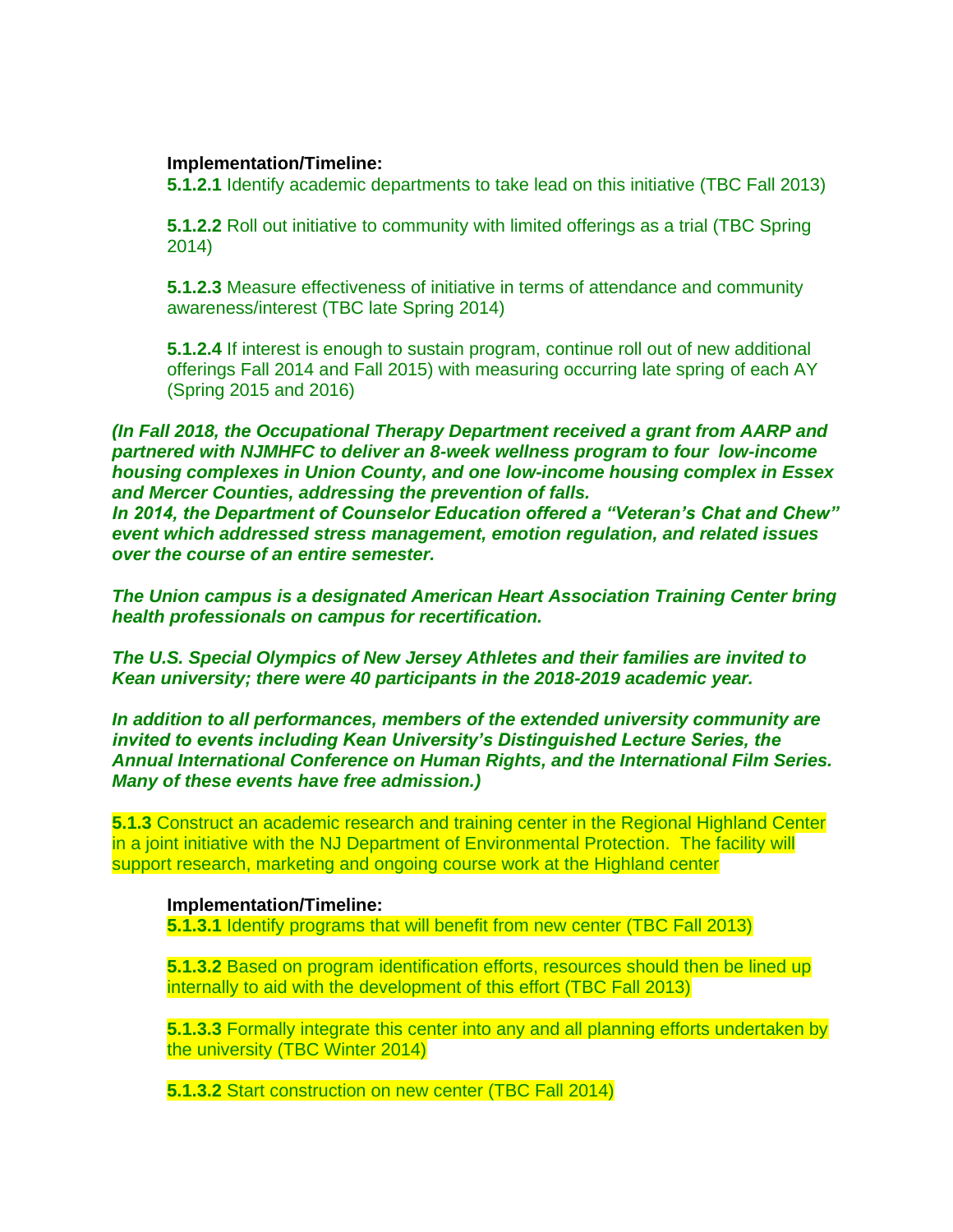*(The Highlands campus construction is currently ongoing; the opening of the campus is scheduled for Fall 2019. Programs scheduled to be offered beginning Fall 2019 include the BS in Biology/Environmental Biology Option and degree-completion programs for the BS in Management/General Business Option, the BA in Psychology, and the BA in Criminal Justice.)* 

*5.2 Build local relationships with the surrounding economic community in Union by developing Morris Avenue corridor into a "university boulevard" and cultivate future economic partnerships at all our sites by being an incubator for small business and community development programs that would also provide educational and professional development opportunities for students and members of the Kean community*

*(Ongoing. University leaders continually meet with leaders in the surrounding community to develop relationships and find innovative partnerships to build the Kean community. The redevelopment of the former Merck site by Russo Development will further strengthen the Morris Avenue corridor along with the projects in progress for construction of the Hynes Hall Business College, the Liberty Hall Academic Center and faculty and graduate student housing on the Liberty Hall campus.)*

### **Actions:**

**5.2.1** Finalize relationship with New Jersey Transit to revitalize the Elizabeth train station

*(Ongoing. The revitalization plan was recently begun by NJ Transit; they've awarded a contract to Anselmi and DeCicco, and the project is currently in the design phase. This phase of the construction process is due to be completed in December 2019.)*

#### **Implementation/Timeline:**

**5.2.1.1** Conduct financial evaluation to determine what cost of renovation will be (Fall 2013)

**5.2.1.2** Pursue final discussions to conclude deal and start revitalization efforts (TBC Spring 2014)

**5.2.2** Explore shuttle service between Union and Elizabeth train stations

### *(NJ Transit bus 26/52 which provides service to Irvington, Springfield, Union, and Elizabeth can be accessed on Morris Avenue on the Kean University campus and travels to Elizabeth train station on Broad Street.)*

### **Implementation/Timeline:**

**5.2.2.1** Conduct research to determine logistics (schedule, etc) and cost of such a service (TBC by end of 2014)

**5.2.3** Continue to cultivate relationship between Kean Union and the city of Elizabeth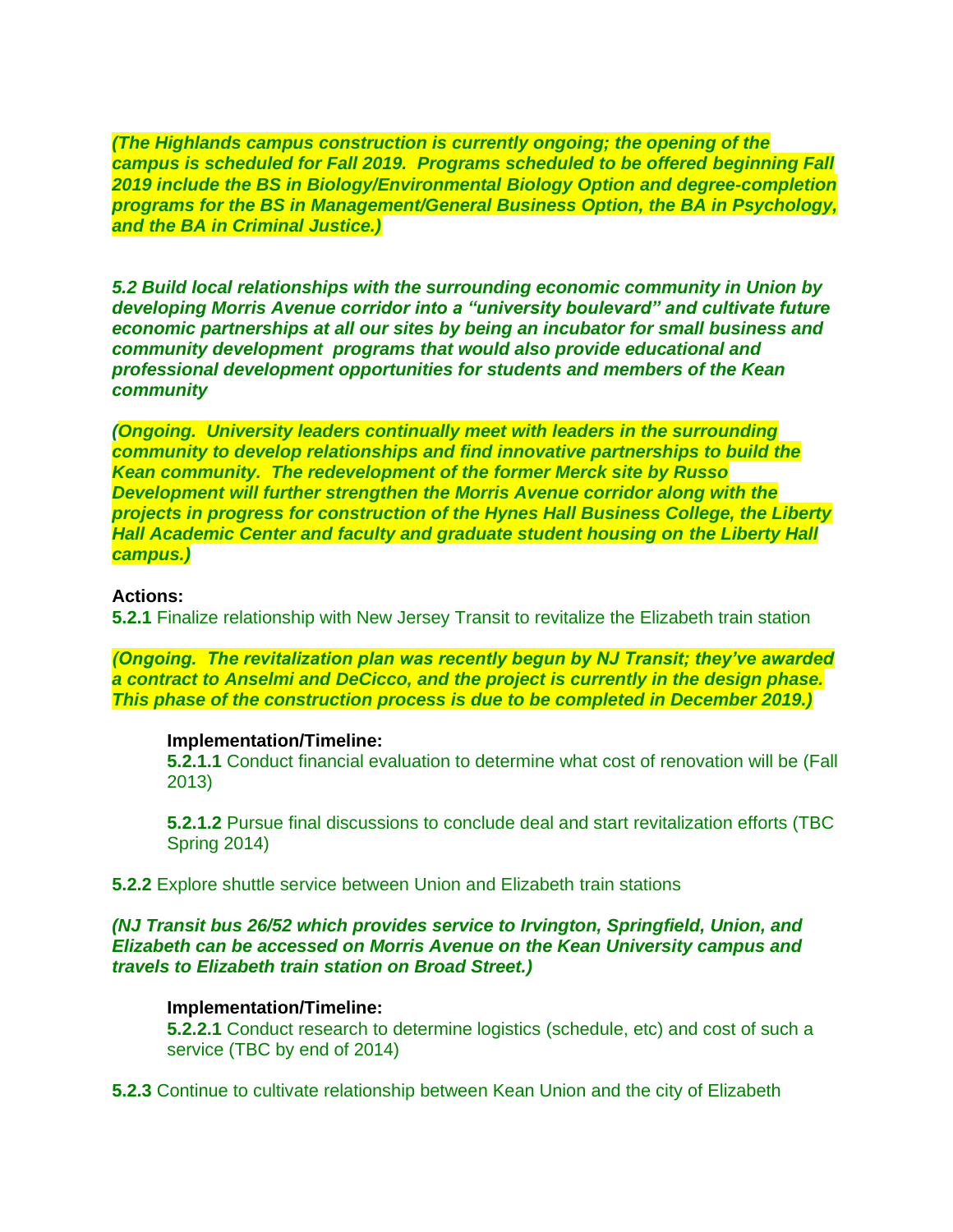### **Implementation/Timeline**

**5.2.3.1** Involve the city of Elizabeth in all planning of this project (ongoing)

*(Ongoing projects with the City of Elizabeth include Shaping Elizabeth, Jumppstart (with Elizabeth preschools), Raphael's Life House (a transitional home for young mothers in Elizabeth.)*

**5.2.4** Explore revenue sources to establish funds for "start up" programs and businesses

### **Implementation/Timeline:**

**5.2.4.1** Work with Institutional Advancement to pursue donors interested in providing "start-up" funds to help get these programs and businesses going (Fall 2013 and ongoing)

**5.2.4.2** Work with Small Business Development Center to target and then engage with businesses that could benefit from being a part of this initiative (Winter 2014 and ongoing)

*(Kean University is host to one of 12 New Jersey Small Business Development Centers (SBDC) serving Union County. The SBDC network is supported by the U.S. Small Business Administration, the State of New Jersey and the University. Kean University provides office space on the Union campus; the University contributes overhead, salary and benefits for SBDC staff. The Kean SBDC helps to provide connections to the local small business community and experiential learning opportunities for students. The SBDC network is committed to guiding established small business owners and aspiring entrepreneurs to create and expand their business enterprises which will, in turn, result in sustainable growth, job creation and statewide economic development and prosperity. As the state center for Union County, the SBDC chapter has been successful in providing consulting services to startup businesses and securing Small Business Administration (SBA) guaranteed loan funding.*

*Beginning in 2017, the School of Management and Marketing partnered with the Kaufman Foundation to host One Million Cups, an entrepreneurial network of local business owners that share their experiences with each other, new startups, and students.*

*In 2014, the Institute for Life Science Entrepreneurship (ILSE) was established as an incubator and accelerator for regional startup biotechnology companies. Housed in the STEM building, the nonprofit ILSE gives students enrolled at NJCSTM, the Kean University honors STEM program, an opportunity to serve as interns or employees of biotech, pharmaceutical, and other life-science companies.)*

**5.2.5** Offer Kean Union campus as meeting and conference space for local businesses and professional groups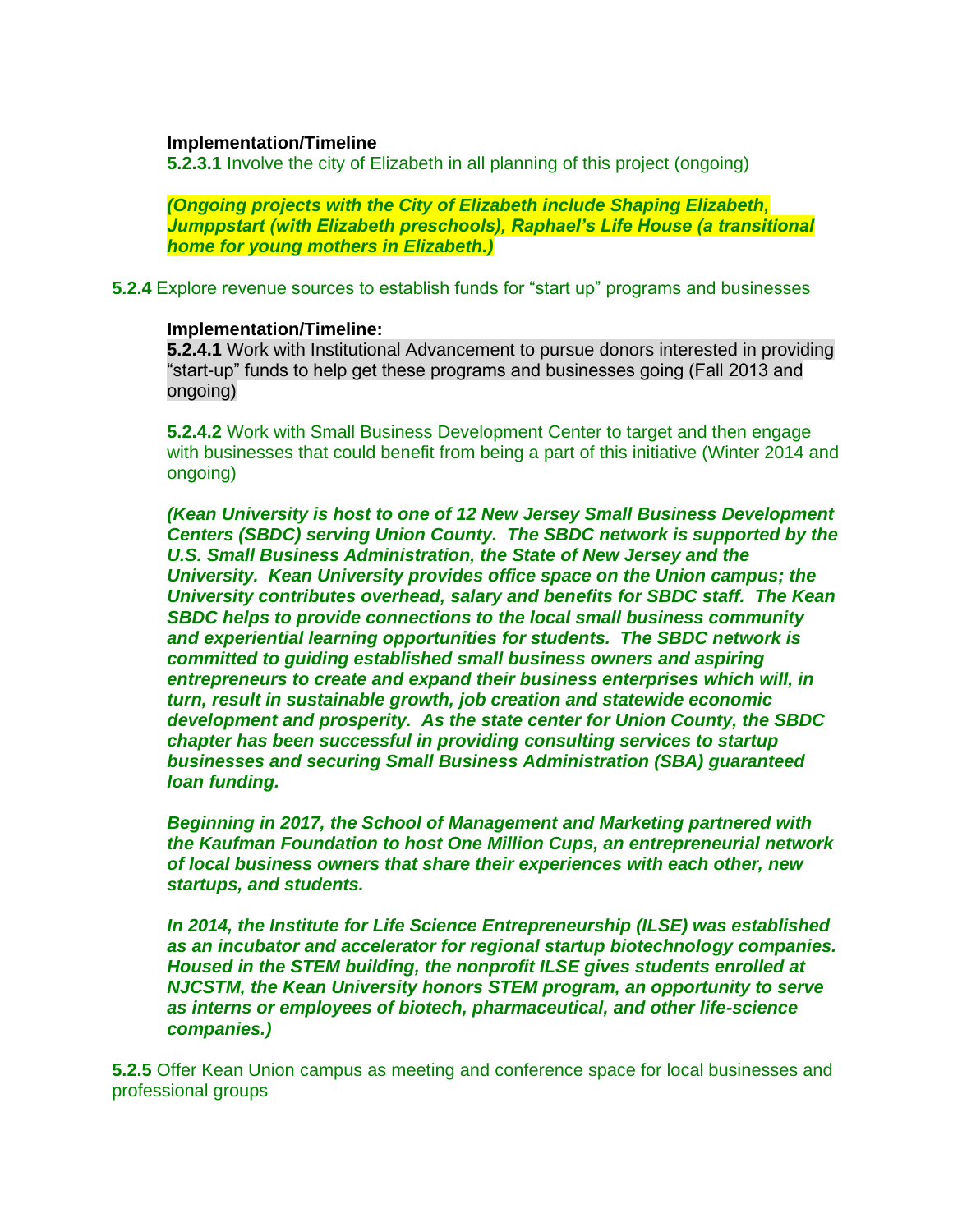*(The Office of Conference and Event Services (CES) markets the Kean Union campus as a meeting and conference destination for local businesses and professional groups. Committed to enhancing and strengthening the mission of the University by providing effective and efficient event and conference management services, CES maximizes the use of University facilities and grounds and fosters new and existing relationships with faculty, staff, students, and the external community at large.*

*CES publicizes the availability of Kean University meeting facilities, such as the Donald Conklin Conference Center, Loehning Conference Center, Liberty Hall Museum, and the North Avenue Academic Building.)*

#### **Implementation/Timeline:**

**5.2.5.1** Start launch of campaign to bring more local businesses to Union campus (from Winter 2014 and ongoing)

*(The College of Business and Public Management (CBPM) supports local businesses through the Kean Small Business Development Center (SBDC) which provides consulting services to nascent business owners as well as established small businesses that are transition to higher levels of growth.* 

*Beginning in 2017, the School of Management and Marketing partnered with the Kaufman Foundation to host One Million Cups, an entrepreneurial network of local business owners that share their experiences with each other, new startups, and students.*

*Beginning in 2014, the CBPM began its popular Deans Forum, an executive speaker series, hosting corporate and non-profit executives to share their experiences with undergraduate and graduate students.*

*Also beginning in 2014, the College hosts an annual internship fair (now an internship and employment fair) attracting 30 to 50 local and regional companieis to the Union campus for internship and job placement opportunities.*

*In Fall 2018, Kean University entered into a joint project with the Korean Business Development Center in New Jersey to train entrepreneurs from South Korea who have plans to open businesses in the USA. Weekly training sessions and networking events take place on the Union campus.)*

*5.3 Expand Kean University's award-winning community service and outreach efforts in the communities surrounding the Kean Union, Kean Ocean, and Wenzhou Kean campuses*

#### **Actions:**

**5.3.1** Bring initiatives such as "Be the Change" to Kean Ocean and Wenzhou Kean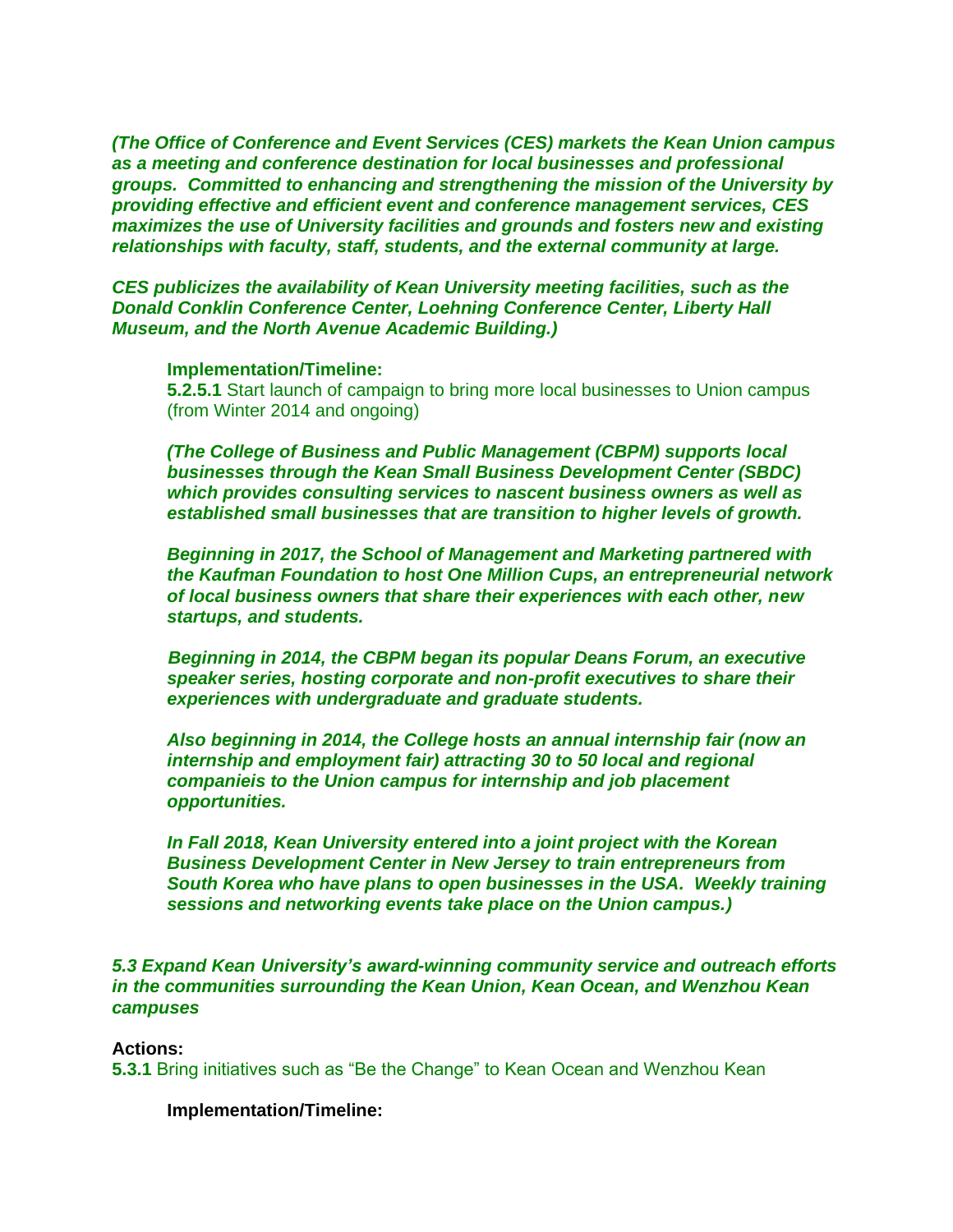### **5.3.1.1.** Explore possibility to bring this initiative to both campuses (TBC Fall 2013)

*(Be the Change is a community service and activism group made up of students from Kean University and other volunteers dedicated to serving the needs of the local, state, national and global community. Be the Change espouses a "hands on" approach and building partnerships to effect positive change. In addition to local recognition, Be the Change student groups from Kean University have been selected to participate at the 2015, 2016, 2017 and 2018 Clinton Global Initiative University (CGIU) Meetings. During CGIU meetings, college students are assembled from around the world, along with faculty, topic experts and celebrities, to explore and develop solutions to challenges such as poverty, human rights and climate change. Kean University Be the Change projects include the "Garden Project" that works to eradicate urban violence by building "peace gardens," and the "Dream Big" project that provides leadership curriculum and mentoring to homeless girls in Elizabeth.*

*In collaboration with Ocean County College, Kean Ocean provides students with opportunities to participate in community service activities including events such as Beach Sweep, Ruck March, a Substance Abuse Summit, and multiple Veterans Services. Partnerships with local schools such as Lavalette Elementary School have been created to offer Kean Ocean students authentic experiences. On the Ocean campus, partnership meetings are held with Save the Barnagat Bay Foundation..*

*Students at Wenzhou Kean contribute to the surrounding community through membership in the "I-Do-Volunteer-Service Association" where they engage in various kinds of support and service, such as providing free tutoring. Student volunteers went to Li Ao Secondary School to teach English; they participated in Wenzhou City's "Green Three Hundred, Build a Beautiful Building" Labor Day activities in 2016, and invited local community members to an International Fair, an International Fashion Exhibition, and an Asian Youth Micro Film Festival. Teams of students from 35 Wenzhou Kean student groups have established strong relationships with the Ouhai community in service to the local villages. Volunteer activities have been organized such as the Lantern Festival Wishes.)*

**5.3.2** Expand Kean University's Center for Leadership and Service programs and opportunities

*(During the 2012-2013 academic year, the Center for Leadership and Service offered a total of 983 volunteer opportunities. During the 2017-2018 academic year, the number of volunteer opportunities rose to 4,103, an increase of 317.4% from the 2012-2013 academic year. Additionally Jumpstart, an AmeriCorps funded preschool literacy program available through an in-kind grant administered by the Center for Leadership and Service, has expanded from 40 Jumpstart Corps members in FY13 to 85 in FY19, an increase of 112.5%. Each Jumpstart Corps Member commits to at least 300 hours of service and Jumpstart can be directly attributed to more than 96,000 hours of service within Kean University's total of 257,600 service hours over the past five years for the period ending June 30, 2018.)*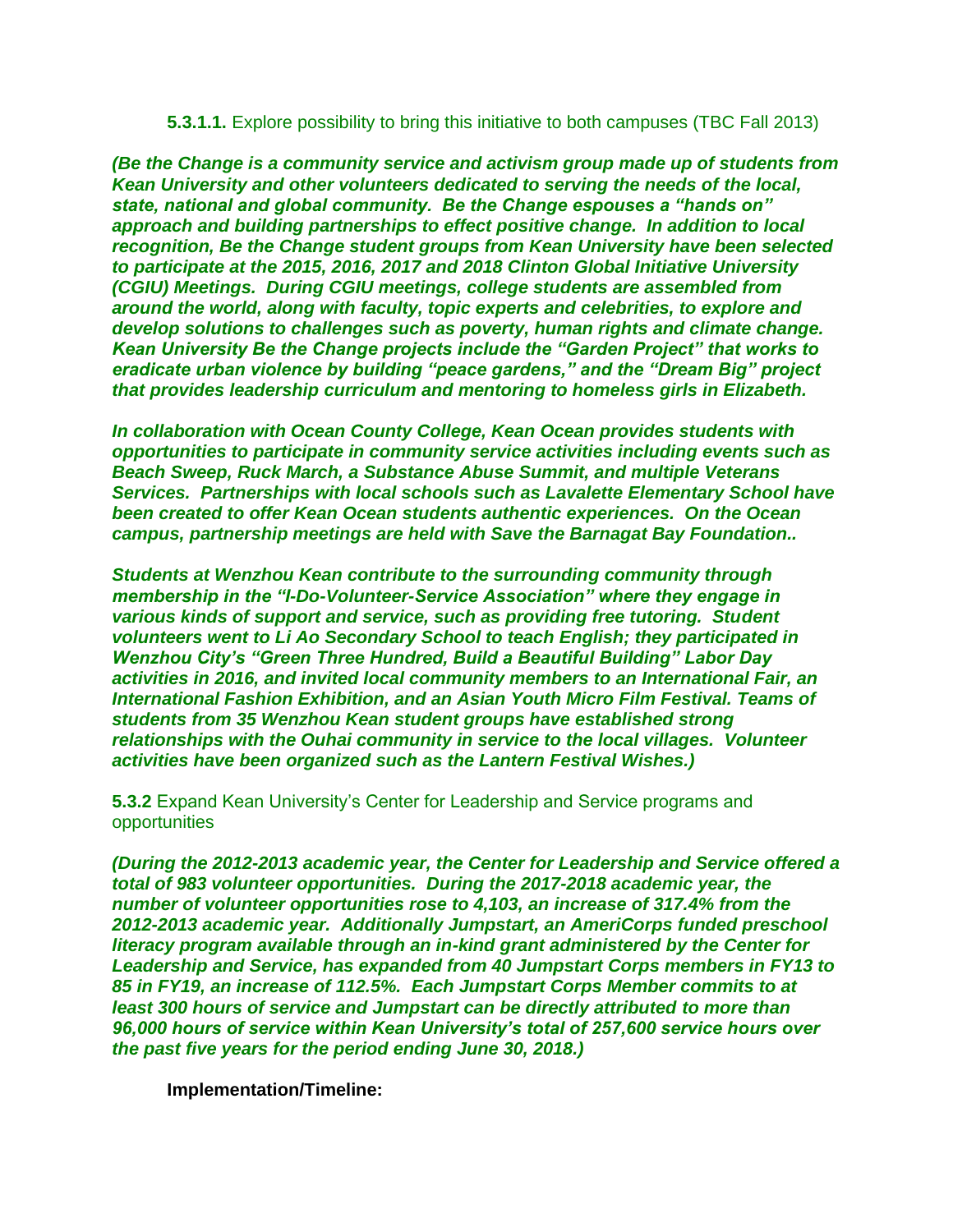**5.3.1.1.** Explore possibility to bring this initiative to both the Kean Ocean and Wenzhou campuses (from Winter 2013 onwards)

*(In lieu of a Center for Leadership and Service at Kean Ocean, an Office of Campus Life has been established. This office provides information about community service, leadership programs, student groups, and student media.*

*At Wenzhou Kean, student groups are operational but do not utilize the same administrative processes as Kean Union. Community service is coordinated through volunteer clubs and is not a major function of WKU Student Affairs. Student media operates under the student group, Kiwi News and there has been cross collaborations between Kiwi News and the Cougar's Byte.)*

*5.4 At the regional level, continue to build and maintain a collaborative and integrated relationship with Ocean County College that allows Kean University to provide the programs, services and support necessary to maintain Kean Ocean as a successful additional site*

*(Kean Ocean continues to expand to include new undergraduate and graduate program offerings. In Fall of 2018, the BA Recreation Administration, the BS in Community Health Education, the BA in Therapeutic Recreation, the BS in Management/Entrepeneurship Option, and the BS Biology/Pre-Health Professions were added to Kean Ocean degree programs. In Fall 2019, the BA Psychology/Forensic Psychology option, the BA in Global Studies, and the BS in Biology/Environmental Biology option will be offered. The MS in Exercise Science was added to the graduate program offerings in Fall of 2018. By Fall of 2019, there will be 20 academic minors offered to Kean Ocean students. Enrollments in all current programs are monitored, and feasibility studies are conducted to identify additional programs to be offered.*

*In addition, Kean Ocean's expansion to the Southern Education Center in Manahawkin includes four degree-completion programs: a BS in Community Health Education, a BA in Psychology, and a BS in Management/General Business Option were established in Fall 2018 and in Fall 2019, the BS in Psychology/Forensic Psychology option will be available.*

*Office space has been provided on the Kean Ocean campus for both an admissions representative to increase recruitment efforts for face-to-face classes and for Kean Online to provide recruitment for the alternative modalities of education offered by Kean University.)*

### **Actions:**

**5.4.1** Provide physical and virtual connections between Kean Union and Kean Ocean including Ocean County College wherever possible (for example, scheduling regular shuttle bus transportation between campuses; providing faculty development opportunities)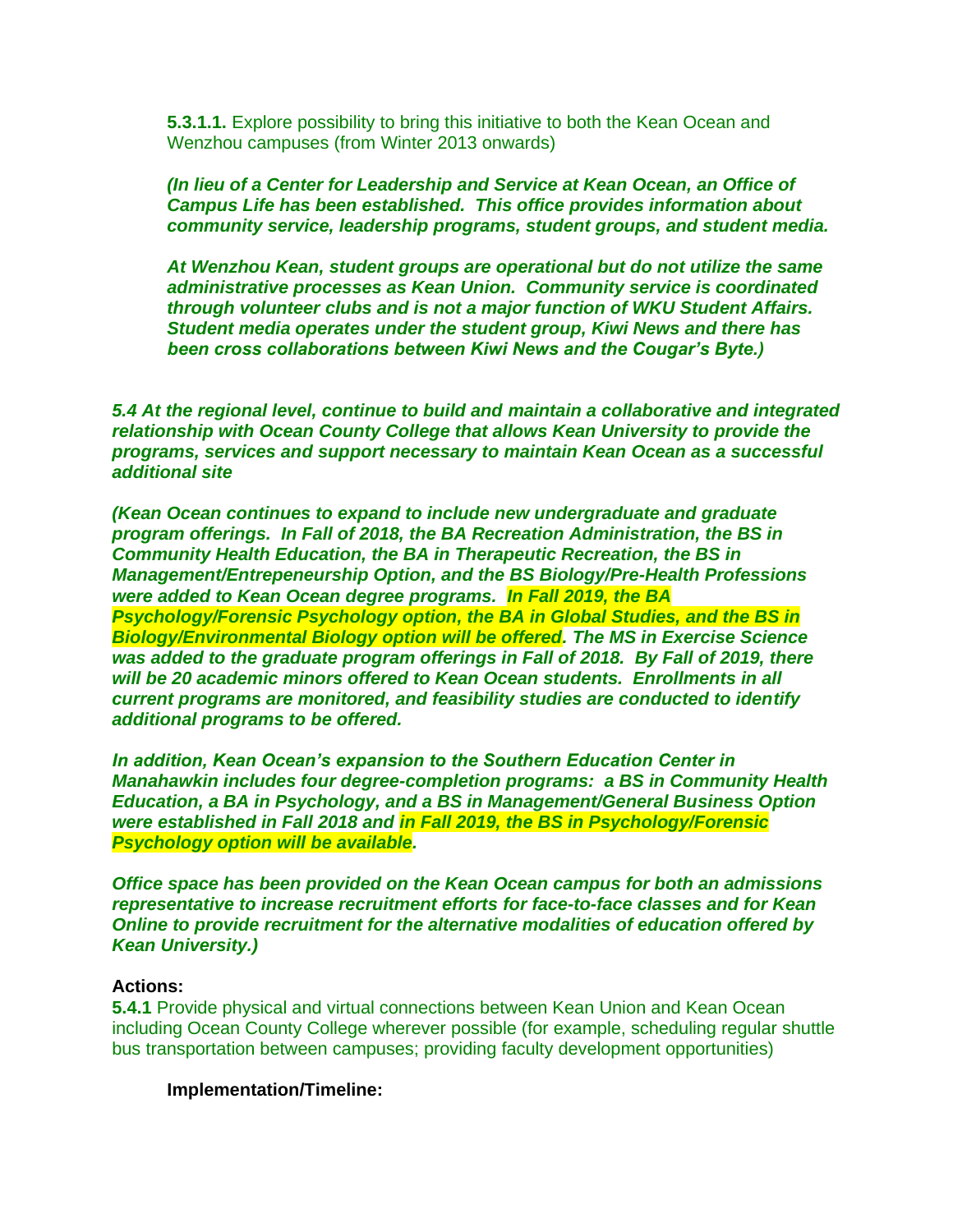**5.4.1.1.** Look into feasibility of scheduling shuttle service between two campuses and whether it would be economically viable (By the end of Winter 2014)

## *(Determined not feasible; however shuttle transportation between campuses is available for the annual Board of Trustees Meeting held at Kean Ocean.)*

**5.4.1.2.** Let new faculty know about opportunities available on both the Kean Union and Kean Ocean campuses (AY 2013-14)

*(Newly-hired faculty for Kean Union and Kean Ocean jointly participate in New Faculty Orientation which is scheduled prior to the beginning of the Fall semester. All faculty are informed of the opportunities available at both campuses. Initiatives specific to Kean Ocean are included in an annual report by the Associate Vice President for Kean Ocean at the December Board of Trustees Meeting held on the Kean Ocean campus. In addition, there is a Kean Ocean electronic newsletter that is widely disseminated in the Fall semester to all faculty, staff and administrators.)*

**5.4.1.3.** Inform Kean Ocean students about events on Kean Union campus and Kean Union students about events at Kean Ocean, building a process whereby information sharing will continue as a semi-automated feature of Kean community life (AY 2013- 14)

*(In Fall 2018, a Student Affairs professional was hired for Kean Ocean to ensure information sharing between campuses Two new Kean Ocean clubs have been added and expanded outreach is ongoing.)*

*(Faculty who are assigned to Kean Ocean teaching participate in a dedicated Professional Development Day each January, and in the Fall and Spring videostreaming options are available for Professional Development sessions offered at the Kean Union campus. Virtual linkages occur for select course offerings and special events.)*

**5.4.2** Use new Kean Ocean building in Toms River as a focal point and opportunity to engage in more "cross" participation at Union and Kean Ocean and OCC campuses

## **Implementation/Timeline:**

**5.4.2.1** Establish committee of faculty/staff from both campuses to work on establishing connections (From Fall 2013)

*(Regular meetings between members of the Kean Union and Ocean County College are ongoing, with monthly Health Sciences meetings and rotating quarterly meetings to develop common goals in joint advertising, security community, student clubs, academic programming, data-sharing, and joint freshmen/transfer admission agreements.*

*Kean University and Ocean County College have forged partnerships with the Business Technical Institute, the North Brunswick Police PBA, and Ain Shams University.)*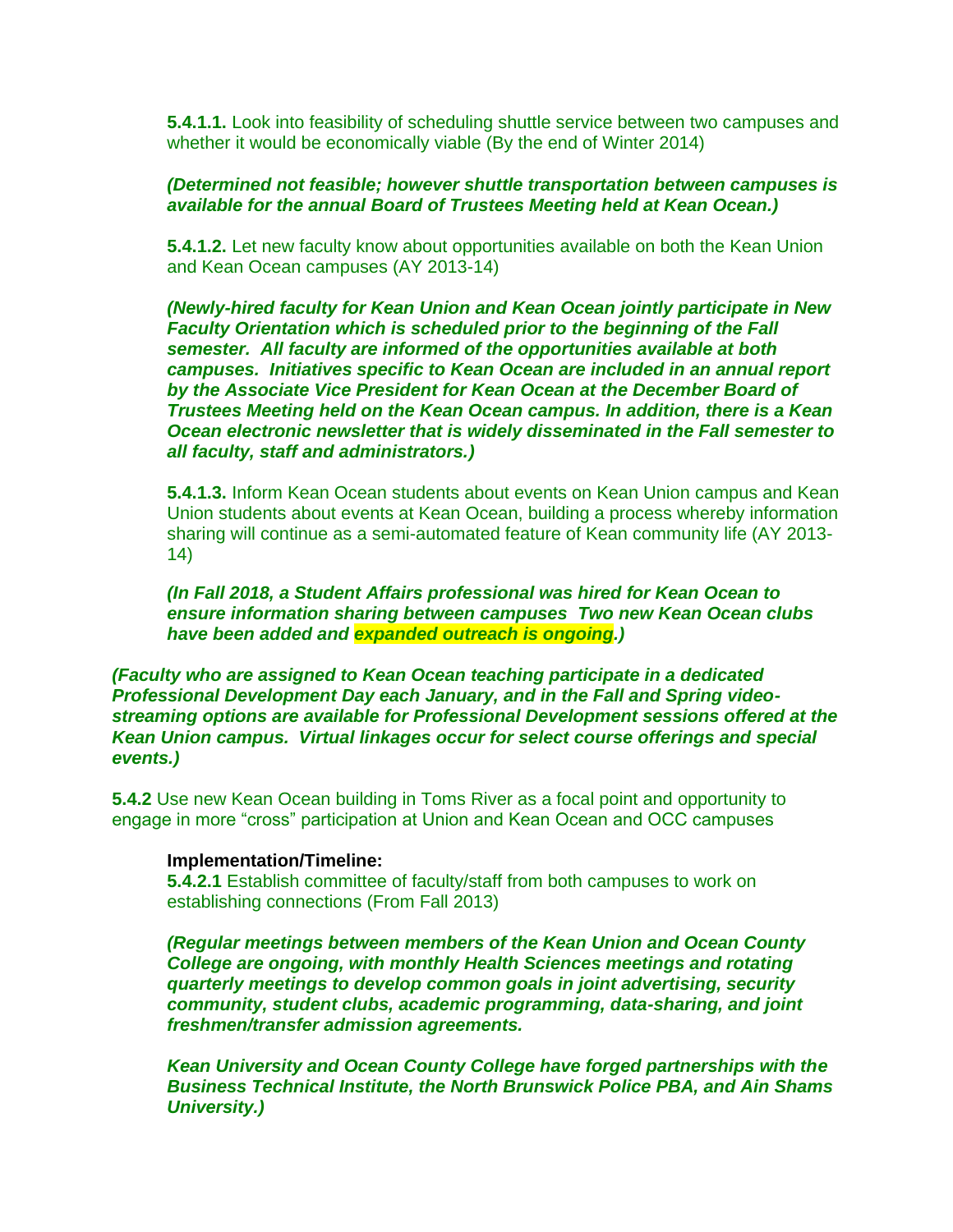## *5.5 Strategically expand offerings at community colleges in the state so that Kean University becomes a first choice for transfer students*

### **Actions:**

**5.5.1** Leverage data from current transfer statistical reports to identify new offerings/opportunities to bring in new populations of transfer students (i.e., explore strengths of programs at county colleges and schedule Kean courses to appeal to county college students)

### **Implementation/Timeline:**

**5.5.1.1** After reviewing data, identify and pursue initiatives aimed at attracting more transfer students to Kean (AY 2013-2014, start to implement initiatives Spring 2014- 2015)

**5.5.1.2** Look at success of these initiatives and determine from the numbers of transfer students whether or not they should continue (Winter 2016). Amend and repeat as necessary (Spring 2016 and ongoing)

*(In 2017, Kean completed a joint-admissions agreements with our two closest community college partners, Union County (UCC) and Middlesex County College (MCC). Upon completion of the agreements, the community colleges provided us with office space in their most active buildings on their campuses. Kean currently staffs these offices five days per week to provide a high level of guidance to transfer students throughout the enrollment process. It has also allowed Kean University to develop relations with variouos academic departments and community college staff, enabling us to schedule recruitment events, information sessions, and maintain high visibility on their campuses.*

*With the success of the UCC and MCC agreements, Kean has moved forward to build similar relationships. In 2018, a joint admissions agreement was completed with Hudson County Community College (HCCC) and agreement discussions have begun with Essex County College (ECC).* 

*Leveraging data from transfer students attending Kean to support the build-out of new articulations with county colleges to meet the needs and demands of their students. For example, in determining which degrees to roll-out at Kean Highlands, degrees that were in demand in the regional market for transfer students were identified, and then Kean articulated those degrees at County College of Morris (CCM) and Sussex County Community College (SCCC). Passaic County Community College (PCCC) is pending.)*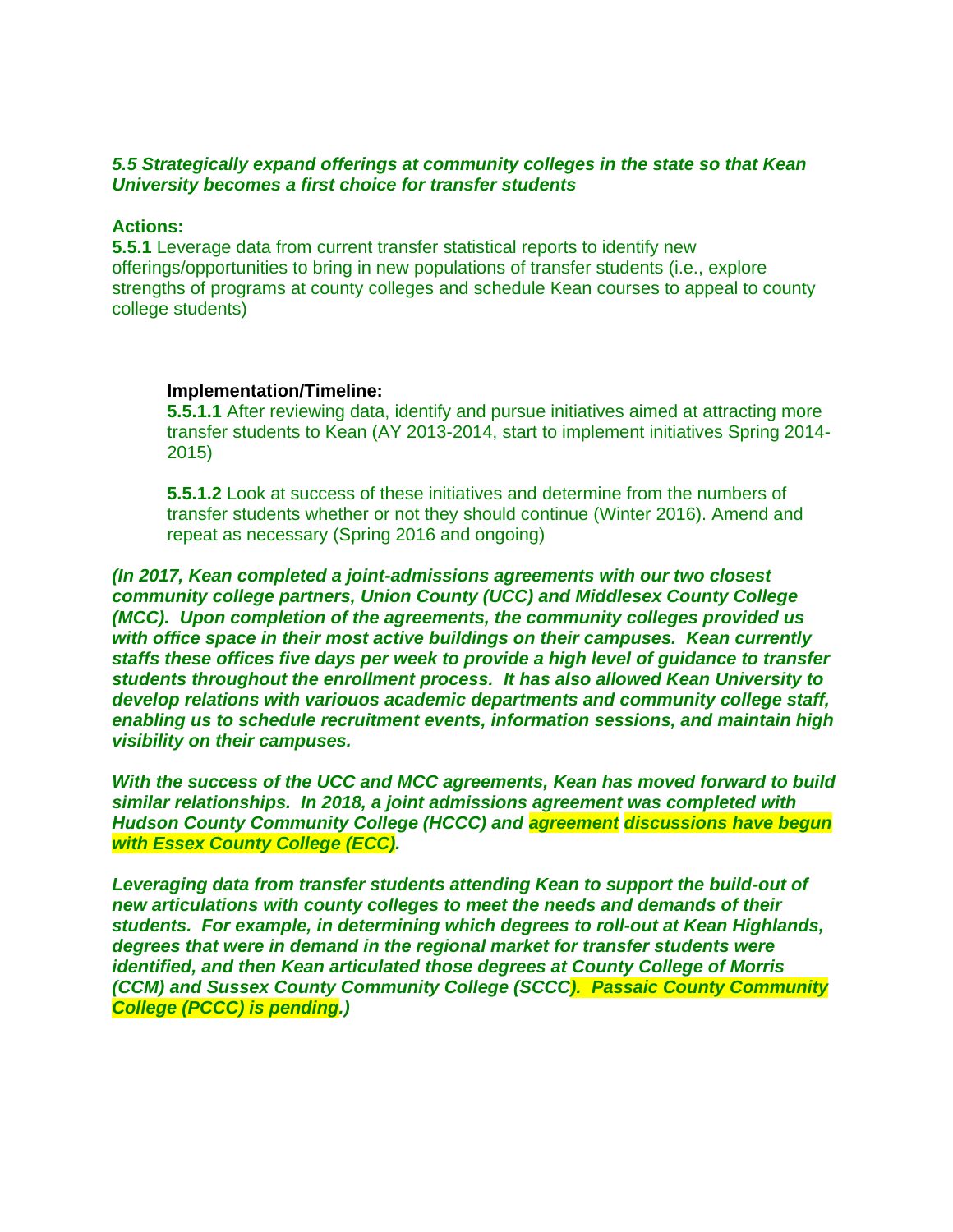*5.6 Cultivate new and expand the scope of current relationships with partnering universities in the tri-state region (e.g., Rutgers, NJIT, Drexel University) to include opportunities for visiting learning, research and teaching opportunities*

*(In addition to partnerships with Rutgers University (the BS in Health Management and the BS in Psychology/Psychiatric Rehabilitation) and NJIT (Engineering Science Scholars Program terminating in an Master's degree from NJIT), current relationships with other universities in the region include Morgan State University in Baltimore, Maryland.)*

#### **Actions:**

**5.6.1** Collect data regarding number of faculty currently engaged in partnerships (i.e., coauthorships, co-investigators, etc.)

#### **Implementation/Timeline:**

**5.6.1.1** Gather information via faculty survey (Fall 2013) to assess where faculty currently have partnerships

*(At the end of every spring semester, all full time faculty members (including Executive Directors, Chairpersons, Lecturers, and librarians with faculty rank) are required to submit a Faculty Activity Report for the preceding academic year. Information requested within the Faculty Activity Report includes professional association memberships and professional association leadership positions, leadership roles in regional organizations, publications, presentations, creative works, etc. Although coauthorships and co-investigator roles may be noted on the Faculty Activity Report, specific information about the affiliations is not included in the report.)*

**5.6.2** Plan professional development activities to help others establish partnerships with other universities in the tri-state region

#### **Implementation/Timeline:**

**5.6.2.1** Work with CPD and ORSP on workshops aimed at promoting partnerships (to be planned AY 2013-2014, and implemented 2014 onwards)

*(Kean University has historically offered continuing education units (CEUs) through the College of Education. For Counselor Education, Kean University is a continuing education provider, using the ACEP (Approved Continuing Education Provider) status from the National Board of Certified Counselors; CEUs are accepted by the Counseling (LPC), Social Work (LCSW) and Alcohol and Drug (LCADC) licensing boards. In addition, Kean University Counselor Education is an approved provider by the Certification Board (formerly NJ Addictions Professional Certification Board) to offer courses that apply for the LCADC as the MA in Counselor Education is approved.* 

*The Department of Advanced Studies in Psychology, which offers a PsyD degree in Combined School and Clinical Psychology is an APA-approved sponsor of Continuing Education (CE) credits. CE credits are offered at professional development events that are co-sponsored by other professional associations.)*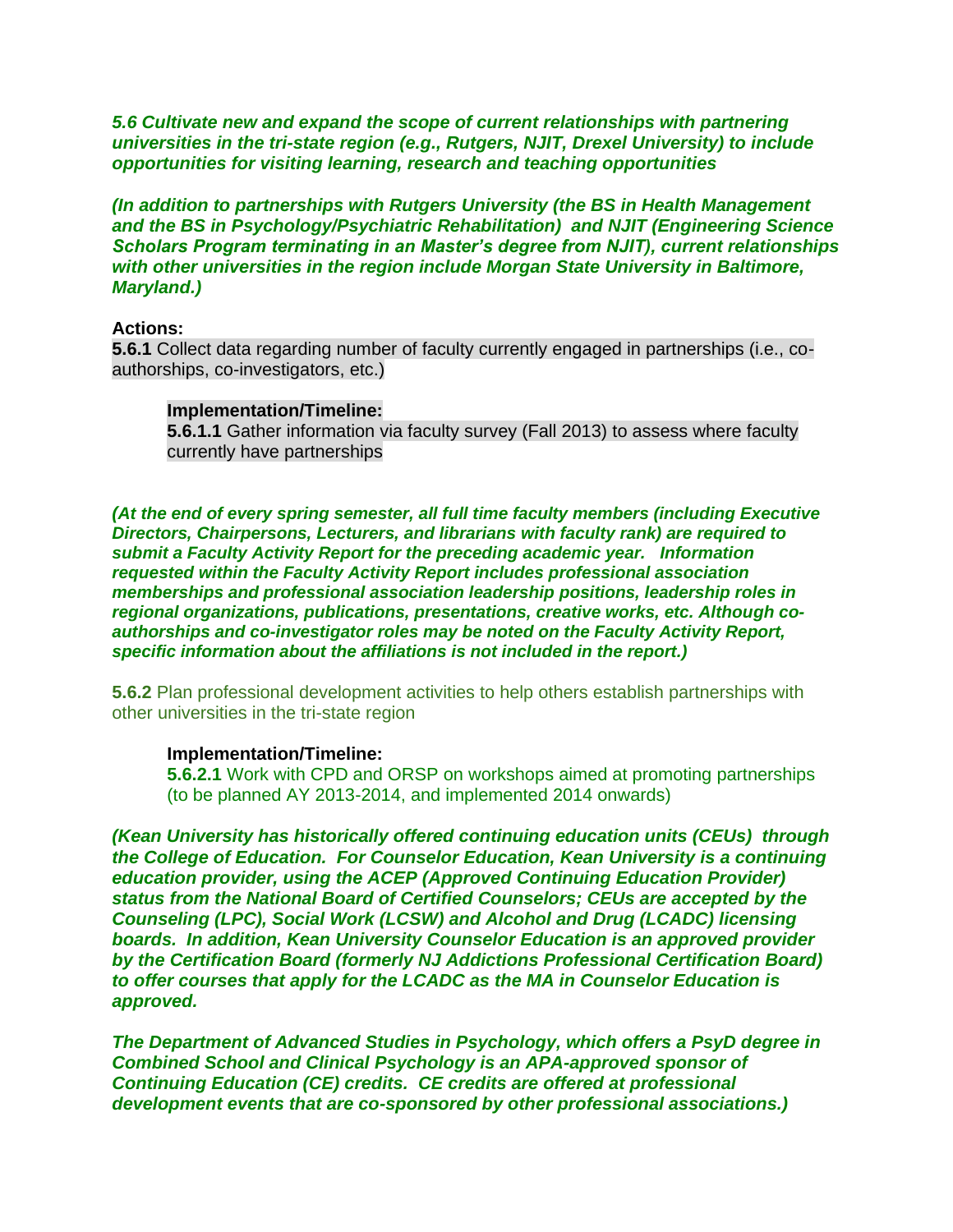### **5.6.3** Explore grant opportunities for collaborative projects

#### **Implementation/Timeline:**

**5.6.3.1** Continue to identify the collaborations that make the most sense given the strengths of our institution and our faculty (TBC 2014 and ongoing)

**5.6.3.2** Create a set of targets for collaborations during AY 2013-2014, and develop an internal strategic plan accordingly to increase collaboration both in depth and breadth

## *5.7 Cultivate partnership sites and establish affiliation agreements for internships, externships, and field placements with state-wide school districts as well as businesses, hospitals and nonprofit agencies across the tri-state region to promote participation in related career advancement and professional development opportunities for students, faculty, staff and administrators*

### **Actions:**

**5.7.1** Collect data on current affiliation agreements and internship, externship and field placements sites to identify strengths to leverage and opportunities for expansion

#### **Implementation/Timeline:**

**5.7.1.1** Gather information from faculty as well as through agreements and grant documentation (Fall 2013) to assess current agreements

*(The Center for Career Development and Advancement has been relocated and its footprint expanded in CAS; the mission of the Center has also been expanded and it will serve as central clearinghouse for all internship opportunities. A Director of the Office for Career Advancement and Development and staff have been hired. An online portal will connect students with internship opportunities. Staffing is expected to grow with increasing outreach to corporate, nonprofit, government, healthcare, professional sports teams and affiliated partners.)*

**5.7.2** Establish a position or office to provide oversight for affiliation agreements and to process contracts (see also 1.2.1.1)

### **Implementation/Timeline:**

**5.7.2.1** Have position work closely with budget and grant offices (Fall 2014 and ongoing)

*(The Office of University Counsel provides oversight for affiliation agreements and contracts in addition to other legal services, advice and representation of Kean University administrators in their capacity as agents conducting University business.)*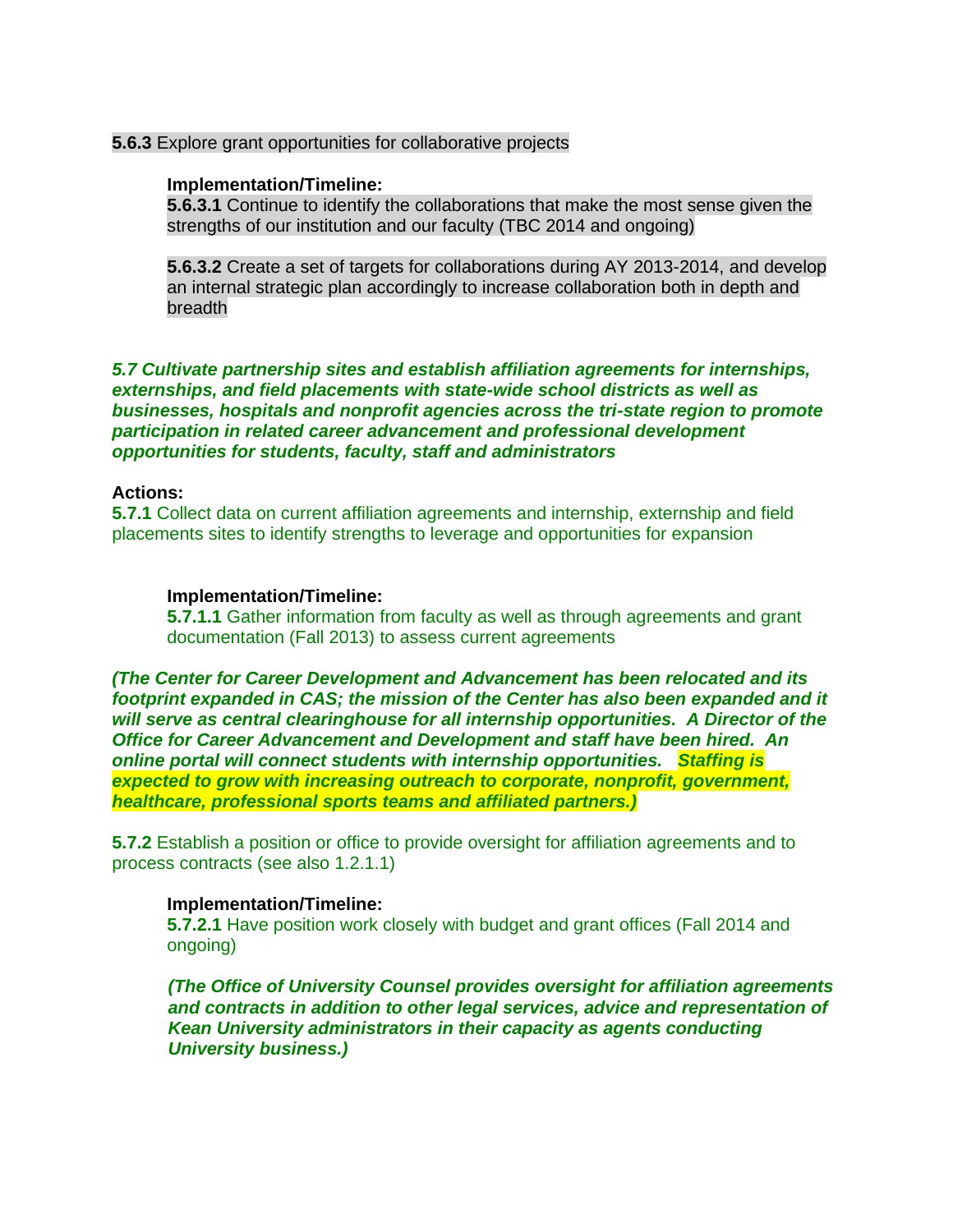## *5.8 Enhance national recognition of our accomplishments and increase federal sponsorship of community-based programs and faculty research*

## **Actions:**

**5.8.1** Develop further regional and national centers of excellence that highlight Kean University's unique strengths in applied research and in community-based programs which have positive social impact (e.g., the Human Rights Institute, Liberty Hall, the Speech Clinic in the School of Communication Disorders and Deafness, Psychological Services in the Department of Advanced Studies in Psychology, etc.)

### **Implementation/Timeline:**

**5.8.1.1** Conduct internal assessment of current centers (TBC 2014), and from there determine which centers would best fit Kean to pursue moving forward (TBC 2014) and then provide the resources/support the raising of the relevant resources to allow new centers to begin to achieve their goals and old centers to further their present activities

**5.8.2** Encourage members of the Kean community to participate and assume leadership roles in regional organizations and national associations as a venue for building professional partnerships

### **Implementation/Timeline:**

**5.8.2.1** Measure via faculty survey baseline data of those faculty involved with groups/organizations (TBC AY 2013-2014) and follow up each year

*(At the end of every spring semester, all full time faculty members (including Executive Directors, Chairpersons, Lecturers, and librarians with faculty rank) complete a Faculty Activity Report for the preceding academic year. Information requested within the Faculty Activity Report includes professional association memberships and professional association leadership positions, leadership roles in regional organizations, publications, presentations, creative works, etc.)*

**5.8.2.2** Explore revenue sources to fund new professional memberships and create competitive application process to underwrite memberships for new faculty and staff (TBC AY 2014-2015)

**5.8.2.3** Conduct annual survey of members of the Kean community to identify areas requiring expansion (beginning AY 2014-2015, and then ongoing to utilise the data to build on the identification and provision of relevant trainings, resources, and any other support that will improve external engagement with one's profession)

### *(Requests for Travel for training, seminars and workshops for purposes of professional development are considered for approval by the unit and division head.)*

\* International partnership activities are part of Goal 6 (see below)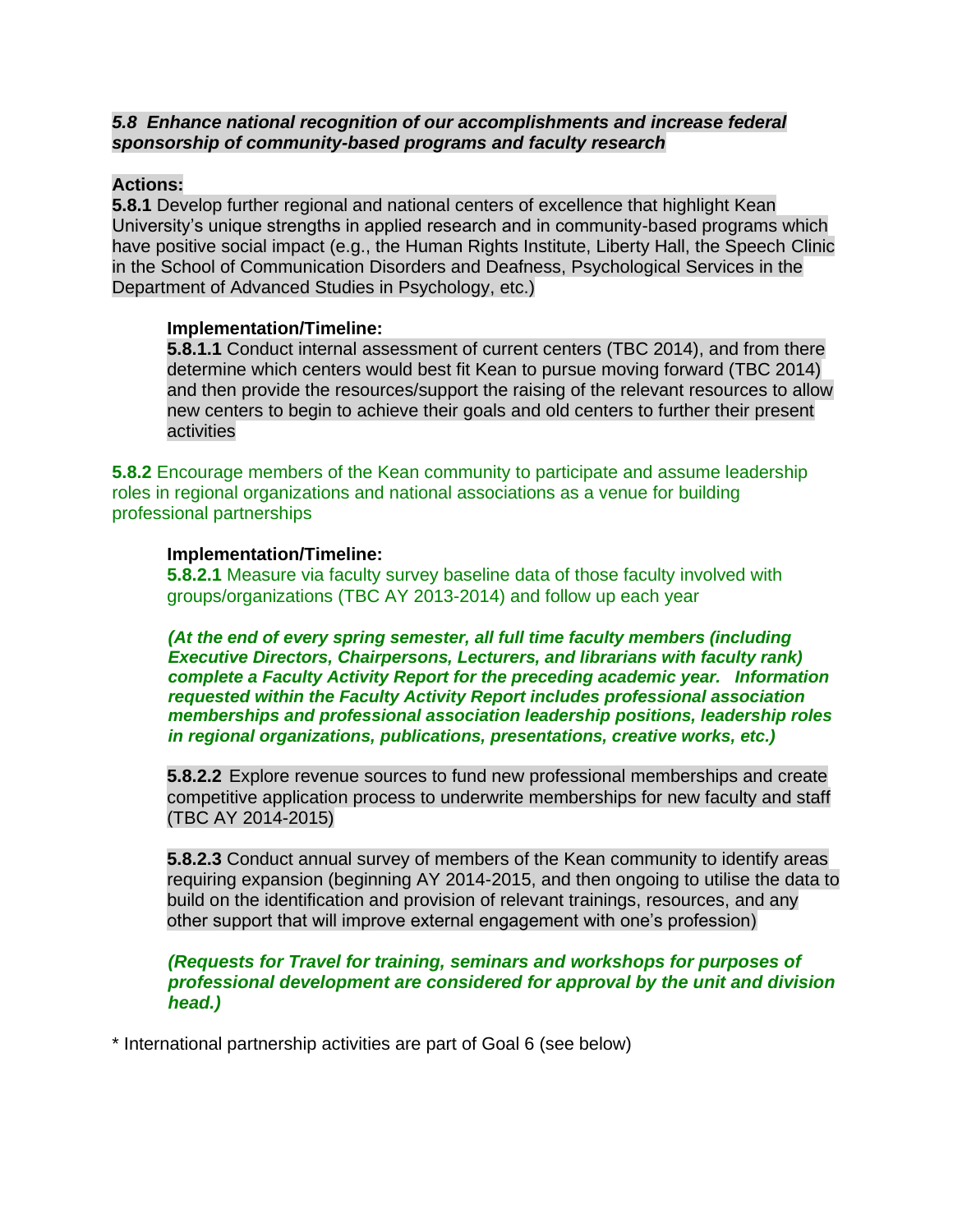# **Goal 6: To become a globalized university: uniquely global, uniquely Kean**

# *6.1 Globalize our curriculum in terms of substance and quality*

## **Actions:**

**6.1.1** Finish the process of building our new global degree programs (eg the Global MBA and Global Nursing)

## *(A Bachelor of Science (BS) in Global Business was introduced in 2014, building upon the success of the Masters of Business Administration (MBA) in Global Management.)*

**6.1.2** Produce more global-oriented programs (eg Global Health) (for instance, by potentially creating a 'global dimension' certificate for Kean majors)

*(A Bachelor of Arts (BA) in Global Studies was created in Fall 2018 in which students choose to concentrate in a specialized issue of global concern or in a region of geopolitical interest by incorporating coursework required for the Academic Minors of Africana Studies, Asian Studies, Chinese Studies, Jewish Studies, Latin American Studies and Women's and Gender Studies; these Academic Minors continue to be offered as "stand-alone" opportunities in which students' transcripts reflect program completion.)*

**6.1.3** Establish and promote the School of Business both regionally and globally

# *(Kean University's Global Business School features both the MBA in Global Management and the BS in Global Business. The School has a dedicated presence on the [www.kean.edu](http://www.kean.edu/) webpages.)*

**6.1.4** Internationalize Kean's curricula through the introduction of comparative studies, international case studies and examples, internationalised text offerings, and developing foreign communication

# *(A global experience requirement is part of the Global MBA program. Students participate in a Global Practicum in which they develop real-world professional skills by participating in a project or internship at one of many prestigious multinational businesses.)*

**6.1.5** Promote where possible international recognition of Kean programs through professional accreditation routes, international branding and marketing, international ranking

# *(Kean University is committed to pursuing international accreditation through AACSB.)*

**6.1.6** Establish a program in American language studies for international students to prepare for full University study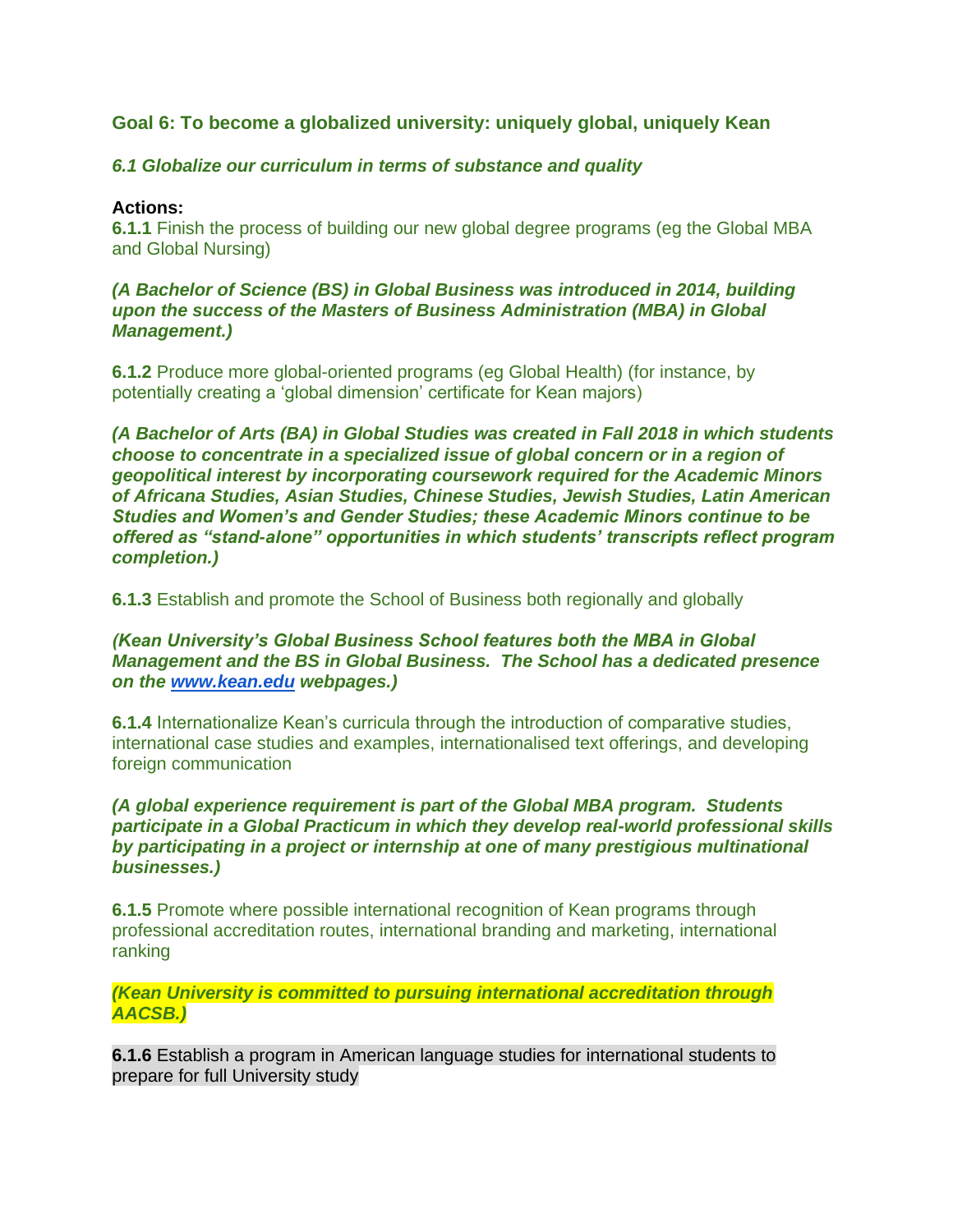**6.1.7** Create global interactive courses where Kean students work with students from foreign universities to accomplish collaborative projects/research.

*(An MOU has been created with the University of Greenwich (London, UK) to facilitate partnerships in areas including: Computer Science, History, English, Theatre and others.)*

## *6.2 Provide a world of opportunities to our students and faculty: building and implementing an internationalization abroad strategy*

### **Actions:**

**6.2.1** Build a substantive study abroad program with worldwide options that also allow our diverse body of students to engage (for instance, by making thinking about Study Abroad and visiting the International Office a required element of the Transition to Kean class)

*(The redesign of the services provided in the Center for Student Success (CAS) on the Kean Union campus has included an expansion of the Center for International Studies and Career Services as an "anchor" program. Now located on the second floor of CAS, services provided by the Center are physically and philosophically integrated with academic advisement of freshmen.)*

**6.2.2** Turn our TraveLearn program into an opportunity for university partnerships

*(Kean University hosted two research professors and six students from Central China Normal University (CCNU) for one year in 2016 and 2017. Since 2013, CCNU has hosted two faculty and three to four Kean students in the summer.*

*The School of Global Business has created multiple agreements between international universities and Kean University through Kean's Global Practica program. In exchange for Kean students working with students overseas, Kean USA and Wenzhou kean University receives students to study on our campuses for a semester.* 

*Wenzhou Kean launched its first official Travelearn in June of 2018, and beginning Fall 2018, Wenzhou Kean and Kean USA students will have the opportunity to participate in Travelearn programs together.)*

### **Implementation:**

**6.2.2.1** Evaluate successful and current Travelearn programs to identify strengths and create models for implementation

**6.2.2.2** Gather data on which overseas institutions have strong and renown academic programs which would be appealing to our students

*(Since 2013, over 500 Kean University students have participated in Travelearn programs to date. The reorganized Center for International Studies is*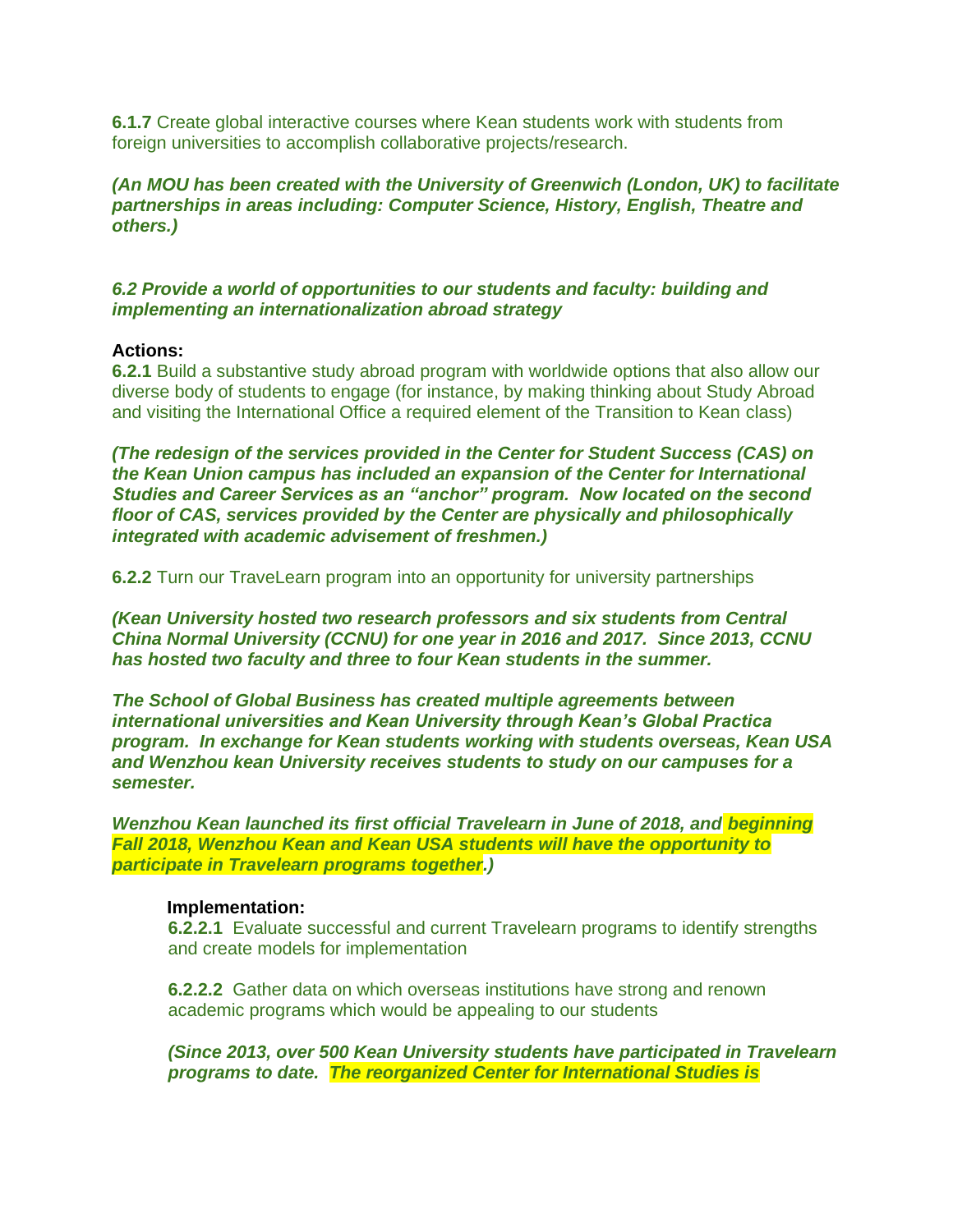*collecting data on successful programs and identifying curriculum, destinations and vendors to serve as models for future offerings.)*

### **6.2.3** Embed international travel/research into the proposed Honors Programs

*(A required global experience has been embedded in the Global MBA program and in the BS in Global Business. Between 2016 and 2018, 89 Kean USA and 95 WKU students have completed a global practicum. Global Practica sites include Hof Germany, Belfast Northern Ireland, Panama City Panama, Pau France, Barcelona Spain inaddition to New York City, New Jersey, and Wenzhou China.)*

*Under consideration is a required international travel, research or field experience into BA in English in Global Settings.)*

**6.2.4** Build a substantial overseas Service Learning component - bringing the Kean record of dedication to community service in New Jersey out to the world

*(During the summer of 2018, an internal grant (SpF) was awarded to a faculty member, the Director of the Center for Interdisciplinary Studies and two students to travel to South Africa and engage in a service learning project. A Quality First Initiative Grant was awarded to the Director of the Human Rights Institute to create a "Human Rights Learning Community" with students which will culminate in a service learning trip working with an international NGO in 2019.)*

**6.2.5** Promote faculty opportunities overseas (through Fulbright, international research projects etc) to benefit faculty by broadening their understanding of their field, supporting their ability/desire to work with the best wherever they may come from or reside, and so to come home with that new understanding to further Kean's commitment to World Class Education. (for instance, by requiring faculty to teach a relevant class to the area they went, or to introduce new relevant case studies, examples, books, and original research from the area they visited)

*(During the summer of 2018, an internal grant (Students Partnering with Faculty or SpF) was awarded to two individuals -- a faculty member from the Public Administration program and one from the Center for Interdisciplinary to travel with two students to South Africa. The Executive Director the the School of Criminal Justice and Public Administration was a Fulbright Award Recipient during the academic year 2016-2017 for study in Great Britain. In academic year 2017-2018 another Kean University faculty member from the School of English Studies received a Fulbright Scholarship to work in Norway. A faculty member from the School of Environmental and Sustainability Sciences has received a recurring grant to take students to China to conduct research.)*

### **6.2.6** Expand faculty engagement in international consultancies

## **Implementation/Timeline:**

**6.2.6.1** Conduct survey of members of the Kean community to identify current international consultancies and identify possible opportunities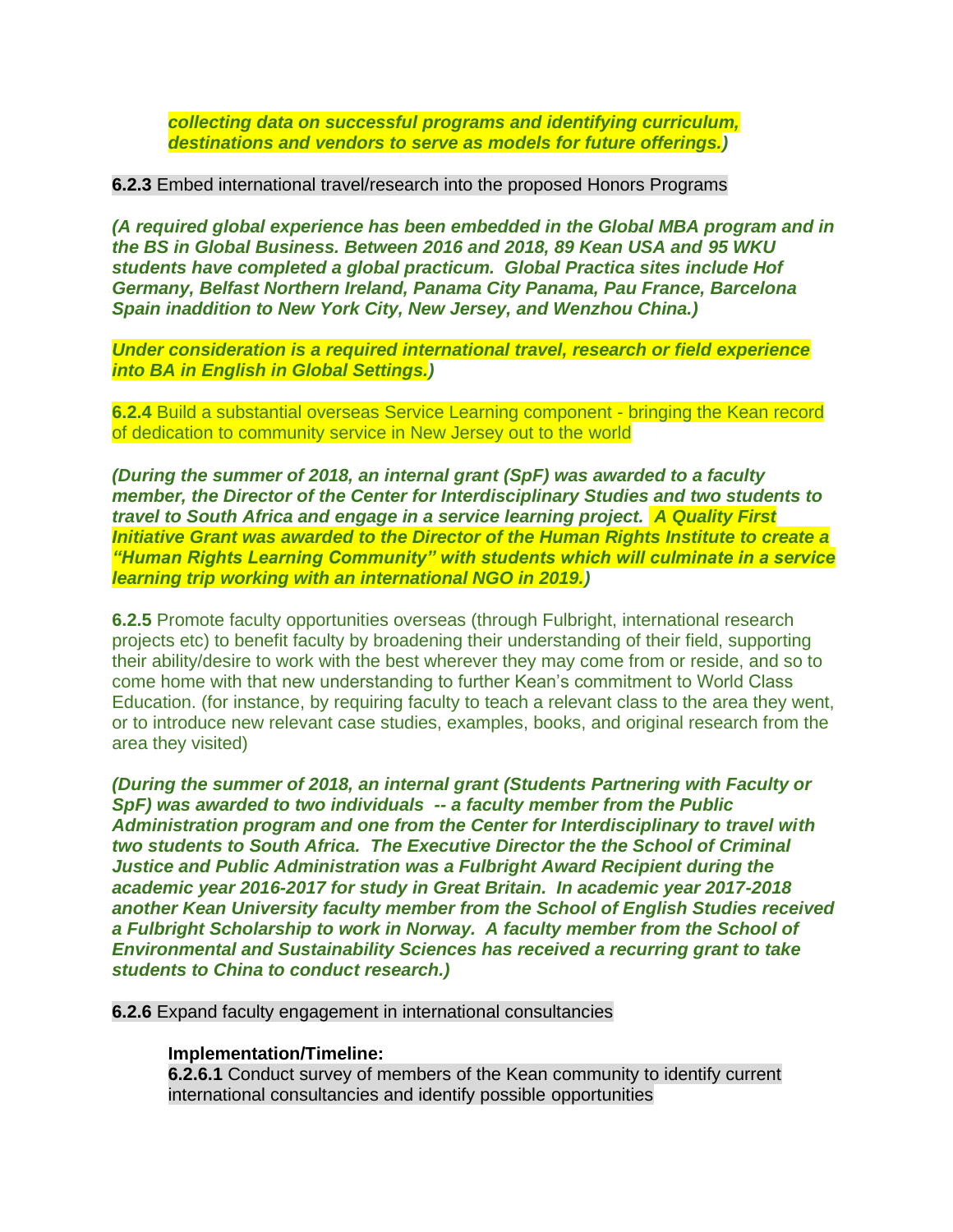## **6.2.6.2** Explore revenue sources to fund new international consultancies

**6.2.7** Increase funding for projects which address global/international issues particularly if based on international partnerships/consortiums

*(The Kean University Human Rights Institute has provided ten years of human rights education through the internally-funded annual International Human Rights Conference. Each year, a different global or international issue is selected to serve as the focus of the conference. "Hunger: The Politics of Food" took place in March 2019.)*

### **Implementation/Timeline:**

**6.2.7.1** Create a competitive application process to underwrite projects which address global/international issues

*(Each year during the International Human Rights Conference, awards are given in the following categories: Outstanding Human Rights Activist, Outstanding Human Rights Community Activist, Outstanding Human Rights Young Adult Activist, Dr. Hank Kaplowitz Outstanding Human Rights Educator, and Outstanding Human Rights Student Activists. Awardees have included Kean University alumni, members of the community surrounding Kean University, and national and international Human Rights activists.)*

**6.2.8** Strengthen the structures at home to support Study Abroad (for instance by strengthening our student ambassador program on campus, connecting students to alumni abroad, building awareness, developing internships, and promoting funding opportunities for students to utilize for their international travel)

## *6.3 Bring the world into Kean: building and implementing an internationalization at home strategy*

## **Actions:**

**6.3.1** Build a substantial body of international full-time, full degree students at the Kean Union campus

*(Kean University currently hosts over 300 international students on F-1 visas.)*

**6.3.2** Bring our Chinese students to Kean as a part of their educational experience

*(Wenzhou Kean University (WKU) students study at Kean Union for a semester or an academic year as they make progress within their academic degree program. WKU students may come during a summer session to participate in their Global Practica for their Global Business degree. WKU students also have studied at Kean Union during a six-week intensive summer English-immersion experience.)*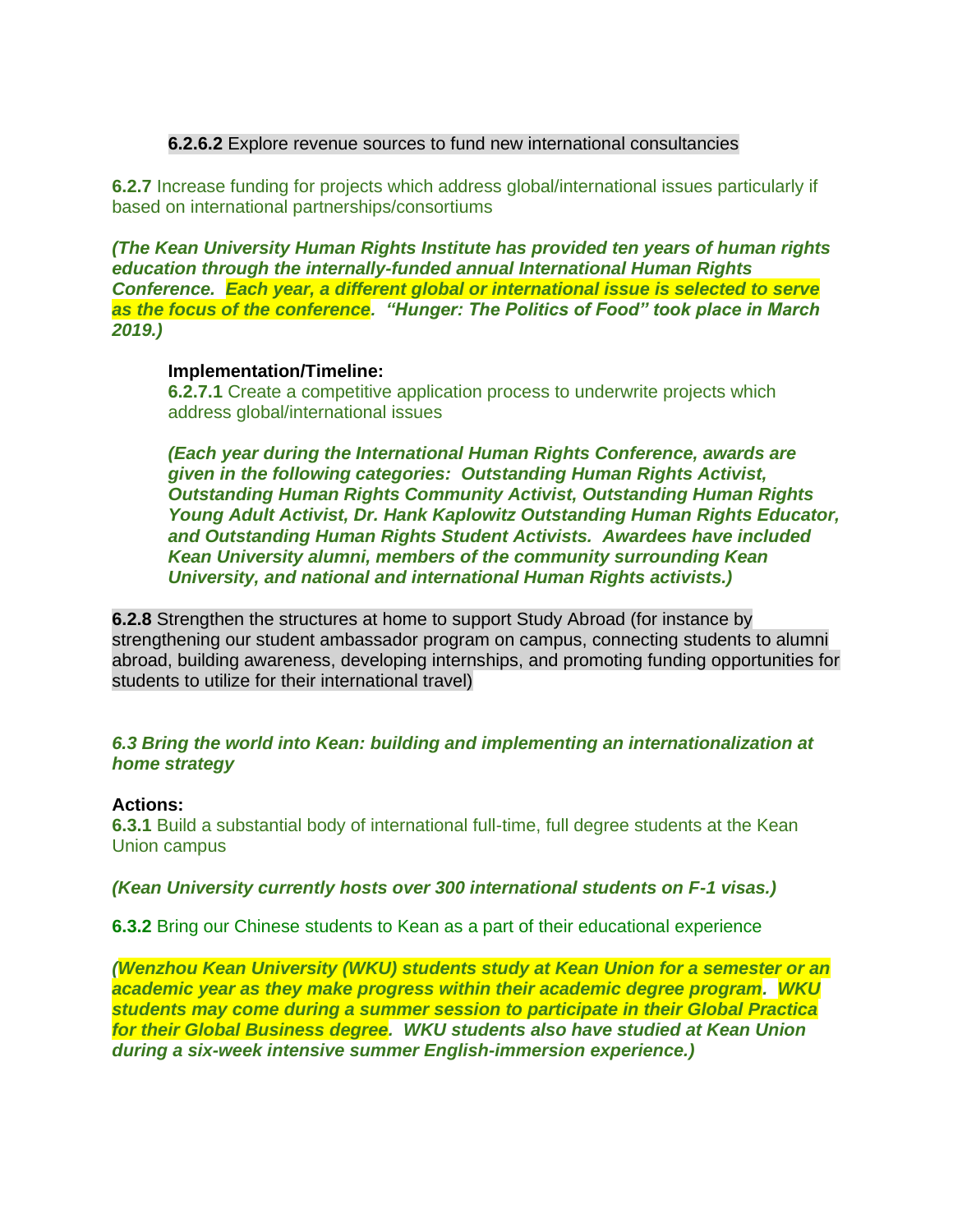**6.3.3** Participate in more global projects to support developing countries/emerging democracies by providing places for young scholars/practitioners in relevant Kean programs

*(During the summer of 2018, an internal grant (SpF) was awarded to a faculty member, the Director of the Center for Interdisciplinary Studies and two students to travel to South Africa and engage in a service learning project. A Quality First Initiative Grant was awarded to the Director of the Human Rights Institute to create a "Human Rights Learning Community" with students which will culminate in a service learning trip working with an international NGO in 2019.)*

**6.3.4** Build relationships with the relevant federal and international agencies/non-for-profits that can involve Kean in their programming - utilising Kean's resources to bring a new constituency onto campus, and to provide further opportunities for consultancies and research overseas through IOs, federal agencies and non-for-profits

**6.3.5** Raise the numbers of visiting international scholars, teachers, and leaders in government, businesses and non-for-profits

*(The School of Global Education and Early Learning, housed within the College of Education, brings large groups of international scholars, teachers and leaders from China, Nigeria and other countries for a few weeks every summer and fall. The program exposes international leaders to Kean University and to the American educational system. In Fall of 2018, Kean University will host in leadership positions.*.

*Visiting scholars, hosted in partnership with the Confucius Institute, have participated in the Asian Studies program.)*

**6.3.6** Raise the percentage of international full-time faculty at Kean

*(Kean USA has hosted an increasing number of professors who come to Kean under J-1 and F-1 visas. As of Spring 2018, all international scholars are required to participate in the annual Kean University Research Days. The majority of WKU faculty are international.)*

**6.3.7** Create the structures on campus to welcome and support international students and faculty (for instance, cross cultural friendship classes for international students which use classrooms to welcome international students while establish international connections for students)

*(To welcome and support our international students, new international students receive a mandatory three-day orientation program when they arrive on the Kean USA campus. This orientation program was expanded from a two-hour program. Beginning in Fall 2018, special sections of the Transfer Transitions course (GE 3000) were created to help our WKU students studying at Kean USA and any international students who have transferred to Kean to transition into the University and to stay in compliance with all visa requirements.*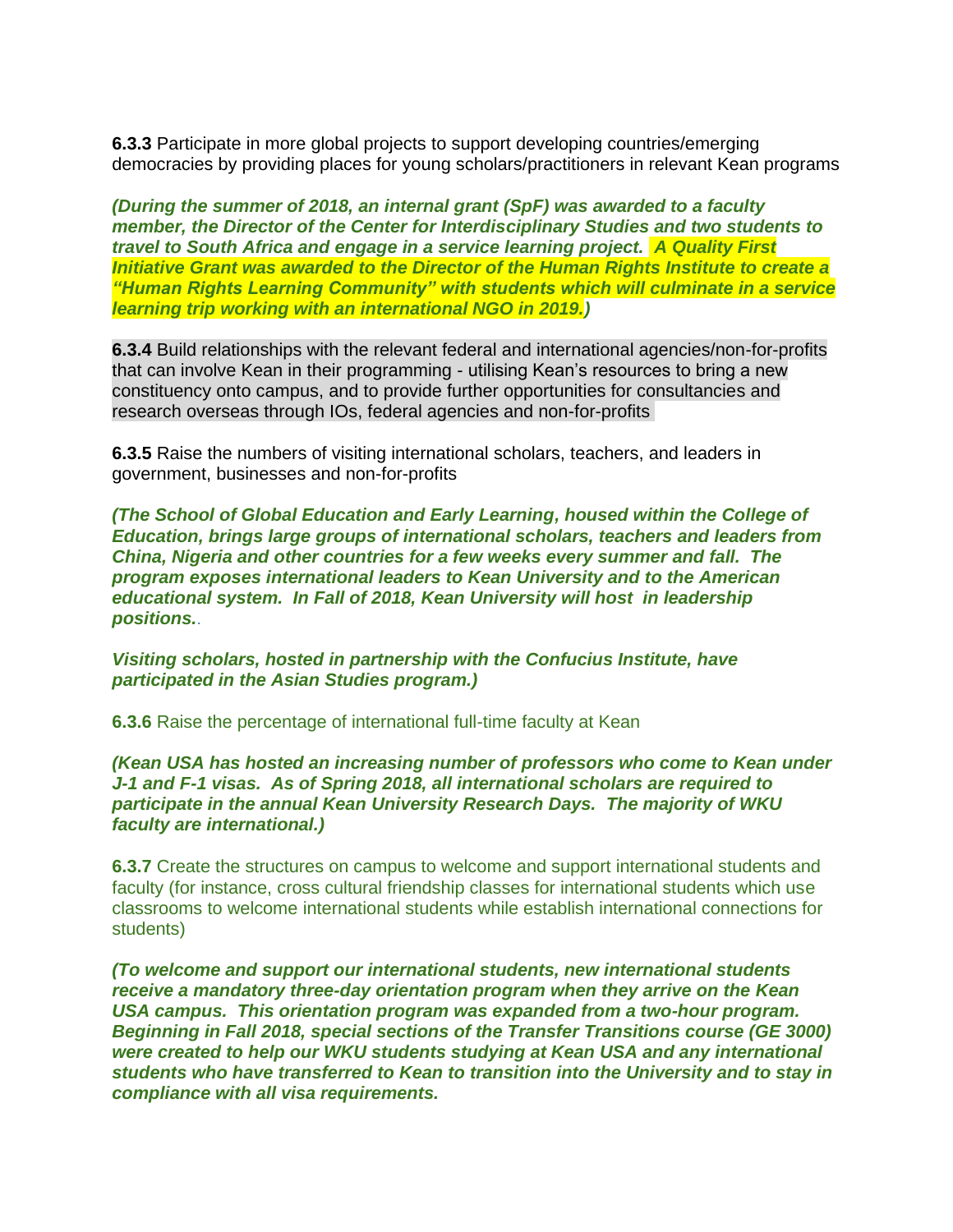*The Asian Studies program hosts Chinese celebrations every year, a Chinese table in the University cafeteria every week, and other programs to which the entire campus community is invited. In 2017-2018, Kean USA experienced a rise in the number of students from India; these students created the Indian Student Association and cohosted the Holi Festival on campus with the International Student Association and the Center for International Studies.)*

**6.3.8** Support globalization within each of our communities by bringing the international dimension of the university into the local surrounding communities, ensuring that each local community is part of the Kean experience, and making ties between our different local communities - place-to-place

*(Each year, the community surrounding the Union campus is invited to an international film festival and other related activities.)*

## *6.4 Create a new model of the 'global university'*

#### **Actions:**

**6.4.1** Create a new model for the US university 'global campus' idea by forming a genuine branch campus overseas that provides the same programs and educational experience as at home but within new exciting communities/constituencies. This new model will allow our students 'at home' to have genuinely easy and affordable access to our international campuses (taking with them their financial aid, for instance). The first example will be Kean-**China** 

*(Wenzhou Kean University was approved as an additional location by the Middle States Commission on Higher Education in 2013. The programs offered, students enrolled, and full-time faculty continue to grow. Students at Kean Union or Kean Ocean are provided an opportunity to study for a semester at Wenzhou Kean at new additional cost of tuition, fees and room-and-board. Students who have a 2.8 Cumulative GPA are funded by Foundation donors for round-trip airfare between Newark and Wenzhou, China AND additional money to travel to see the Great Wall of China in Beijing.)*

**6.4.2** Seek to plan a replication of the Kean-China model in at least one other international site within the period of this strategic plan

**6.4.3** Integrate and formulate all campus facilities at home and abroad to reflect both a central Kean experience and the globalized nature of the university (through for instance, residences, student centers, grounds and classrooms) with the aim that these two should become one and the same - the US/global university

# **Implementation/Timeline:**

**6.4.3.1** Provide virtual connections between Kean USA and Wenzhou Kean for broad-based participation in programs, services and support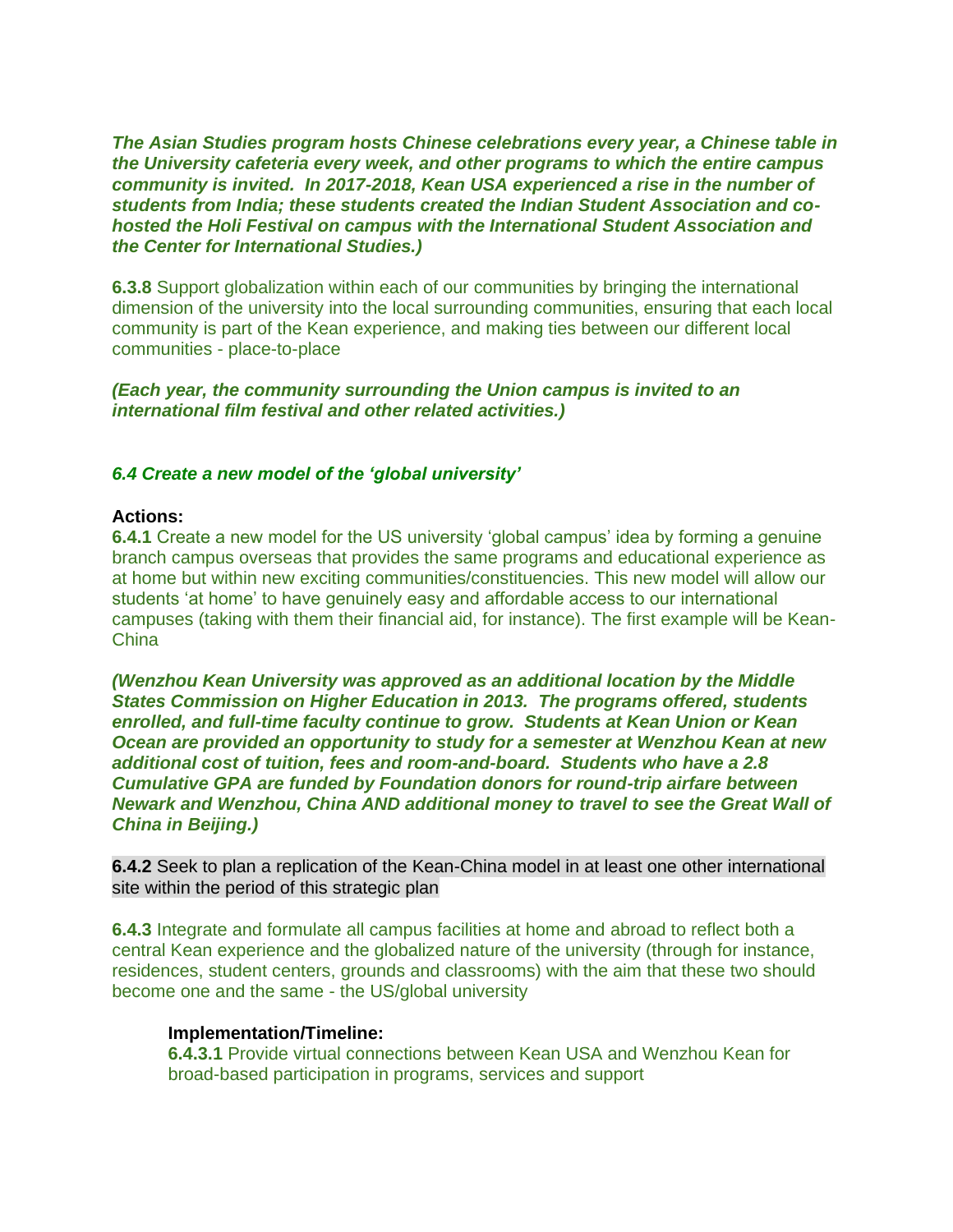*(Wenzhou Kean University and Kean USA communicate regularly using video conferencing, screen sharing, and video calls using Skype and BlueJeans. In addition to frequent video calls between campuses and leadership meetings, virtual connections between campuses have been made for Professional Development Days, University Senate meetings, search committee meetings and candidate interviews, and student organization meetings. In addition, MediaSite is a platform used at WKU to record class meetings for observations of faculty teaching necessary for reappointment processes.)*

**6.4.3.2** Provide opportunities for exchange programs between Wenzhou Kean and Kean USA which allow faculty, staff, and students from both institutions the opportunity to travel and learn more about the other campus and programs

# *(Faculty, professional staff, and administrator travel between WKU and Kean USA has been frequent and regular. In some cases, WKU faculty have taught at the Kean USA campus and vice versa.)*

**6.4.4** Continue to build and maintain a collaborative and integrated relationship with Wenzhou University that allows Kean University to provide the programs, services and support necessary to maintain Wenzhou-Kean as a successful additional location

*(As Wenzhou Kean University continues to grow, the partnership between WKU and Kean USA grows stronger with collaborative planning, parallel services and support.)*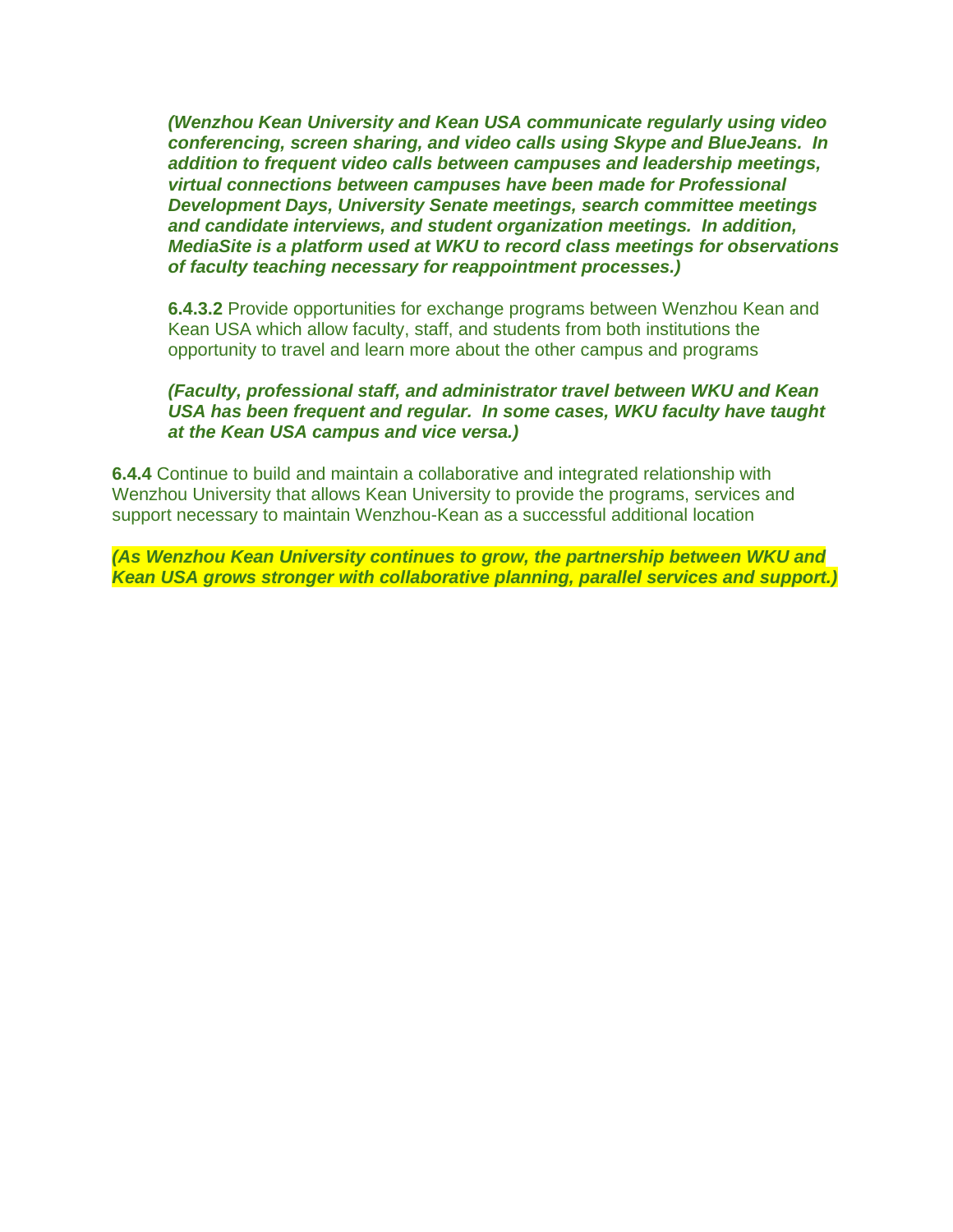**Goal 7: To establish a revenue flow, and financial planning and resource allocation processes, that are sufficient, dependable, and consistent to support Kean University's ongoing financial obligations and future ambitions.**

*(In November 2017 Moody's Investors Service assigned an A2 rating to the University and specifically citing our strong operating performance, steady enrollment, and good revenue diversity.)*

*7.1 Develop and continuously update a comprehensive and aggressive fundraising plan in order to tap new or previously underutilized sources of revenue by increasing the amount of private giving through donations from alumni, friends of the university, corporations, private foundations and grants*

*(Significant progress has been made by the Kean University Foundation, which in 2018 launched a new, targeted approach to alumni engagement, donor engagement and fundraising. The Kean Foundation now directly employs a talented fundraising team under the leadership of a Chief Executive Officer. The new administrative structure provides the Foundation with the flexibility and resources needed to succeed in today's competitive fundraising environment.)*

### **Actions:**

**7.1.1** Develop a series of giving and cultivation programs to encourage individual and corporate interest in Kean University (The Arts Council and Alumni Association through the Alumni Leadership Initiative, ALIS, among others)

*(Significant progress has been made in the development of giving and cultivation programs. Assessment of existing initiatives has taken place; adjustment have been made where required and new initiatives are currently underway.)*

#### **Implementation:**

7.1.1.1 Maintain and increase annual giving by 20% through the Kean Fund for Excellence (accepting gifts of any amount) and the William Livingston Society (Accepting gifts of \$1000 or more)

*(Increases in annual giving were achieved through the end of FY 2017, and were flat in fiscal yeay 2018 during the transition. Leadership has increasesed effortst to achieve this goal going forward on a consistent basis.)*

**7.1.1.2** Establish gift giving as the norm for faculty and staff

*(Efforts continue to cultivate the stewardship of faculty and staff; during the duration of the current strategic plan, some of the largest gifts and commitments have come from Kean faculty. However, additional work is needed to achieve this goal.)*

**7.1.1.3** Cultivate and grow major gifts from a variety of donors pools to secure gifts of \$25,000 or more through relationship building, with the goal of increasing gifts by 25% over time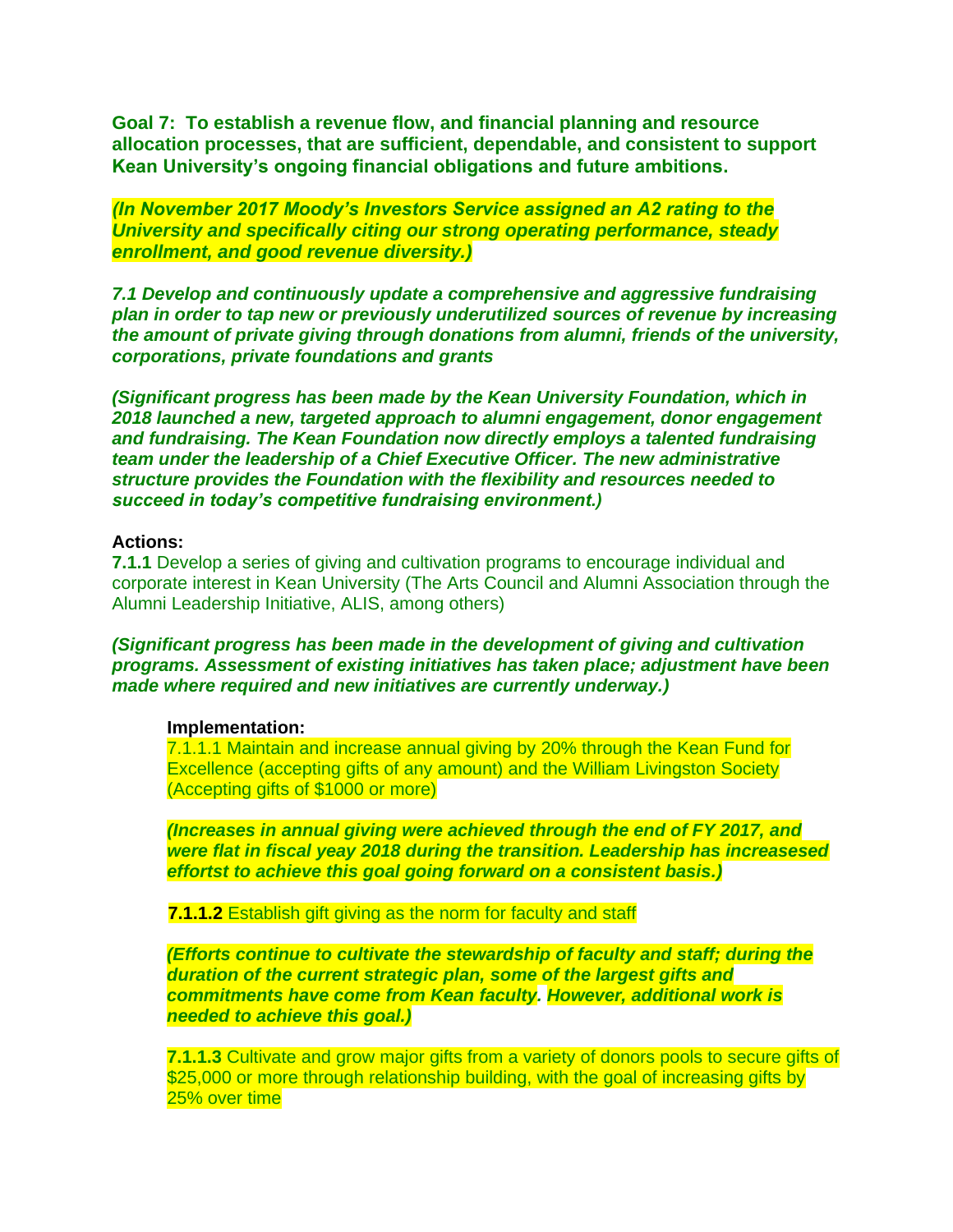*(The Foundation secured a significant number of gifts that meet this criteria over the life of the strategic plan and continues to focus on efforts to exceed the 25% increase goal over time.)*

**7.1.1.4** Develop an active and robust Planned Giving Program to encourage supporters to name Kean University as beneficiary in their estate plan

*(Efforts continue; Crescendo Interactive, a planned giving marketing solution, has been adopted and deployed to build donor relationships. An e-newsletter, sent to over 12,000 alumni, has been successful in engaging more than 300 individuals to date who are considering bequests.)*

**7.1.2** Develop a recruiting program to grow recruiting efforts by alumni; track the number of incoming students who are recruited as a direct result of alumni efforts and set targeted goals after establishing baseline metrics

*(The Division of Enrollment Services routinely ask alumni – particularly successful alumni – to participate in recruitment events such as Undergraduate Open House.)*

**7.1.3** Ensure that Kean Alumni would be directly involved in recruiting, mentoring or fundraising, through the Alumni Association Board of Directors: the Office of Alumni Relations shall hold at least two events per year to engage as many Alumni as possible and shall send four to five direct mail/email contacts throughout each year while cooperating with the Director of Annual Giving to increase Alumni giving by 50% over the time of this plan

*(There has been an increase in alumni giving since 2013. FY 2013 saw 711 alumni gifts, by FY 2015 the number increased to 2083 gifts. FY 2019 is predicted to exceed previous years.* 

*Annual events including the Gala, the Golf Outing, Homecoming. Distinguished Alumni, 50 Plus, and Alumni Networking night provide regular opportunities to build relationships with alumni. Communications are sent from the Foundation to over 10,000 alumni every three weeks. A Donor Newsletter is regularly disseminated.*

*Collaborations continue between the Kean Foundation and University Relations. Additionally, the Foundation now is organized to research and develop its own marketing strategies and initiatives.* 

*7.2 Make federal and state government and University constituencies and University advocates aware of the financial needs and unique circumstances of higher education in general and our students' financial needs in particular*

*(In the proposed FY2020 State Budget, Kean is expected to receive an additional \$2.59 million in direct operating aid over its FY 2019 appropriation.)*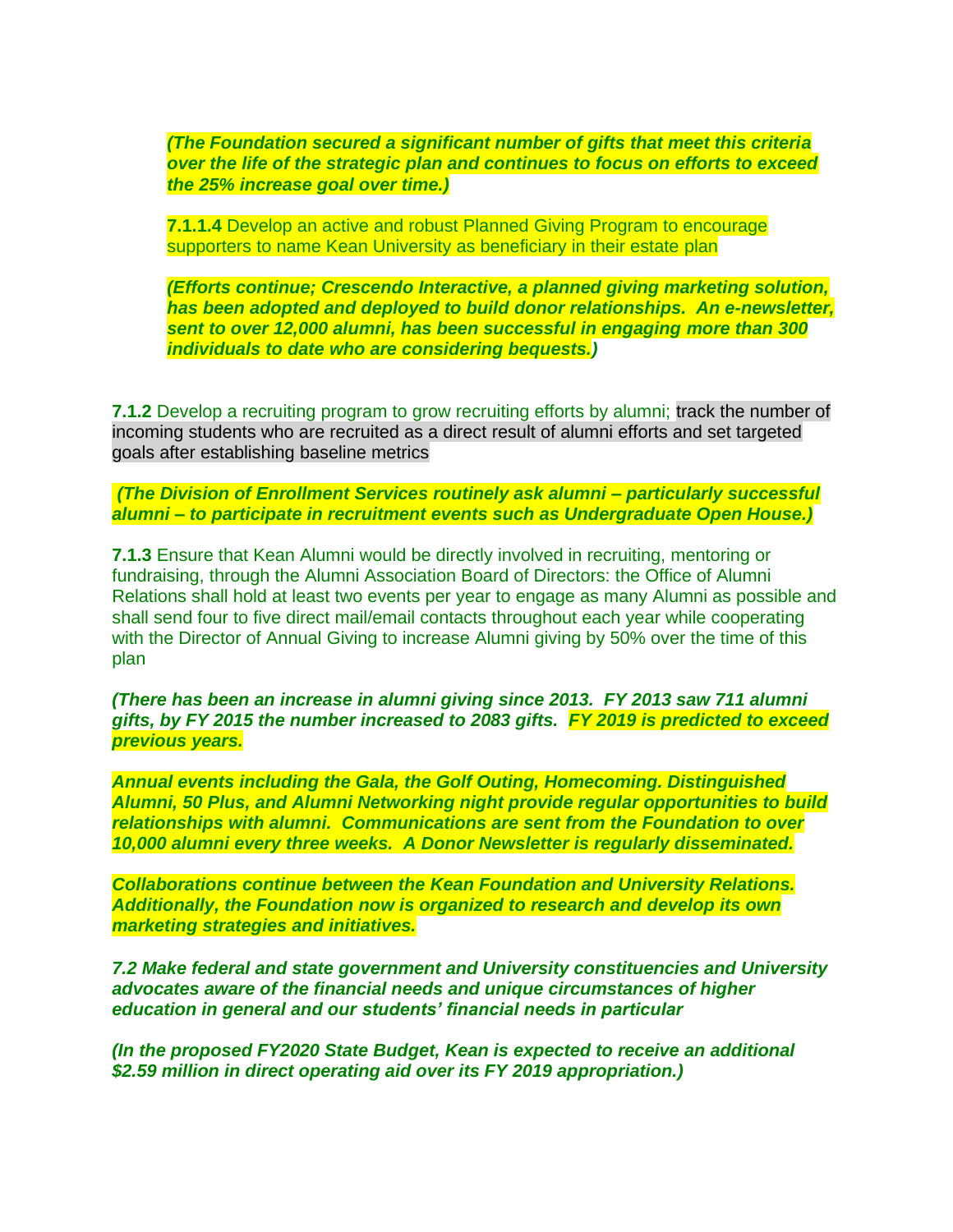### **Actions:**

**7.2.1** Provide quarterly communication with Federal and State Government officials and other University constituencies

### **Implementation:**

**7.2.1.2** Provide reports on the number of students at Kean under federal and state financial aid

*(All required communications and reports are completed and deadlines are adhered to by the Office of Institutuional Research.)*

*7.3 Encourage transparency of the institutional budget in order to link the budget process to strategic planning and articulate our responsibility as a public, higher education institution*

*(The Kean University Board of Trustees approved a 1.99 percent increase in tuition and fees for the 2018-2019 academic year, maintaining the University's position as the most affordable comprehensive university in New Jersey. To simply students' bills and reflect best practices in higher education, the Board also approved a new fee structure that reduced the overall number of fees charged from nine to four. The fees that were eliminated were rolled into tuition.)*

### **Actions:**

**7.3.1** Maintain budget and resource allocation models that are strategic and reward progress towards established goals and priorities

## **Implementation:**

**7.3.1.1** Support University Planning Council activities and maintain funding levels for resource allocation as available

*(For the duration of this Strategic Plan, resource allocations have been based, in part, on recommendations which emerged from the annual assessment results for all University divisions; all resource allocations were specifically aligned with goals of the Strategic Plan. Each year, the University Planning Council posts the results of its deliberative prioritization of resource requests and the President's allocation decisions.)*

### *7.4 Strengthen the budget and planning processes to ensure the short to medium term needs of the institution are met as well as supporting its long term financial viability*

## **Actions:**

**7.4.1** Ensure that our university-wide, multi-year financial plan addresses long-term financial strength for all programs by focusing resources on sustainable academic programs/courses and curtail or repackage those that are not sustainable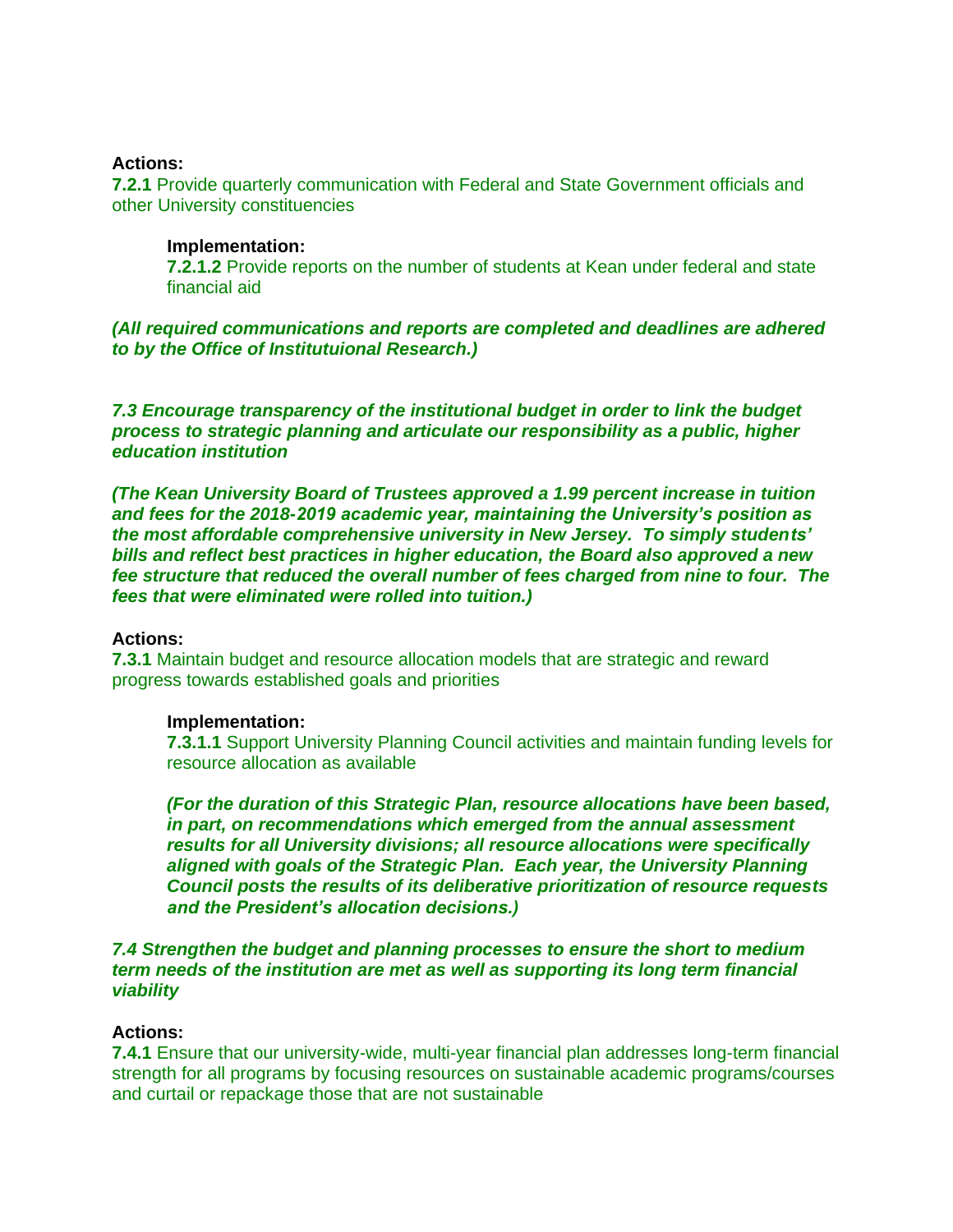### **Implementation:**

**7.4.1.1** Compile and analyze data on student need through statewide and national job market trends

*(The University offers masters, doctoral, online, certificate, and professional development programs. In order to assess the financial sustainability of these programs, the University is currently reviewing the revenue and operating costs associate with each. The review will also take into account cost containment options, growth opportunities, competitor pricing and market demand, providing for a comprehensive program analysis. It is anticipated that at the conclusion of this review, recommendations will be offered for tuition adjustments that will program-specific as opposed to across-the-board. This review will initially be limited to masters, doctoral, online, certificate, and professional development programs.*

*Every new academic program that is proposed for implementation is subject to this analysis.)*

**7.4.1.2** Compile and analyze data on numbers of admissions applications

*Ongoing. Beginning in the Spring semester of every academic year, Enrollment Services prepares a weekly analysis of admissions applications, acceptances, deposits, and enrollments.)*

**7.4.1.3** Compile and analyze current number of majors

*(Ongoing. Every year, the Office of Institutional Research prepares an institutional profile which contains this compilation and analysis for all academic programs).*

## **7.4.2** Utilize differential tuition pricing among colleges and cohorts

**7.4.2.1** Examine the possibility of establishing fees for labs, private music lessons and studio courses to make offering courses with low enrollments and low capacities possible

**7.4.3** Create a market-responsive academic program development fund to support strategic enrollment growth and allow for seeding longer-term entrepreneurial opportunities

## **Implementation:**

**7.4.3.1** Research and establish academic program development based on student need, and statewide and national job market trends

*(Every new academic program that is proposed for implementation is subject to analysis in terms of growth opportunities and market demand.)*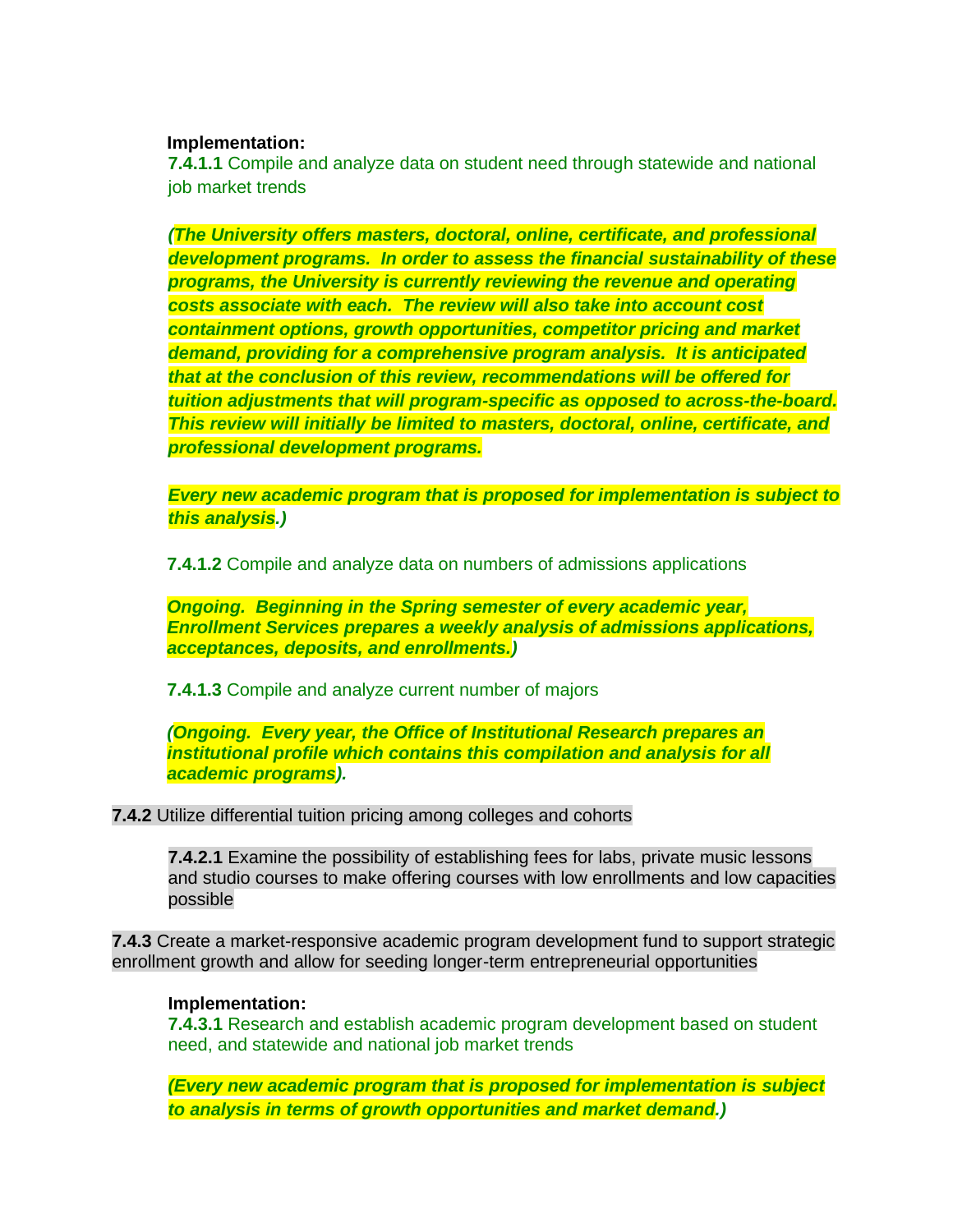**7.4.3.2** In addition to our diverse student population, attract and retain sufficient numbers of traditional-age students to maintain full occupancy so that we strengthen our tuition revenue

# *(The Division of Enrollment Services works sets aggressive recruitment goals so that tuition revenue is sufficiently strong.)*

**7.4.3.3** Streamline application processes

# *(Application processes have been streamlined by the Division of Enrollment Services.)*

**7.4.3.4** Support and maintain academic services and co-curricular activities for freshmen as well as our diverse student population

*(Academic services and co-curricular activities for freshmen and the diverse student population at large have the highest priority for support. Expansion of academic support services in the Learning Commons and the creation of the One-Stop suite of services in CAS in terms of staffing and physical facilities exemplify this priority.)*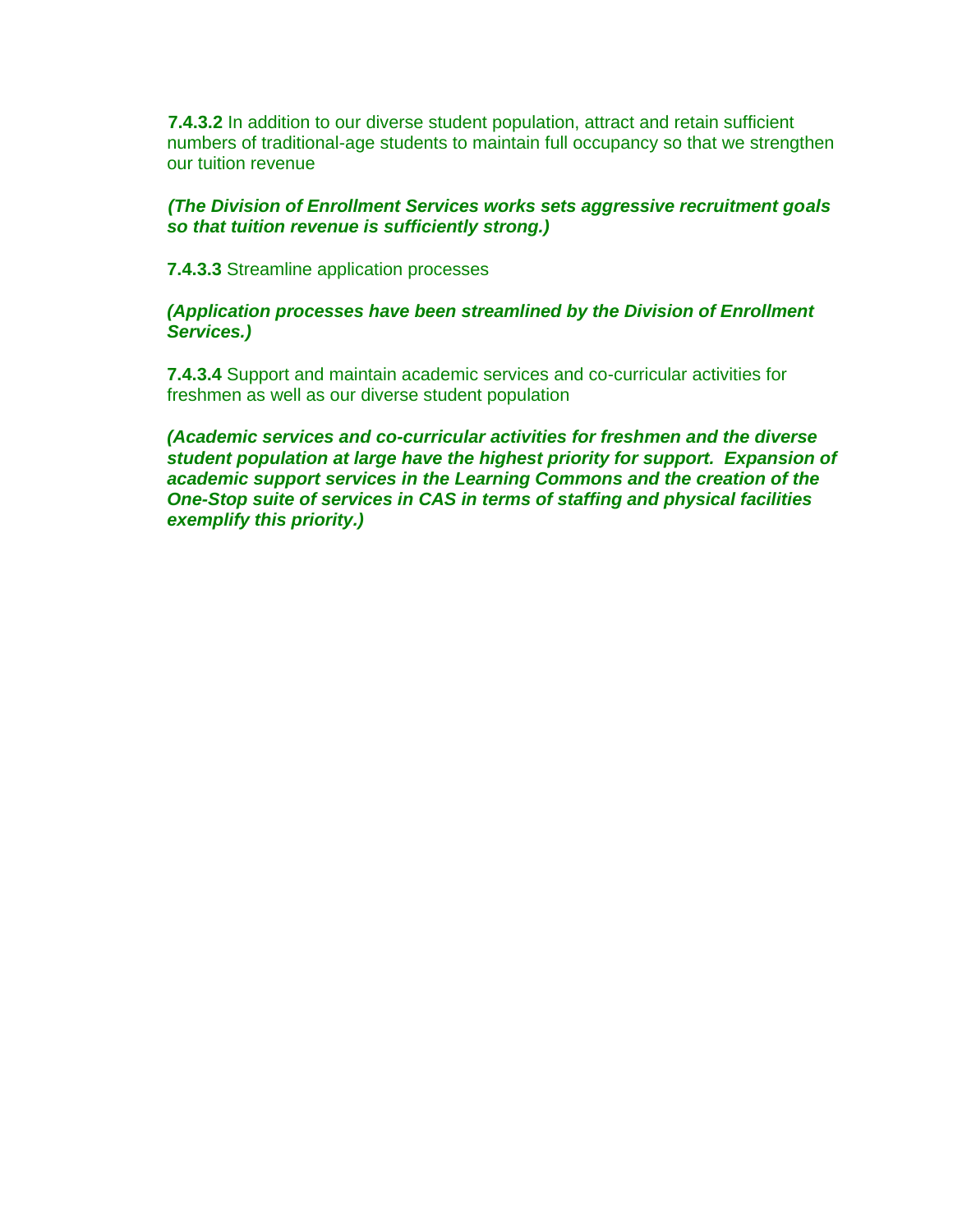**Goal 8: To enhance and build facilities that will support the growth of Kean as a multi-campus, increasingly residential and partner-oriented institution situated in multiple and diverse communities**

*8.1 Provide the physical infrastructure for new student learning environments (including integrated learning/clinical sites), an expanding roster of opportunities in applied research/scholarship, creative work, and for the innovative uses of technology at the Union campus and Kean's additional sites*

### **Actions:**

**8.1.1** Enhance existing facilities at the Union Campus through a systematic review of the classrooms, studios, laboratory spaces, equipment, library, offices, and lavatories, to ensure that furnishings, accommodations, and facilities are clean and meet the needs of students, faculty, staff, and visitors in accordance with the campus master plan

### **Implementation/Timeline:**

**8.1.1.1** Develop a system to assess and rate (Very Good, Fair, Poor, etc.) new and existing facilities (TBC December, 2013)

## *(Completed.)*

**8.1.1.2** Develop a capital spending plan for renovations of the facilities based on the results of the building evaluations (TBC February, 2014)

*(Efforts to enhance the existing facilities at the Union campus are ongoing. Seven laboratories in Bruce Hall and the Science Buildings have been upgraded. A state-ofthe-art Organic Chemistry Laboratory is under construction for the Science Building to accommodate the growing numbers of students in Biology and Chemistry. Two additional laboratories have renovations planned for summer of 2019: Zoology and Botany. On the East Campus, a courtyard enclosure project is under construction to add to the usable study and lounge space. In the Miron Student Center, renovation and addition of office suite space and the Greek Lounge is in the construction phase. During the summer of 2018, the Cougar Walk beautification project was completed with the replacement of sections of the concrete sidewalks on campus. In 2018, all building entry mats and walk logo walk-off mats were installed to enhance the first impression of University facilities during Open House and other public events.)*

**8.1.2** Create more energy efficient and sustainable facilities to promote material and energy conservation and reduction of waste in all new and existing buildings

*(Ongoing, as updates are made to campus facilities and ways to promote conservation and the reduction of waste are considered and adopted.)*

## **Implementation/Timeline:**

**8.1.2.1** Investigate available resources and opportunities for sustainable power sources including but not limited to solar power, geothermal systems, water management and LED technology (TBC December, 2014)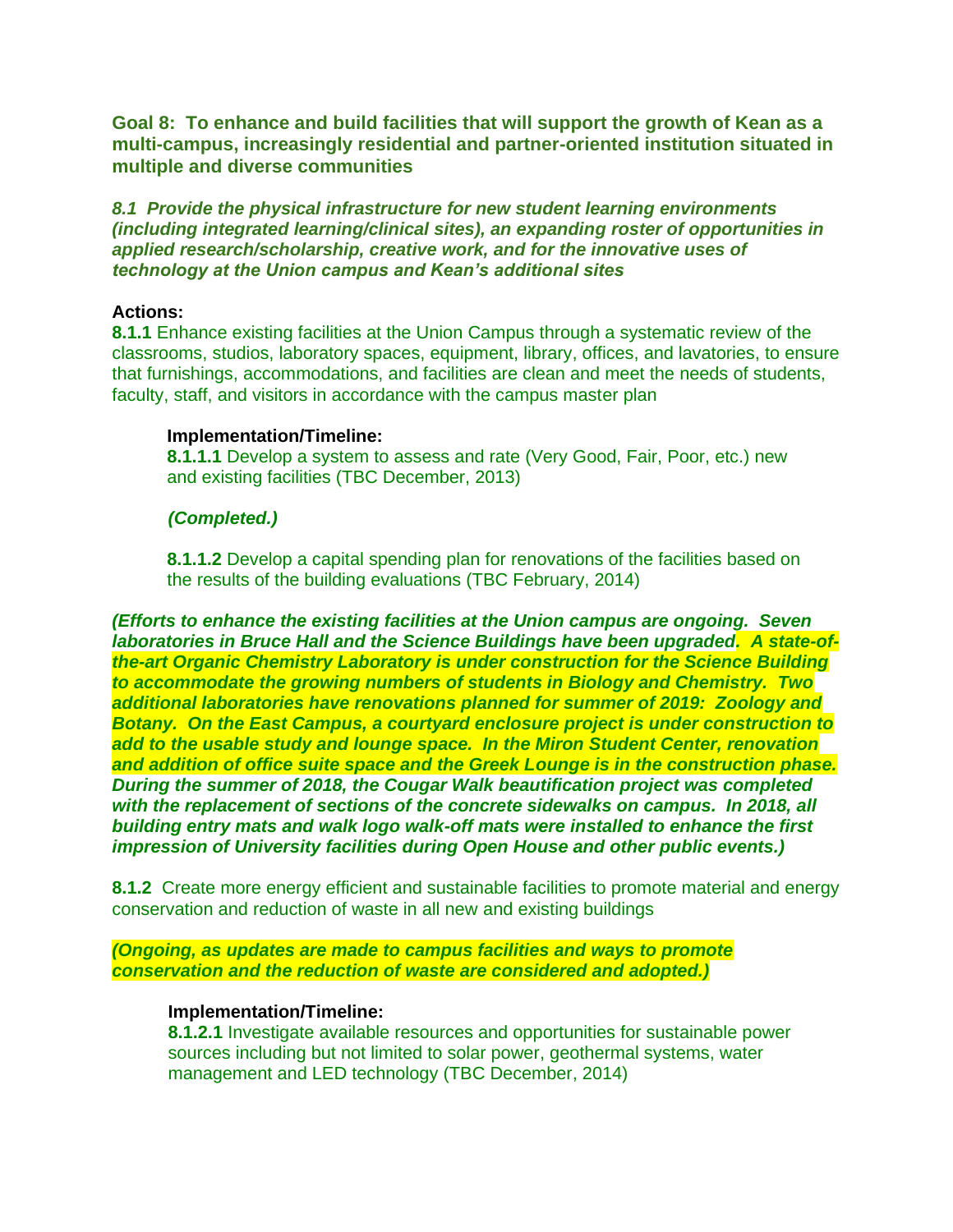*(All new renovations and refurbishment projects now utilize higher efficiency LED lighting. The five renovated labs in Bruce Hall and Science, and the renovated CAS first floor all have LED lighting; additional planned laboratory renovations will also utilize LED lighting. The campus site lighting and parking lot lighting is systematically being converted and/or replaced with LED lighting.)* 

**8.1.2.2** Prioritize buildings and individually meter each building utility – electricity, water, gas (TBC June, 2014)

*(All new buildings -- beginning with East Campus in 2008, STEM in 2010, GLAB in 2013, East Campus Faculty Housing in 2015, NAAB in 2016 are individually metered. As the University moves forward on future construction projects, individual meters will be standard. These future construction projects include the Liberty Hall Academic Center to be completed in 2019, and the building for the College of Business and Public Management to be completed in 2020.)*

**8.1.2.3** Based on individual meter data obtained, develop capital plan for implementing energy savings initiatives (TBC September, 2014)

## *8.2 Plan, design, and construct additional on- and off-campus housing opportunities for the campus community at the Union campus*

### **Actions:**

**8.2.1.** Provide faculty housing opportunities on campus to attract faculty scholars and high-caliber faculty from across the country and around the world

### **Implementation/Timeline:**

**8.2.1.1** Construct 18 faculty housing 18 units (2 bedroom, single story) (TBC March, 2013) and continue such efforts if demand grows

*(Construction of new faculty housing consisting of 18 two-bedroom units in Hillside was completed in 2014. The University is currently working on expanding faculty housing opportunities on the parcel of land adjacent to the Russo Vermella Project.)*

**8.2.2** Utilize the current Public-Private Partnership legislation to explore new opportunities for Graduate, Undergraduate, and International student housing

## **Implementation/Timeline:**

**8.2.2.1** Construct 600 additional beds on the main campus for Undergraduate, Graduate, and International students (TBC August, 2016)

**8.2.2.2** Construct 600 additional beds on the main campus for Undergraduate, Graduate, and International students (TBC August 2019)

*(A market research study was completed to study the needs of student housing on the Union campus and the number of new beds needed was*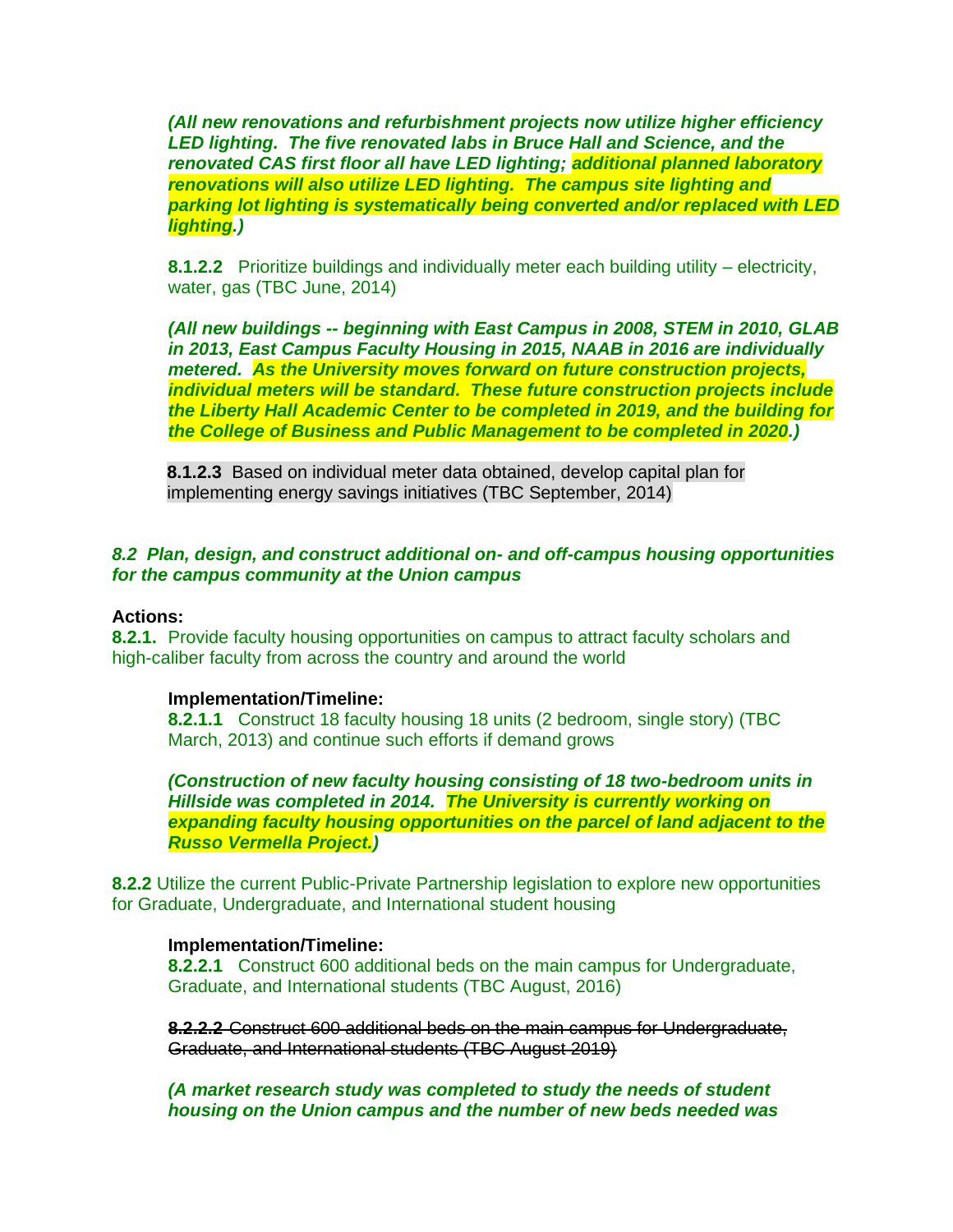*determined to be lower than the 1,200 new beds initially indicated. The Public-Private Partnership (P3) project -- Cougar Hall -- with 385 new beds was completed in August of 2018.)*

# *8.3 Design and construct state-of-the-art facilities at multiple campuses across New Jersey and other remote locations. All locations will be providing Kean University students with the same World Class Education at a facility consistent with the high standards established in Goal/Objective 8.1*

## **Actions:**

**8.3.1** Continue to support growth at Kean Ocean through future expansion and development on the Ocean County College campus.

## **Implementation/Timeline:**

**8.3.1.1** Complete construction of the Kean Ocean Gateway building for use by Fall 2013 (completed)

# *(Completed.)*

**8.3.1.2** In consultation with our partners at OCC, revisit and revise the Kean Ocean Master Plan through 2020 (TBC December, 2014)

# *(The Kean Ocean Facilities Master Plan update has been completed.)*

**8.3.2** Plan, design and construct a LEED Silver certified facility in the NJ Highlands that will support academic programs as well as provide an alternative revenue source during the Summer months through summer camps, conferences, and events

## **Implementation/Timeline:**

**8.3.2.1** Work with the NJDEP and the NJ Highlands Council to determine permitting requirements and establish an approved site plan for future development (TBC December, 2013)

# *(Completed.)*

**8.3.2.2** Complete existing facility renovations including but not limited to asbestos removal, ADA compliance, and facility modernization (TBC December, 2014)

*(Construction and renovation of the Lodge facility will be completed in Spring of 2019.)*

**8.3.2.3** Construct, commission, and occupy new facility (TBC September, 2016)

*(Construction of Phase One and Two will be completed in Spring of 2019; Phase Three construction of the new Cabin facility will be completed in 2019.)*

**8.3.3** Working with our Chinese partners, plan and construct world class facilities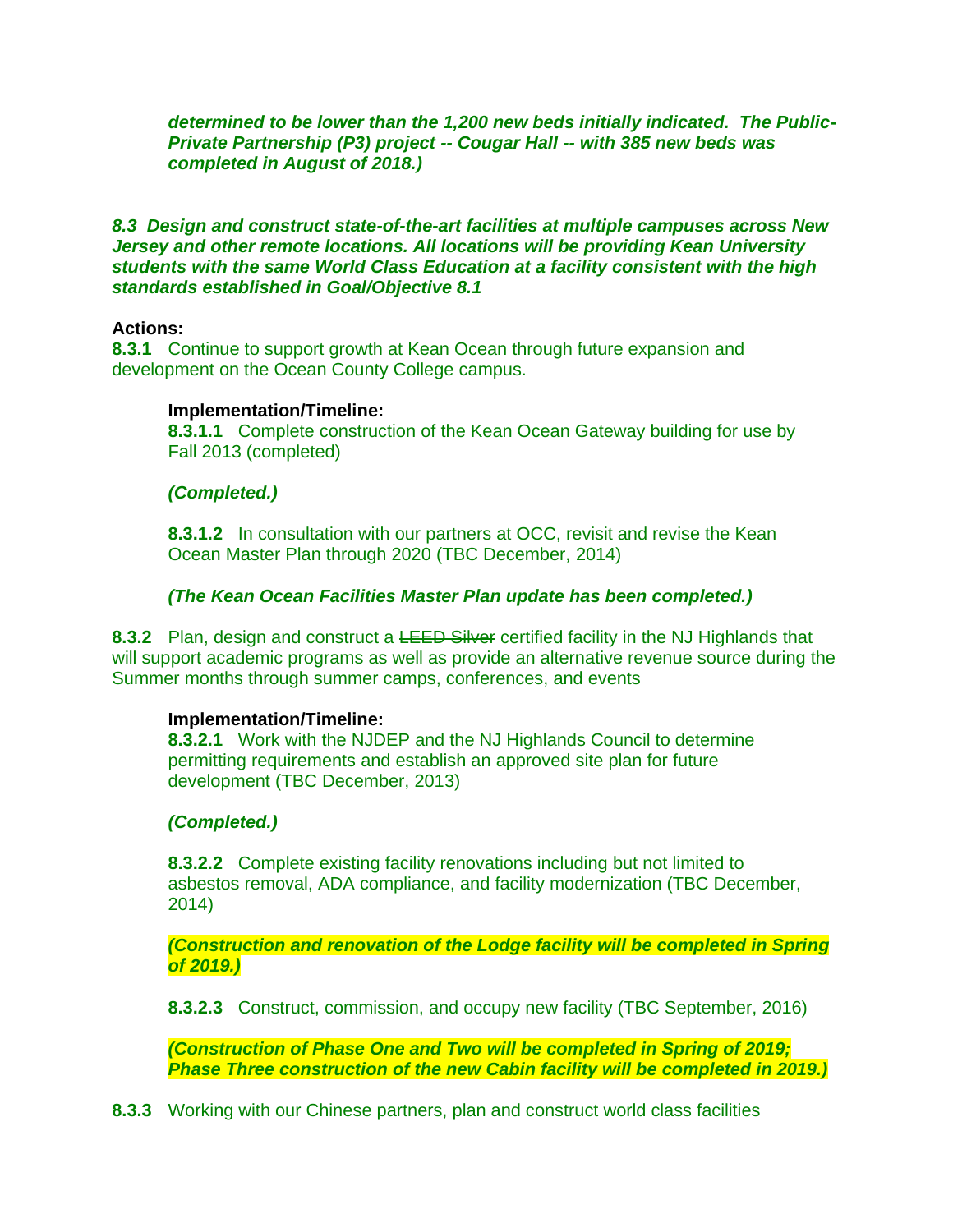consistent with the Kean USA standards to be experienced by Wenzhou Kean students, faculty and staff

# **Implementation/Timeline:**

**8.3.3.1** Complete Phase 1 of the Wenzhou Kean Campus (TBC September 2013)

**8.3.3.1** Complete Phase 2 of the Wenzhou Kean Campus by 2016

# *(Completed construction includes the following at Wenzhou Kean University:*

- *Spring 2014 – General Education Hall (330,000 square feet), Training Building Dormitories (approximately 480 beds), and Canteen #1*
- *September 2015 Second Phase of Dormitories (1800 beds in seven structures, comprising four residential communities), Canteen #2*
- *February 2018 – Faculty Housing (72 units total, 48 one-bedroom, and 24 twobedroom)*
- *May 2018 – College of Business and Public Management (150,000 square feet)*
- *September 2018 – Indoor Athletic Center (40,000 square feet)*

# *Infrastructure Projects:*

- *May 2018 – Campus Ring Road*
- *September 2018 – Cross Campus Road*
- *September 2018 – West Gardens*
- *September 2018 – 'Campo' Plaza at College of Business and Public Management*
- *October 2018 – Three Pedestrian Bridges*
- *Landscape improvements are ongoing*

## *Under Construction:*

- *Ge He Kai Hall (Architecture and Design Building, 150,000 square feet), scheduled for September 2019*
- *Third Phase of Dormitories, Buildings A and B (800 beds), scheduled for September 2019*
- *Third Phase of Dormitories, Buildings C, D, and E (1200 beds), scheduled for September 2020*
- *Third Phase of Dormitories, Graduate Housing (200 beds), scheduled for September 2020*

## *Construction Pending:*

- *Student Learning and Activity Center, anticipated start of construction winter 2020 to spring 2021*
- *Allied Health & Sciences Building, programming discussions have begun*

## *Miscellaneous:*

• *A supply store, exhibition gallery and lab space have been added to the General Education Hall*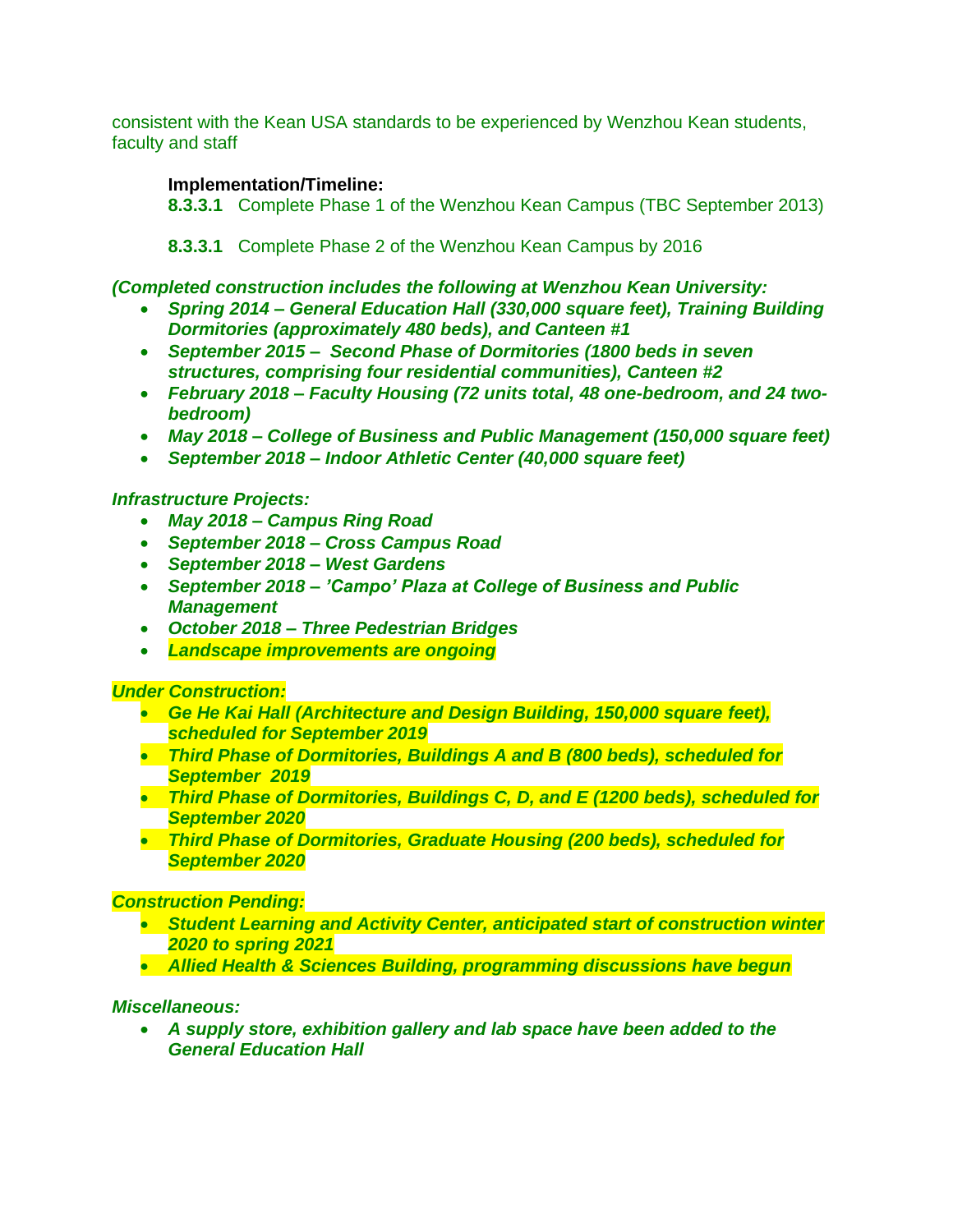- *A new convenience store is operating in Canteen #2. Canteen #1 has both a convenience store and a fresh produce shop. Students operate two coffee shops.*
- *New development just outside the campus includes new restaurants; plans for an international grocery store are under discussion*

### *8.4 Develop off-campus partnerships and opportunities with the surrounding communities*

## **Actions:**

**8.4.1** Continue partnership with the City of Elizabeth and NJ Transit in order to re develop and revitalize of the Elizabeth Train Station and develop Morris Avenue, from North Avenue to the train station as *University Boulevard*

*(Ongoing. University leaders continually meet with leaders in the surrounding community to develop relationships and find innovative partnerships to build the Kean community. The redevelopment of the former Merck site by Russo Development will further strengthen the Morris Avenue corridor along with the projects in progress for construction of the Hynes Hall Business College, the Liberty Hall Academic Center and faculty and graduate student housing on the Liberty Hall campus.)*

## **Implementation/Timeline:**

**8.4.1.1** Work with the City of Elizabeth and NJ Transit to determine the planning parameters, requirements, and market study needs in order to establish long term planning timeline (TBC June 2014)

*(Ongoing. The revitalization plan was recently begun by NJ Transit; they've awarded a contract to Anselmi and DeCicco, and the project is currently in the design phase. This phase of the construction process is due to be completed in December 2019.)*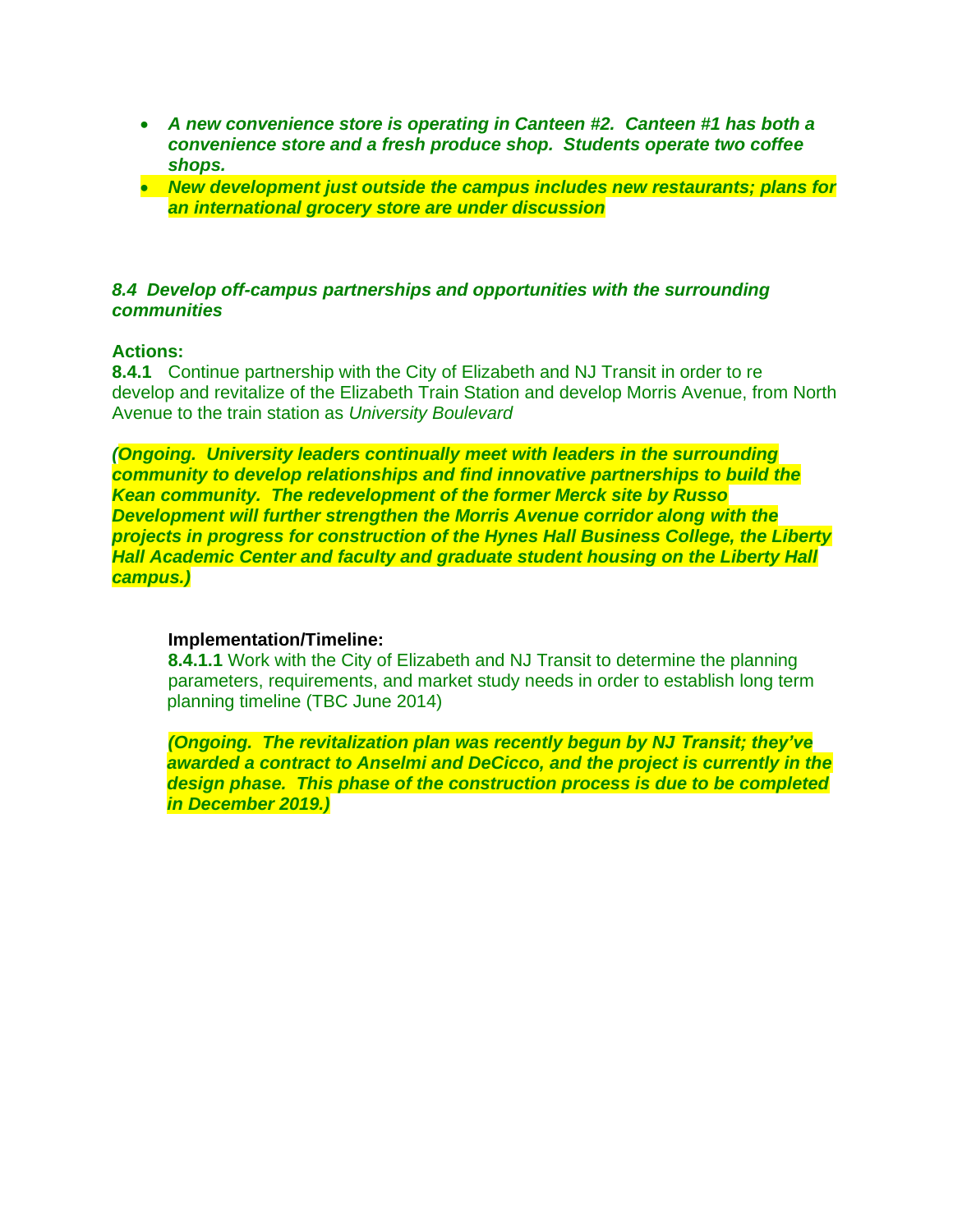Goal 9: To ensure that all students, faculty, and administrators at all Kean sites are provided with the technological resources and innovative technological solutions required to meet Kean's fast changing and increasingly complex instructional, research and administrative needs

9.1 Build a university community where communication can be instant, integrated and multilogical by expanding computing capabilities of any device so that it can be used anywhere, at anytime

Actions: 9.1.1 Establish a university-wide "Virtual Computing Environment" whereby classroom design for all future classrooms, and any upgrades to older classrooms, studios, laboratories, offices, print stations, or buildings will:

Provide electricity for all participants

Provide charging feeder stations

Support the specific technology needs of all academic departments/programs

Provide and support 24-7 technology service expectations

Provide standardized connectivity

(In progress: classrooms and laboratories on campus that have technology have undergone or are currently undergoing upgrades to provide a more consistent user interface.

"Huddle areas" in buildings across campus (areas which contain seating conducive to collaboration outside of the classroom) have been provided charging stations. Blackboard, the educational platform used by faculty and students, is supported 24-7. All faculty, students and staff have 24-7 access to all systems on campus.

Specific technology needs for academic departments/programs are considered on an ongoing basis. For example, upgrades to the School of Biological Sciences Human Body Laboratories now contain interactive technology to promote better student learning outcomes.)

9.1.2 Provide seamless and immediate real-time access and "rapid connectivity" through high-speed networks, remote and wireless access

(Internet connections are constantly monitored. Mechanisms are in place to insure quality of service for all academic users. To maximize internet connectivity at the Nancy Thompson Library Learning Commons, new switches, routers, and access points have been upgraded during Spring 2019.)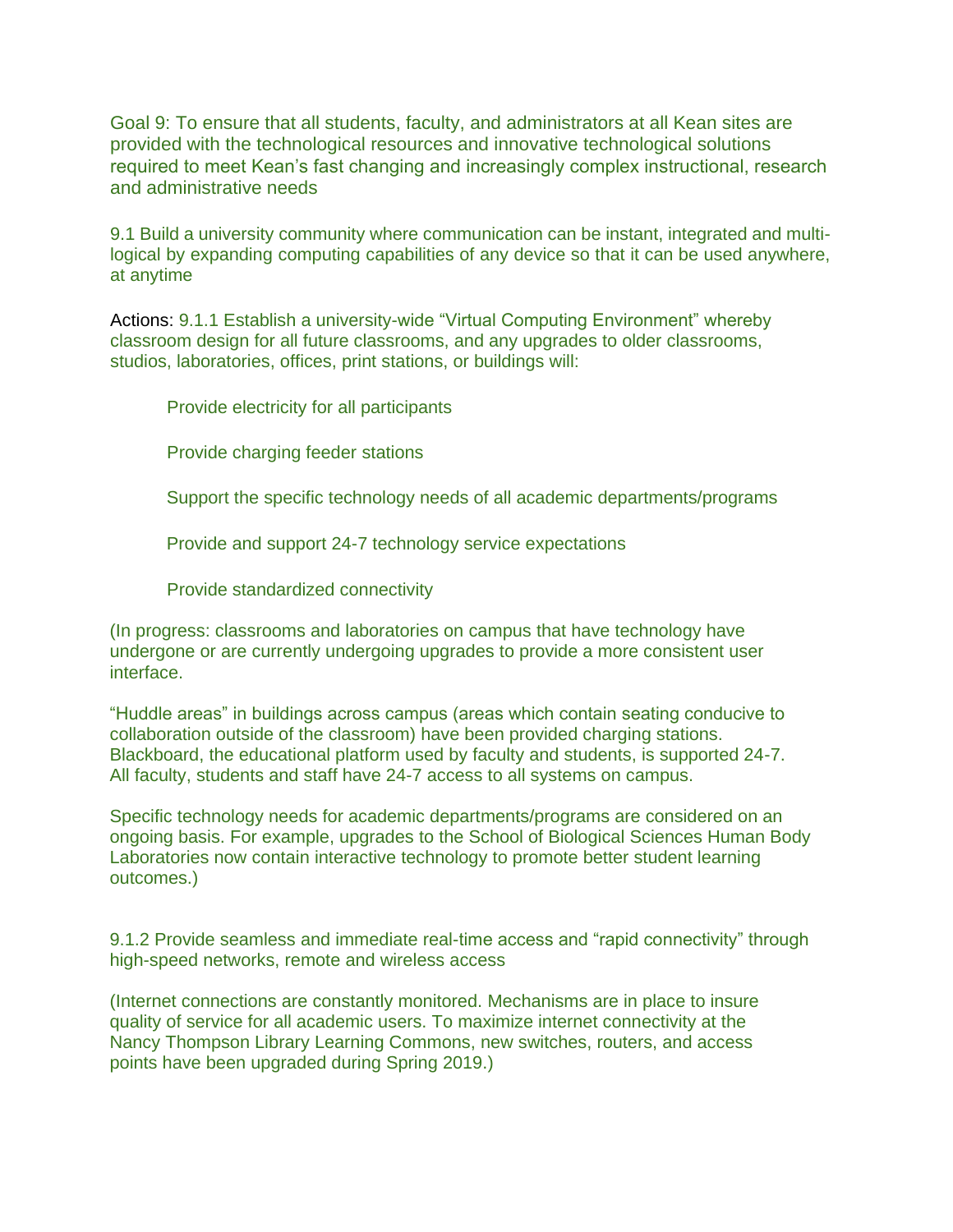9.2 Establish innovative pedagogical technique utilizing technology as a norm in the Kean classroom leading towards the 'classroom without walls' concept

(Areas outside of the classroom have been created to foster collaborations and creative thinking. These "huddle areas" are standard in all new buildings and are currently being introduced into existing buildings on campus.)

### Actions:

9.2.1 Establish and regularly maintain a suite of pedagogical practices utilizing technology to act as a 'menu' for Kean faculty

9.2.2. Establish and implement introductory and ongoing training so that faculty may utilize this 'menu' appropriately

Implementation: 9.2.2.1 Provide the training to faculty

9.2.2.2 Ask those who are moving ahead at college, department or individual level to provide a leadership role to others

9.2.2.3 Build trained faculty and model groups into project groups that will focus on pedagogical innovations utilizing technology in specific areas

(Professional Development Days (PDD) are scheduled for four full days twice yearly. Sessions have included training in technology and software applications. Workshops are led by faculty and professional staff. In addition, the Nancy Thompson Library Learning Commons has been identified as a hub to provide technical training to students, faculty and staff. To complement these efforts throughout the calendar year, Lynda.com – a powerful web-based tool that offers tutorial opportunities in pedagogy, writing, citations, data analysis, etc. – is offered as a resource for faculty and professional staff.)

9.2.3 Ensure an appropriate technological infrastructure to meet the challenges of pedagogical innovation through the normalization of a replacement and/or upgrading cycle of campus wide technology

(Technology is replaced or upgraded on an ongoing basis. Internet connections are constantly monitored. Mechanisms are in place to insure quality of service for all academic users. )

### Implementation:

9.2.3.1 Audit and put in place a regular audit rotation of technological resources on campus including all software and hardware. Make results available to the community and keep an online list of available software

9.2.3.2 Create and implement a cycle for replacement of software and hardware

9.2.3.3 Utilize the audit to determine which areas require a more 'cutting edge' approach and research appropriate solutions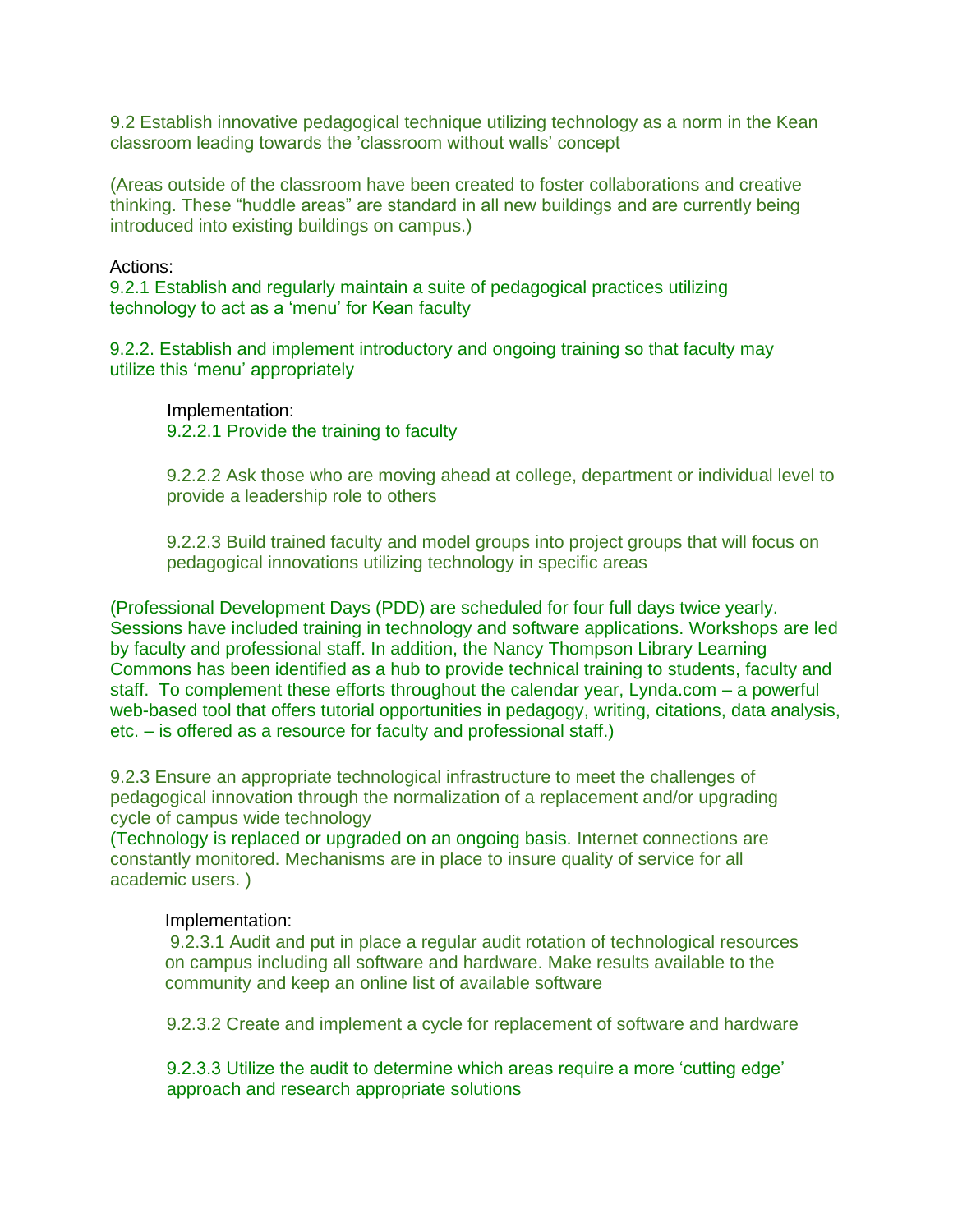(Every classroom is audited before the beginning of each semester to insure technology is operational. Equipment is monitored and replaced when the the end of the lifespan is reached. In addition, technology audits regularly occur throughout the semester.)

9.2.4 Move to an expectation of all students possessing computers from the first day of school thereby reducing dependency on labs and allowing further utilization of technology both inside and outside of the classroom

(Across campus, mobile computer labs utilizing laptop carts and loaner laptops has reduced the dependency on classroom laboratories. Loaner laptops and available desktop computers in the Nancy Thompson Library and Learning Commons reduces the dependency on laboratories outside of the classroom.)

9.2.5 Develop and maintain a few Master Labs (reducing program specific labs with fewer, relevant, highly maintained College specific labs that utilize quick, effective technology) within each college

(Computers within all laboratories on campus contain the majority of commonly-used software applications to reduce the need for program-specific laboratories.)

9.3 Establish innovative management solutions for globalizing a multi-site university with an increasingly mobile and diverse community.

Actions: 9.3.1 Establish an integrated data management system that follows students from admission through alumni

(All campuses of Kean University utilize Colleague as our student enrollment system. All new software purchases are considered to insure communication ties with Colleague.

Multiple offices are currently focusing on data architecture and tracking plan for first-year cohorts so that coordination between offices can occur. In addition, the Tutor-Trac system (with OCIS) is used in the Nancy Thompson Library Learning Commons and by the School of General Studies for scheduling tutoring, Supplemental Instruction and other retention initiatives. Tutor-Trac supports the reporting on individual students and/or aggregate reports.)

9.3.2 Establish an integrated administrative data management system for the processes required in managing multiple campuses (Colleague operates on all campuses: Kean Union, Kean Ocean, Wenzhou Kean University and will be operational at the Highlands campus.).

## 9.3.3 Create a paperless university

(Ongoing. Alternatives to the use of paper forms have been introduced for graduation applications, food orders, and travel requests, and are being explored for curriculum updates and syllabus uploads, etc.)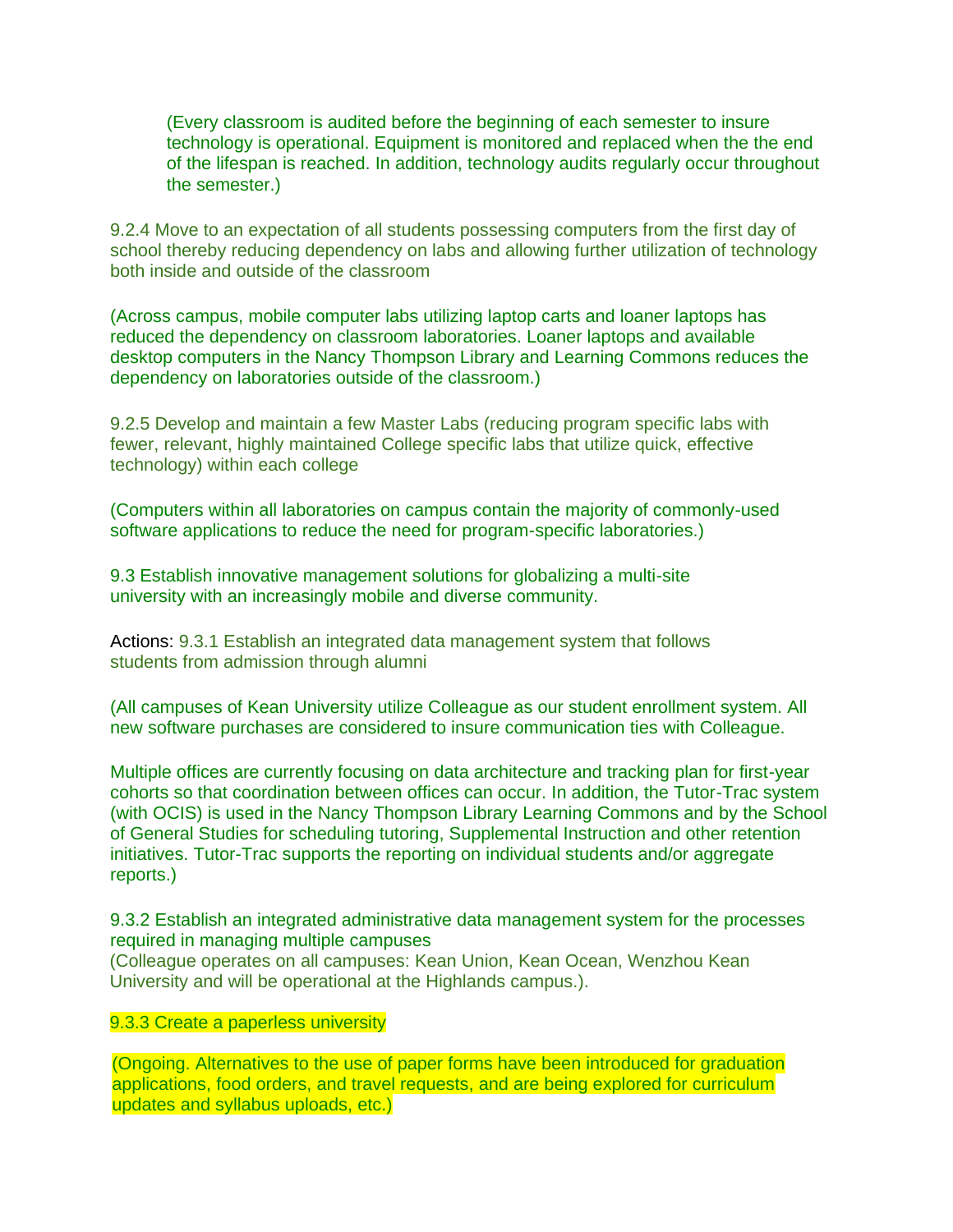9.4 Keep research technology (i.e. equipment, software) current, if not cutting edge, to allow our students a competitive edge in today's job market.

(Specific technology needs for academic departments/programs are considered on an ongoing basis. for example, upgrades to the School of Biological Sciences Human Body Laboratories now contain interactive technology to promote better student learning outcomes.)

Actions: 9.4.1 Establish relationships with local, regional and national partners/companies to establish the technological needs or requirements for new hires.

(Kean University has an established partnership with Dell and Apple such that all new faculty are provided with their choice of computer.)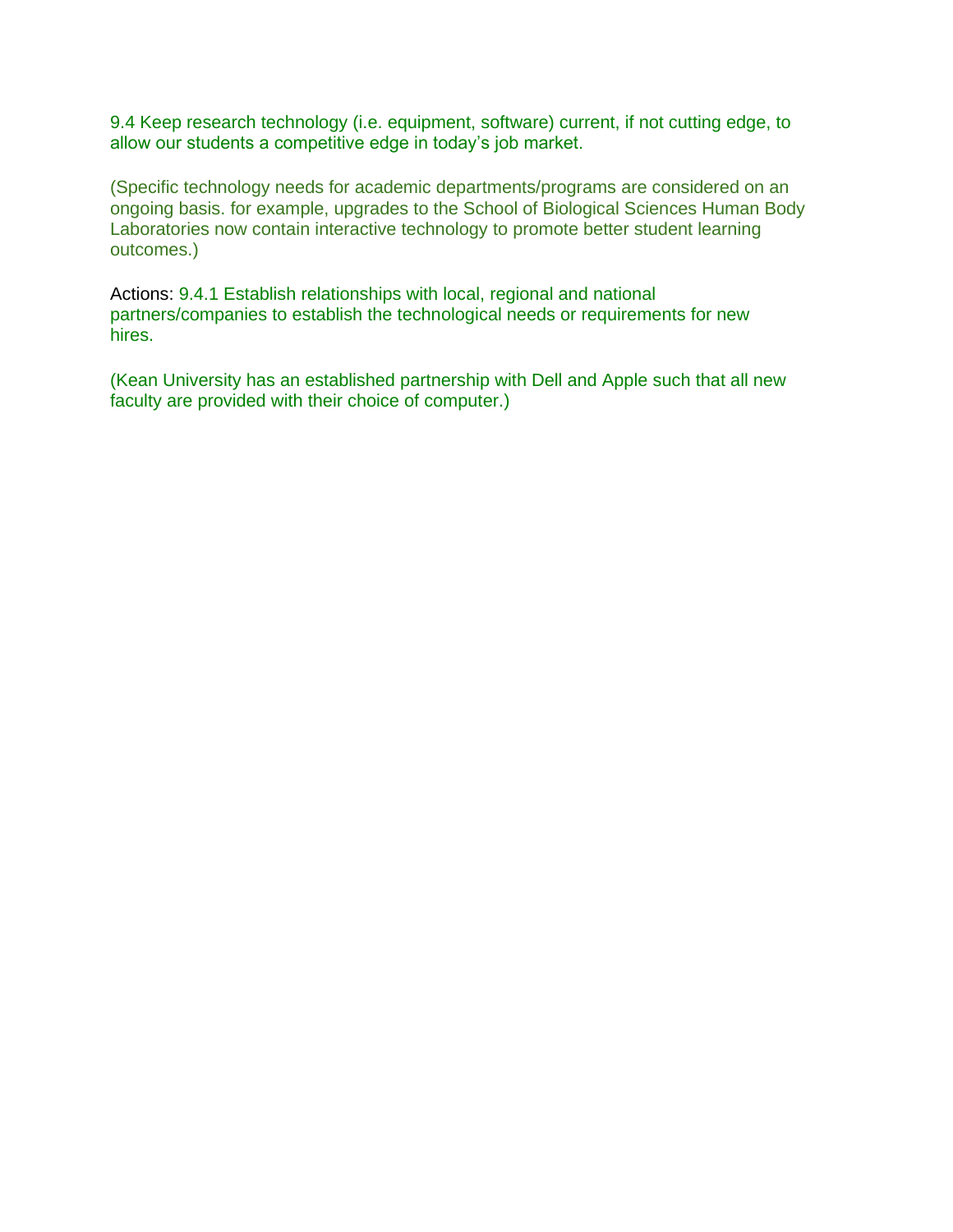# **Goal 10: To develop, operationalize, and sustain a forward-thinking culture of public health and safety awareness rooted in adherence to all external and internal standards (fire, safety etc.), and reaching out to every aspect of Kean University life (personal, educational, and institutional)**

10.1 Educate and raise awareness of Kean University's commitment to protect the health and safety of the entire university community at every campus

## Actions and Timeline:

10.1.1 Develop a university wide marketing program for public health and safety information (TBC 2014)

(Beginning Fall of 2017, incoming Freshman students are required to complete the Campus Safety Checklist, by signing up for Campus Alerts, obtaining a Student ID, and registering for a parking decal. To ensure 100% compliance, students that did not comply were unable to register for Spring 2018 classes until completed.

Resident Assistants (RA) Public Safety Training is completed in late August or early September annually. RAs receive training to prepare for potential Active Attacker incidents, and are also trained to determine when to call police vs. when to report a policy violation, and reporting of illegal activity or substances..

Orientation for Miron Student Center students and staff are conducted since the Miron Student Center is a focal point for activities and events throughout the year. Therefore, MSC students and staff are trained for event participation – keeping a lookout for suspicious activity/people and reporting to Police Officers also working the event.

Kean Active Attacker information sessions are mandatory for all faculty and staff during Professional Development Days. Opportunities for attendance by the entire Kean University community are scheduled during academic semesters while the majority of students are on campus.

Expansion of Active Attacker Program and area assessments have been implemented. An informative video was created for students, staff and faculty to reference in preparation for responding to emergency situations.)

10.1.2 Develop for all incoming students a program of personal and institutional safety best practices for all University sites, programs, and activities including Kean-Ocean, Wenzhou-Kean, Travel Learn, and courses on all satellite campuses (TBC 2014); provide a university wide program to raise awareness of personal safety, and to strengthen personal resiliency (TBC 2015)

(Fire drills are conducted in accordance with the requirements of the New Jersey Uniform Fire Code.

Kean SAFE (Students Active For Everyone) is a program in which students are made an integral part of the University Public Safety process. Easily recognized by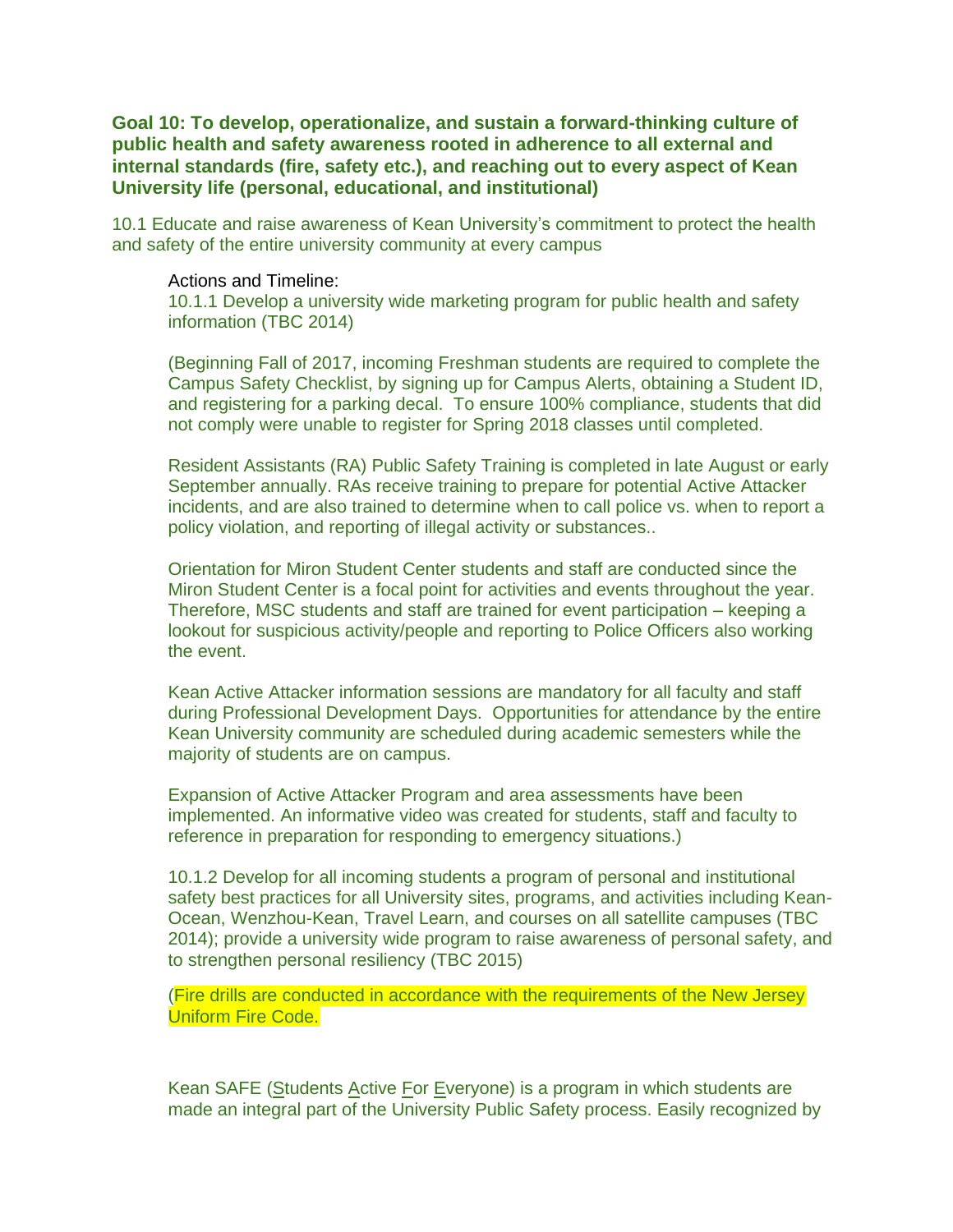the blue Kean Public Safety shirts worn, they man the Information Desk (Kean Hall), assist non-sworn Police department employees with clerical tasks and assist during campus events.

Transition to Kean (T2K or GE 1000) and Transfer Transition to Kean (TT2K or GE 3000) are 1-credit courses that are required of all incoming Freshman, Transfer and visiting Wenzhou Kean students learn about all University programs and services and safety and security procedures.

New Student Orientation (NSO) is mandatory two-day/overnight orientation for incoming freshmen which acclimates students to the University through tours, group activities, and concludes with course registration. Transfer Orientation similarly provides students with information about the Kean Union or Ocean campus. All orientation events include introductions to campus safety.

All emergency procedures relating to international travel have been updated and posted with TravelLearn and online.)

10.1.3 Orient all faculty and staff to current personal and institutional safety practices including Campus Alert, crisis response/emergency procedures and special needs members of the community with disabilities (TBC 2016)

(The Kean Emergency Management Plan was updated; the quick-reference Emergency Management Guide was also updated, and has been posted on the University Police website.

Kean Active Attacker information sessions are mandatory for all faculty and staff during Professional Development Days. Presentations on other safety-related issues are provided during Professional Development Days. Presentation subject/content is based on staff requests, i.e., suspicious packages, evacuation, bomb threat and situational awareness.

A table-top emergency management exercise has been tentatively planned for November of 2019.

Specific area assessments are ongoing.)

10.1.4 Encourage the formation of multi-disciplinary student and faculty research agendas that incorporate public health and safety issues (TBC 2014)

10.1.5 Develop a prominent web link for prospective students regarding public health and safety (TBC 2014)

(The Department of Public Safety/Police continues to maintain and update a web page (http://www.kean.edu/offices/university-police) focusing on all aspects of campus safety including fire safety, safety escorts, ELERTS, the Blue emergency phones and occupational health and safety.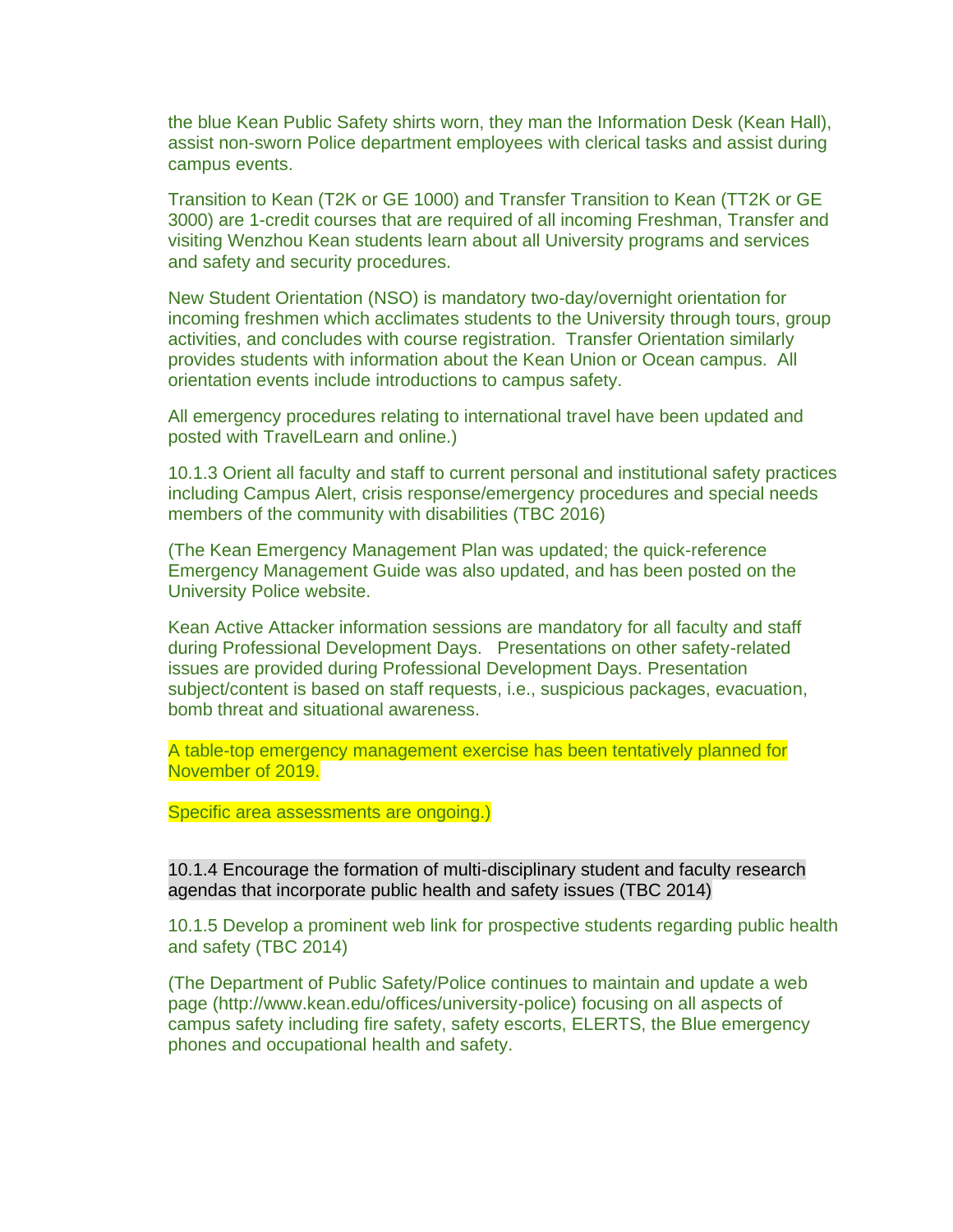The webpage includes links to the Office of Environmental Health and Safety, the Office of Fire Safety, the Annual Campus Security and Fire Safety Report, Emergency Management, and General Safety Tips.)

10.2 Have planned responses to potential safety and security challenges based on ongoing effective risk assessment

### Actions and Timeline:

10.2.1 Establish a system of timely and continual assessment of University response capabilities to public health and safety related issues (TBC 2014); implement assessment process by 2015

(The Office of Fire Safety takes a proactive approach to fire safety. All fire suppression and detection systems campus wide are maintained in accordance with applicable codes and standards. Maintenance and testing is ongoing.

Kean University maintains an excellent relationship with the Union and Hillside Fire Departments. When necessary, meetings are held with the fire departments to inform them about capital projects and to seek their input with planning.)

10.2.2 Incorporate public health and safety best practices in all aspects of university planning (TBC 2014)

### (Ongoing.)

10.2.3 Develop a system to project estimates of losses to University assets based on ongoing risk management (TBC 2014); implement by 2015

(Kean University works closely with FM Global, our insurance carrier, to continually assess our risk to university assets. Preventative measures are implemented when resources, both financial and material, become available.)

10.2.4 Develop a system of University wide self- critical analysis of ongoing and completed incidents activities and events (TBC 2014); implement by 2015

(After-action review/assessment of all critical incidents are conducted. All involved agencies -- Police Dept, Fire Dept, EMS and Bomb Squad -- convene on scene after an incident has been resolved to discuss findings and best practices going forward. The most recent review/assessment was July 2018. Report of bomb in Library discovered to be a loose bookshelf hinge. )

10.3 Maintain an effective emergency management system that is inclusive of all aspects of the university operations and is responsive to the ever-changing challenges of our world

Actions and Timeline: